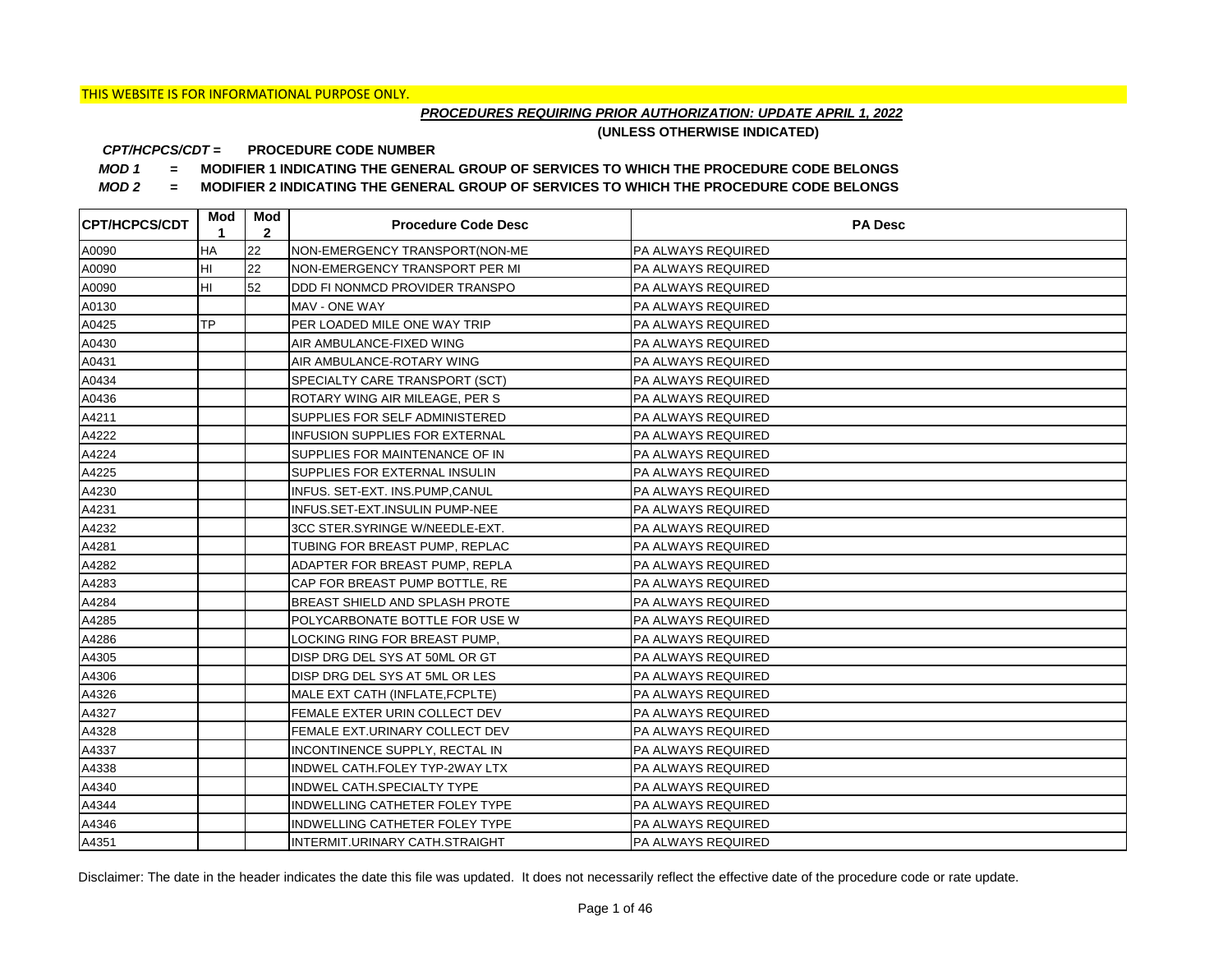## *PROCEDURES REQUIRING PRIOR AUTHORIZATION: UPDATE APRIL 1, 2022*

**(UNLESS OTHERWISE INDICATED)**

#### **PROCEDURE CODE NUMBER** *CPT/HCPCS/CDT =*

*MOD 1 =* **MODIFIER 1 INDICATING THE GENERAL GROUP OF SERVICES TO WHICH THE PROCEDURE CODE BELONGS**

*MOD 2 =* **MODIFIER 2 INDICATING THE GENERAL GROUP OF SERVICES TO WHICH THE PROCEDURE CODE BELONGS**

| <b>CPT/HCPCS/CDT</b> | Mod<br>1 | Mod<br>$\mathbf{2}$ | <b>Procedure Code Desc</b>            | <b>PA Desc</b>            |
|----------------------|----------|---------------------|---------------------------------------|---------------------------|
| A4352                |          |                     | INTERMIT URINARY CATH.COUDE TI        | PA ALWAYS REQUIRED        |
| A4353                |          |                     | INTERMITTENT URINARY CATHETER         | <b>PA ALWAYS REQUIRED</b> |
| A4354                |          |                     | <b>INSERTION TRAY W/ DRAIN BAG</b>    | <b>PA ALWAYS REQUIRED</b> |
| A4355                |          |                     | 3-WAY IRRIGATION SET FOR CATH         | <b>PA ALWAYS REQUIRED</b> |
| A4356                |          |                     | <b>INCONTINENCE CLAMP</b>             | PA ALWAYS REQUIRED        |
| A4357                |          |                     | <b>BEDSIDE DRAINAGE BAG</b>           | PA ALWAYS REQUIRED        |
| A4358                |          |                     | URINARY LEG BAG W/OR W/O TUBE         | PA ALWAYS REQUIRED        |
| A4483                |          |                     | MOISTURE EXCHANGER, DISPOSABLE        | PA ALWAYS REQUIRED        |
| A4554                |          |                     | DISPOSABLE UNDERPADS-ALL SIZES        | PA ALWAYS REQUIRED        |
| A4556                |          |                     | ELECTRODES (E.G. APNEA MONITOR        | <b>PA ALWAYS REQUIRED</b> |
| A4557                |          |                     | LEAD WIRES (APNEA MONITOR)            | PA ALWAYS REQUIRED        |
| A4575                |          |                     | TOPICAL HYPERBARIC OXY.CHAMBER        | PA ALWAYS REQUIRED        |
| A4605                |          |                     | TRACHEAL SUCTION CATHETER, CLO        | PA ALWAYS REQUIRED        |
| A4606                |          |                     | OXYGEN PROBE FOR USE WITH OXIM        | <b>PA ALWAYS REQUIRED</b> |
| A4611                |          |                     | HVY DTY BATTERY-PT.OWNED VENIT        | <b>PA ALWAYS REQUIRED</b> |
| A4613                |          |                     | BATT CHARGER-REPLAE FOR PAT. O        | PA ALWAYS REQUIRED        |
| A4617                |          |                     | <b>MOUTH PIECE</b>                    | PA ALWAYS REQUIRED        |
| A4618                |          |                     | <b>BREATHING CIRCUITS</b>             | PA ALWAYS REQUIRED        |
| A4619                |          |                     | <b>FACE TENT</b>                      | <b>PA ALWAYS REQUIRED</b> |
| A4620                |          |                     | <b>VARIABLE CONCENTRATION MASK</b>    | <b>PA ALWAYS REQUIRED</b> |
| A4623                |          |                     | TRACHEOSTOMY, INNER CANNULA (REP      | <b>PA ALWAYS REQUIRED</b> |
| A4624                |          |                     | TRACHEAL SUCTION CATHETER, EACH       | <b>PA ALWAYS REQUIRED</b> |
| A4625                |          |                     | TRACHEOSTOMY CARE STARTER KIT         | PA ALWAYS REQUIRED        |
| A4626                |          |                     | TRACHEOSTOMY CLEANING BRUSH, EA       | PA ALWAYS REQUIRED        |
| A4627                |          |                     | INHALER SPACER BAG RESERVOIR/M        | <b>PA ALWAYS REQUIRED</b> |
| A4640                |          |                     | REPLACE PAD ALTERNATING PRES P        | <b>PA ALWAYS REQUIRED</b> |
| A4649                |          |                     | SURGICAL SUPPLIES--MISCELLAN          | <b>PA ALWAYS REQUIRED</b> |
| A4913                |          |                     | MISCELLANEOUS DIALYSIS SUPPLI         | <b>PA ALWAYS REQUIRED</b> |
| A4927                |          |                     | GLOVES, NON-STERILE, PER 100          | PA ALWAYS REQUIRED        |
| A4930                |          |                     | GLOVES--STERILE, PER PAIR             | PA ALWAYS REQUIRED        |
| A6530                |          |                     | <b>GRADIENT COMPRESSION STOCKING,</b> | PA ALWAYS REQUIRED        |
| A6531                |          |                     | <b>GRADIENT COMPRESSION STOCKING,</b> | PA ALWAYS REQUIRED        |
| A6532                |          |                     | <b>GRADIENT COMPRESSION STOCKING,</b> | <b>PA ALWAYS REQUIRED</b> |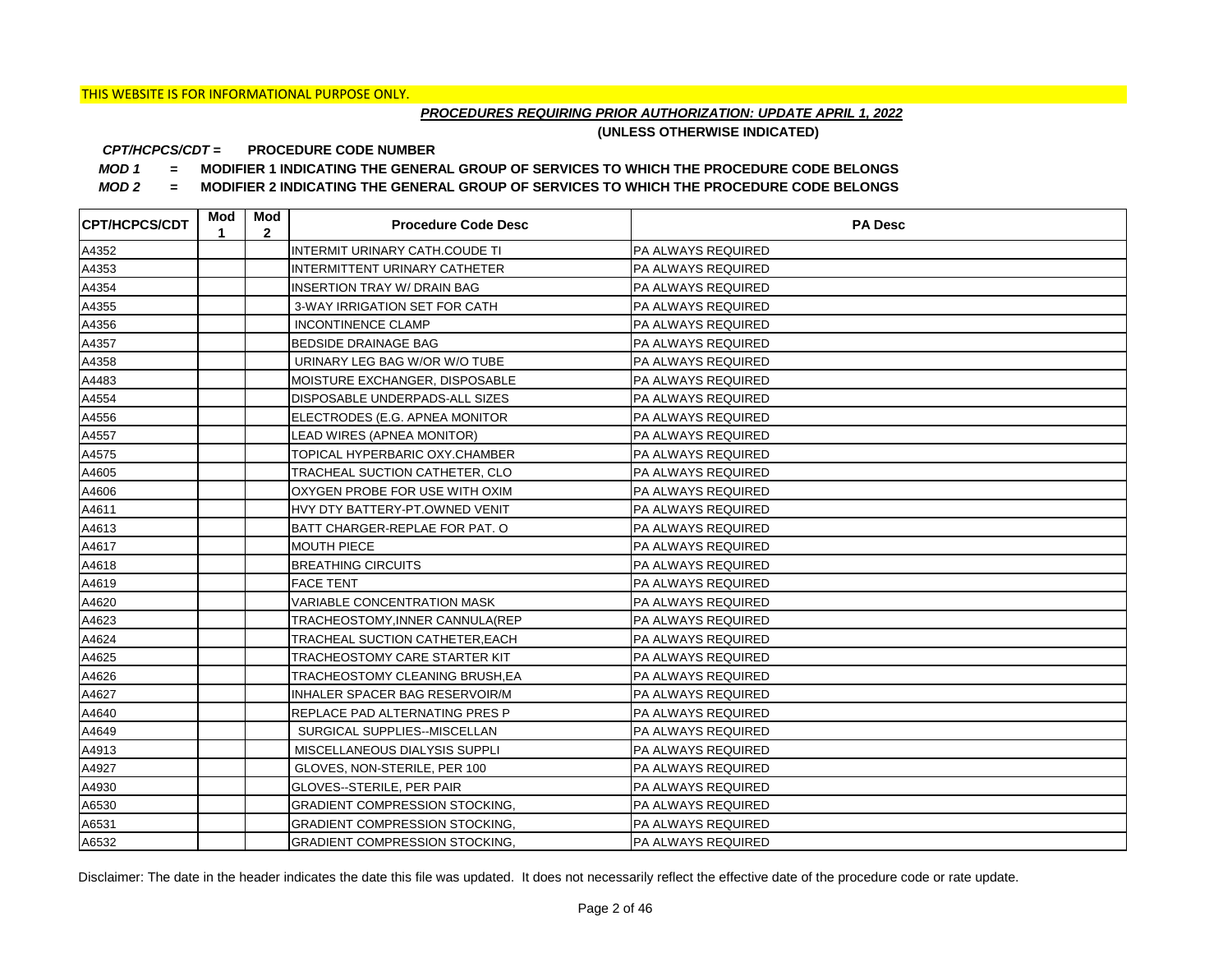## *PROCEDURES REQUIRING PRIOR AUTHORIZATION: UPDATE APRIL 1, 2022*

**(UNLESS OTHERWISE INDICATED)**

#### **PROCEDURE CODE NUMBER** *CPT/HCPCS/CDT =*

*MOD 1 =* **MODIFIER 1 INDICATING THE GENERAL GROUP OF SERVICES TO WHICH THE PROCEDURE CODE BELONGS**

*MOD 2 =* **MODIFIER 2 INDICATING THE GENERAL GROUP OF SERVICES TO WHICH THE PROCEDURE CODE BELONGS**

| <b>CPT/HCPCS/CDT</b> | Mod<br>1 | Mod<br>$\mathbf{2}$ | <b>Procedure Code Desc</b>            | <b>PA Desc</b>            |
|----------------------|----------|---------------------|---------------------------------------|---------------------------|
| A6533                |          |                     | <b>GRADIENT COMPRESSION STOCKING.</b> | PA ALWAYS REQUIRED        |
| A6534                |          |                     | <b>GRADIENT COMPRESSION STOCKING,</b> | <b>PA ALWAYS REQUIRED</b> |
| A6535                |          |                     | <b>GRADIENT COMPRESSION STOCKING,</b> | <b>PA ALWAYS REQUIRED</b> |
| A6536                |          |                     | <b>GRADIENT COMPRESSION STOCKING.</b> | <b>PA ALWAYS REQUIRED</b> |
| A6537                |          |                     | <b>GRADIENT COMPRESSION STOCKING,</b> | PA ALWAYS REQUIRED        |
| A6538                |          |                     | <b>GRADIENT COMPRESSION STOCKING.</b> | PA ALWAYS REQUIRED        |
| A6539                |          |                     | <b>GRADIENT COMPRESSION STOCKING.</b> | PA ALWAYS REQUIRED        |
| A6540                |          |                     | <b>GRADIENT COMPRESSION STOCKING,</b> | PA ALWAYS REQUIRED        |
| A6541                |          |                     | <b>GRADIENT COMPRESSION STOCKING,</b> | PA ALWAYS REQUIRED        |
| A6544                |          |                     | <b>GRADIENT COMPRESSION STOCKING,</b> | PA ALWAYS REQUIRED        |
| A6545                |          |                     | GRADIENT COMPRESSION WRAP, NON        | PA ALWAYS REQUIRED        |
| A6549                |          |                     | <b>GRADIENT COMPRESSION STOCKING/</b> | PA ALWAYS REQUIRED        |
| A6550                |          |                     | WOUND CARE SET, FOR NEGATIVE P        | PA ALWAYS REQUIRED        |
| A7000                |          |                     | CANISTER, DISPOSABLE, USED WIT        | PA ALWAYS REQUIRED        |
| A7020                |          |                     | INTERFACE FOR COUGH STIMULAT D        | <b>PA ALWAYS REQUIRED</b> |
| A7030                |          |                     | FULL FACE MASK USED WITH POSIT        | <b>PA ALWAYS REQUIRED</b> |
| A7033                |          |                     | PILLOW FOR USE ON NASAL CANNUL        | <b>PA ALWAYS REQUIRED</b> |
| A7034                |          |                     | NASAL INTERFACE (MASK OR CANNU        | PA ALWAYS REQUIRED        |
| A7035                |          |                     | HEADGEAR USED WITH POSITIVE AI        | <b>PA ALWAYS REQUIRED</b> |
| A7036                |          |                     | CHINSTRAP USED WITH POSITIVE A        | <b>PA ALWAYS REQUIRED</b> |
| A7037                |          |                     | TUBING USED WITH POSITIVE AIRW        | <b>PA ALWAYS REQUIRED</b> |
| A7038                |          |                     | FILTER, DISPOSABLE, USED WITH         | <b>PA ALWAYS REQUIRED</b> |
| A7039                |          |                     | FILTER, NON DISPOSABLE, USED W        | <b>PA ALWAYS REQUIRED</b> |
| A7047                |          |                     | ORAL INTERFACE USED WITH RESPI        | PA ALWAYS REQUIRED        |
| A7048                |          |                     | VACUUM DRAINAGE COLLECTION UNI        | <b>PA ALWAYS REQUIRED</b> |
| A7520                |          |                     | TRACHEOSTOMY/LARYNGECTOMY TUBE        | <b>PA ALWAYS REQUIRED</b> |
| A7521                |          |                     | TRACHEOSTOMY/LARYNGECTOMY TUBE        | <b>PA ALWAYS REQUIRED</b> |
| A7522                |          |                     | TRACHEOSTOMY/LARYNGECTOMY TUBE        | <b>PA ALWAYS REQUIRED</b> |
| A7525                |          |                     | TRACHEOSTOMY MASK, EACH               | <b>PA ALWAYS REQUIRED</b> |
| A7526                |          |                     | TRACHEOSTOMY TUBE COLLAR/HOLDE        | PA ALWAYS REQUIRED        |
| A9155                |          |                     | ARTIFICIAL SALIVA, 30 ML              | PA ALWAYS REQUIRED        |
| A9274                |          |                     | EXTERNAL AMBULATORY INSULIN DE        | PA ALWAYS REQUIRED        |
| A9276                |          |                     | SENSOR: INVASIVE (E.G. SUBCUTA        | <b>PA ALWAYS REQUIRED</b> |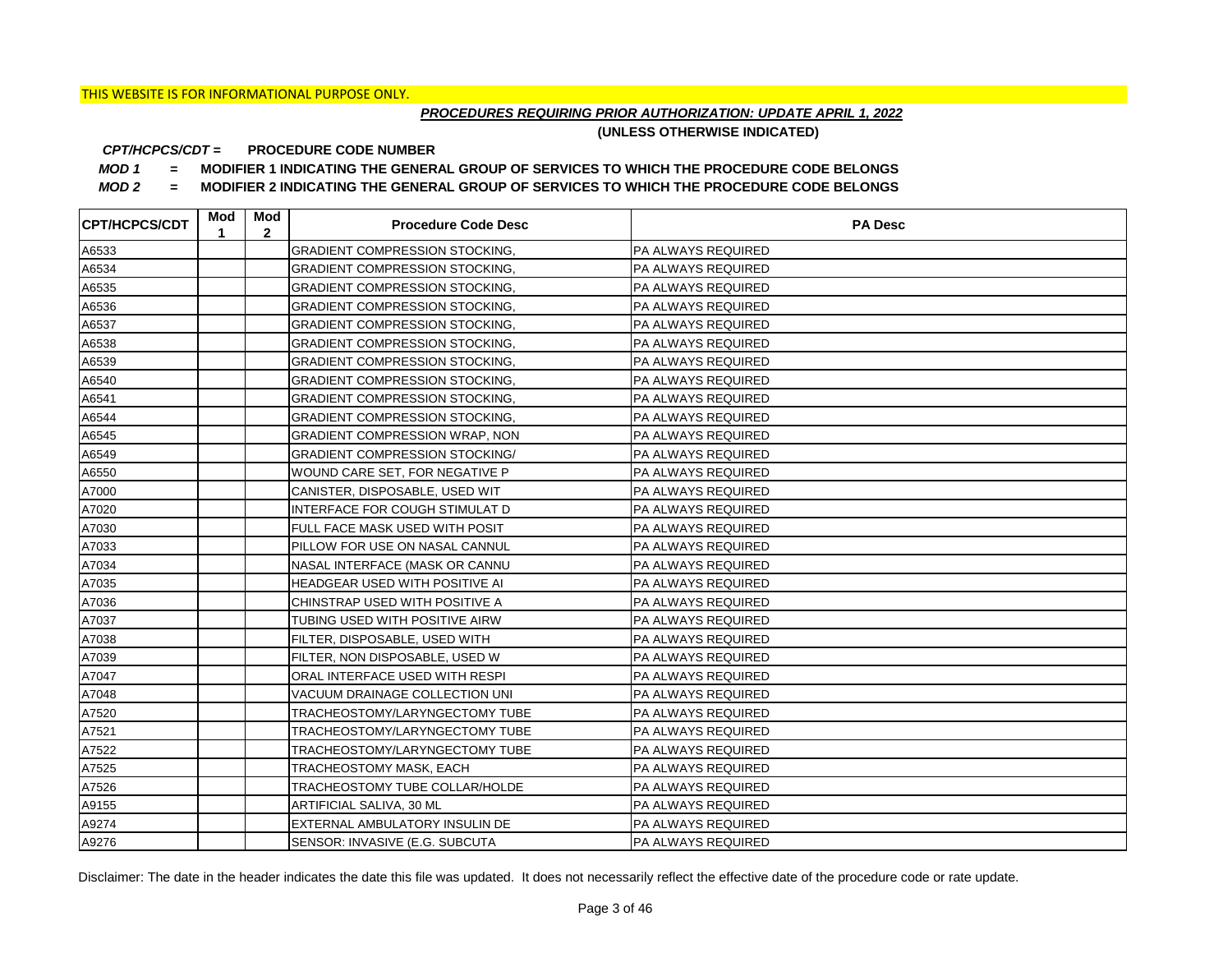## *PROCEDURES REQUIRING PRIOR AUTHORIZATION: UPDATE APRIL 1, 2022*

**(UNLESS OTHERWISE INDICATED)**

#### **PROCEDURE CODE NUMBER** *CPT/HCPCS/CDT =*

*MOD 1 =* **MODIFIER 1 INDICATING THE GENERAL GROUP OF SERVICES TO WHICH THE PROCEDURE CODE BELONGS**

*MOD 2 =* **MODIFIER 2 INDICATING THE GENERAL GROUP OF SERVICES TO WHICH THE PROCEDURE CODE BELONGS**

| <b>CPT/HCPCS/CDT</b> | Mod<br>1 | Mod<br>$\mathbf{2}$ | <b>Procedure Code Desc</b>     | <b>PA Desc</b>            |
|----------------------|----------|---------------------|--------------------------------|---------------------------|
| A9277                |          |                     | TRANSMITTER: EXTERNAL, FOR USE | PA ALWAYS REQUIRED        |
| A9278                |          |                     | RECEIVER (MONITOR): EXTERNAL,  | <b>PA ALWAYS REQUIRED</b> |
| A9283                |          |                     | FOOT PRESSURE OFF LOADING/SUPP | PA ALWAYS REQUIRED        |
| A9900                |          |                     | MISCELLANEOUS DME SUPPLY, ACCE | PA ALWAYS REQUIRED        |
| B4034                |          |                     | ENTERAL FEEDING SUPPLY KIT: SY | PA ALWAYS REQUIRED        |
| B4035                |          |                     | ENTERAL FEEDING SUPPLY KIT: P  | <b>PA ALWAYS REQUIRED</b> |
| B4036                |          |                     | ENTERAL FEEDING SUPPLY KIT: GR | <b>PA ALWAYS REQUIRED</b> |
| B4081                |          |                     | NASOGASTRIC TUBING WITH STYLET | PA ALWAYS REQUIRED        |
| B4082                |          |                     | NASOGASTRIC TUBING WITHOUT STY | PA ALWAYS REQUIRED        |
| B4083                |          |                     | STOMACH TUBE - LEVINE TYPE     | PA ALWAYS REQUIRED        |
| B4087                |          |                     | GASTROSTOMY/JEJUNOSTOMY TUBE,  | PA ALWAYS REQUIRED        |
| B4088                |          |                     | GASTROSTOMY/JEJUNOSTOMY TUBE,  | PA ALWAYS REQUIRED        |
| B4150                |          |                     | ENTERAL FORMULA, NUTRITIONALLY | <b>PA ALWAYS REQUIRED</b> |
| B4152                |          |                     | ENTERAL FORMULA, NUTRITIONALLY | PA ALWAYS REQUIRED        |
| B4153                |          |                     | ENTERAL FORMULA, NUTRITIONALLY | PA ALWAYS REQUIRED        |
| B4154                |          |                     | ENTERAL FORMULA, NUTRITIONALLY | PA ALWAYS REQUIRED        |
| B4155                |          |                     | ENTERAL FORMULA, NUTRITIONALLY | PA ALWAYS REQUIRED        |
| B4157                |          |                     | ENTERAL FORMULA, NUTRITIONALLY | <b>PA ALWAYS REQUIRED</b> |
| B4158                |          |                     | ENTERAL FORMULA, FOR PEDIATRIC | PA ALWAYS REQUIRED        |
| B4159                |          |                     | ENTERAL FORMULA, FOR PEDIATRIC | <b>PA ALWAYS REQUIRED</b> |
| B4160                |          |                     | ENTERAL FORMULA, FOR PEDIATRIC | <b>PA ALWAYS REQUIRED</b> |
| B4161                |          |                     | ENTERAL FORMULA, FOR PEDIATRIC | PA ALWAYS REQUIRED        |
| B4162                |          |                     | ENTERAL FORMULA, FOR PEDIATRIC | <b>PA ALWAYS REQUIRED</b> |
| B4164                |          |                     | 50% DEXTROSE SOLUTION, (500 ML | PA ALWAYS REQUIRED        |
| B4168                |          |                     | AMINO ACID 3.5% HOMEMIX-500ML= | PA ALWAYS REQUIRED        |
| B4172                |          |                     | AMINO ACID 5.5%TO7% HOMEMIX/50 | <b>PA ALWAYS REQUIRED</b> |
| B4176                |          |                     | AMINO ACID 7%TO8.5% HOMEMIX/50 | <b>PA ALWAYS REQUIRED</b> |
| B4178                |          |                     | AMINO ACID GREATER 8.5%-500ML/ | PA ALWAYS REQUIRED        |
| B4180                |          |                     | IV NUTR.SOL.CARBO.>50%--500ML  | <b>PA ALWAYS REQUIRED</b> |
| B4185                |          |                     | PARENTERAL NUTRITION SOLUTION, | <b>PA ALWAYS REQUIRED</b> |
| B4189                |          |                     | PARENTERAL NUTR.SOL.COMPOUND 1 | PA ALWAYS REQUIRED        |
| B4193                |          |                     | PAREN NUTRI SOLN 52-73 GM PROT | <b>PA ALWAYS REQUIRED</b> |
| B4197                |          |                     | PAREN NUTRI SOLN 74 TO 100 GM- | <b>PA ALWAYS REQUIRED</b> |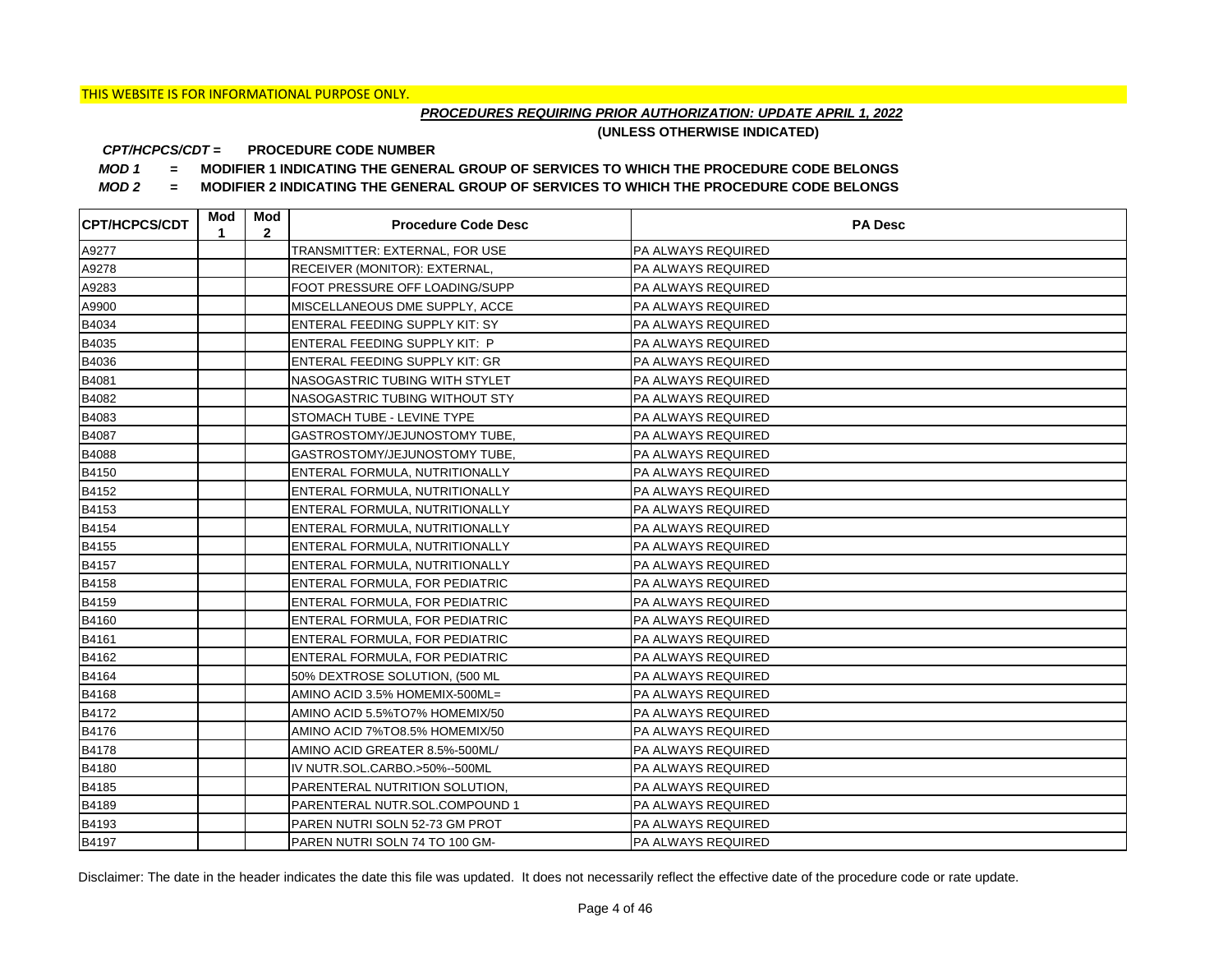## *PROCEDURES REQUIRING PRIOR AUTHORIZATION: UPDATE APRIL 1, 2022*

**(UNLESS OTHERWISE INDICATED)**

#### **PROCEDURE CODE NUMBER** *CPT/HCPCS/CDT =*

*MOD 1 =* **MODIFIER 1 INDICATING THE GENERAL GROUP OF SERVICES TO WHICH THE PROCEDURE CODE BELONGS**

*MOD 2 =* **MODIFIER 2 INDICATING THE GENERAL GROUP OF SERVICES TO WHICH THE PROCEDURE CODE BELONGS**

| <b>CPT/HCPCS/CDT</b> | Mod<br>1 | Mod<br>$\mathbf{2}$ | <b>Procedure Code Desc</b>            | <b>PA Desc</b>                                        |
|----------------------|----------|---------------------|---------------------------------------|-------------------------------------------------------|
| B4199                |          |                     | TPN SOL-PREMIX:>100GRAMS PROTI        | PA ALWAYS REQUIRED                                    |
| B4216                |          |                     | IV NUTRIT: ADDITIVES--HOMEMIX-P       | PA ALWAYS REQUIRED                                    |
| B4220                |          |                     | IV NUTRITIONAL SUPPLY KIT-1 MO        | PA ALWAYS REQUIRED                                    |
| B4222                |          |                     | IV NUTRITIONAL SUPPLY KIT-1MO-        | PA ALWAYS REQUIRED                                    |
| B4224                |          |                     | PARENTERAL NUTRI ADMIN KIT PER        | PA ALWAYS REQUIRED                                    |
| <b>B5000</b>         |          |                     | PARENTERAL NUTRITION SOLUTION         | PA ALWAYS REQUIRED                                    |
| B5100                |          |                     | PARENTERAL NUTRITION SOLUTION         | PA ALWAYS REQUIRED                                    |
| B5200                |          |                     | PARENTERAL NUTRITION SOLUTION         | PA ALWAYS REQUIRED                                    |
| B9002                |          |                     | ENTERAL NUTRITION INFUSION PUM        | PA ALWAYS REQUIRED                                    |
| B9004                |          |                     | PARENTERAL INFUSION PUMP PORTA        | PA ALWAYS REQUIRED                                    |
| B9006                |          |                     | PARENTERAL INFUSION PUMP-STATI        | PA ALWAYS REQUIRED                                    |
| <b>B9998</b>         |          |                     | NOC FOR ENTERNAL SUPPLIES             | PA ALWAYS REQUIRED                                    |
| <b>B9999</b>         |          |                     | NOC FOR PARENTERAL SUPPLIES           | <b>PA ALWAYS REQUIRED</b>                             |
| D0120                |          |                     | PERIODIC ORAL EVALUATION              | PA SOMETIMES REQUIRED, USED TO OVERRIDE SERVICE LIMIT |
| D0140                |          |                     | <b>LIMITED ORAL EXAMINATION</b>       | PA SOMETIMES REQUIRED, USED TO OVERRIDE SERVICE LIMIT |
| D0150                |          |                     | COMPREHENSIVE ORAL EXAMINATION        | PA SOMETIMES REQUIRED. USED TO OVERRIDE SERVICE LIMIT |
| D0160                |          |                     | DETAILED & EXTENSIVE ORAL EVAL        | PA SOMETIMES REQUIRED, USED TO OVERRIDE SERVICE LIMIT |
| D0170                |          |                     | RE-EVALUATION-LIMITED, PROB FO        | PA SOMETIMES REQUIRED, USED TO OVERRIDE SERVICE LIMIT |
| D0171                |          |                     | <b>RE-EVALUATION - POST-OPERATIVE</b> | PA SOMETIMES REQUIRED, USED TO OVERRIDE SERVICE LIMIT |
| D0180                |          |                     | COMPREHENSIVE PERIODONTAL EVAL        | <b>PA ALWAYS REQUIRED</b>                             |
| D0190                |          |                     | <b>SCREENING OF A PATIENT</b>         | PA SOMETIMES REQUIRED, USED TO OVERRIDE SERVICE LIMIT |
| D0321                |          |                     | OTHER TEMPOROMANDIBULAR JOINT         | PA ALWAYS REQUIRED                                    |
| D0351                |          |                     | <b>3D PHOTOGRAPHIC IMAGE</b>          | <b>PA ALWAYS REQUIRED</b>                             |
| D0364                |          |                     | CONE BEAM CT CAPTURE AND INTER        | PA ALWAYS REQUIRED                                    |
| D0365                |          |                     | CONE BEAM CT CAPTURE AND INTER        | PA ALWAYS REQUIRED                                    |
| D0366                |          |                     | CONE BEAM CT CAPTURE AND INTER        | PA ALWAYS REQUIRED                                    |
| D0367                |          |                     | CONE BEAM CT CAPTURE AND INTER        | PA ALWAYS REQUIRED                                    |
| D0368                |          |                     | CONE BEAM CT CAPTURE AND INTER        | PA ALWAYS REQUIRED                                    |
| D0380                |          |                     | CONE BEAM CT IMAGE CAPTURE WIT        | <b>PA ALWAYS REQUIRED</b>                             |
| D0381                |          |                     | CONE BEAM CT IMAGE CAPTURE WIT        | PA ALWAYS REQUIRED                                    |
| D0382                |          |                     | CONE BEAM CT IMAGE CAPTURE WIT        | PA ALWAYS REQUIRED                                    |
| D0383                |          |                     | CONE BEAM CT IMAGE CAPTURE WIT        | <b>PA ALWAYS REQUIRED</b>                             |
| D0384                |          |                     | CONE BEAM CT IMAGE CAPTURE FOR        | <b>PA ALWAYS REQUIRED</b>                             |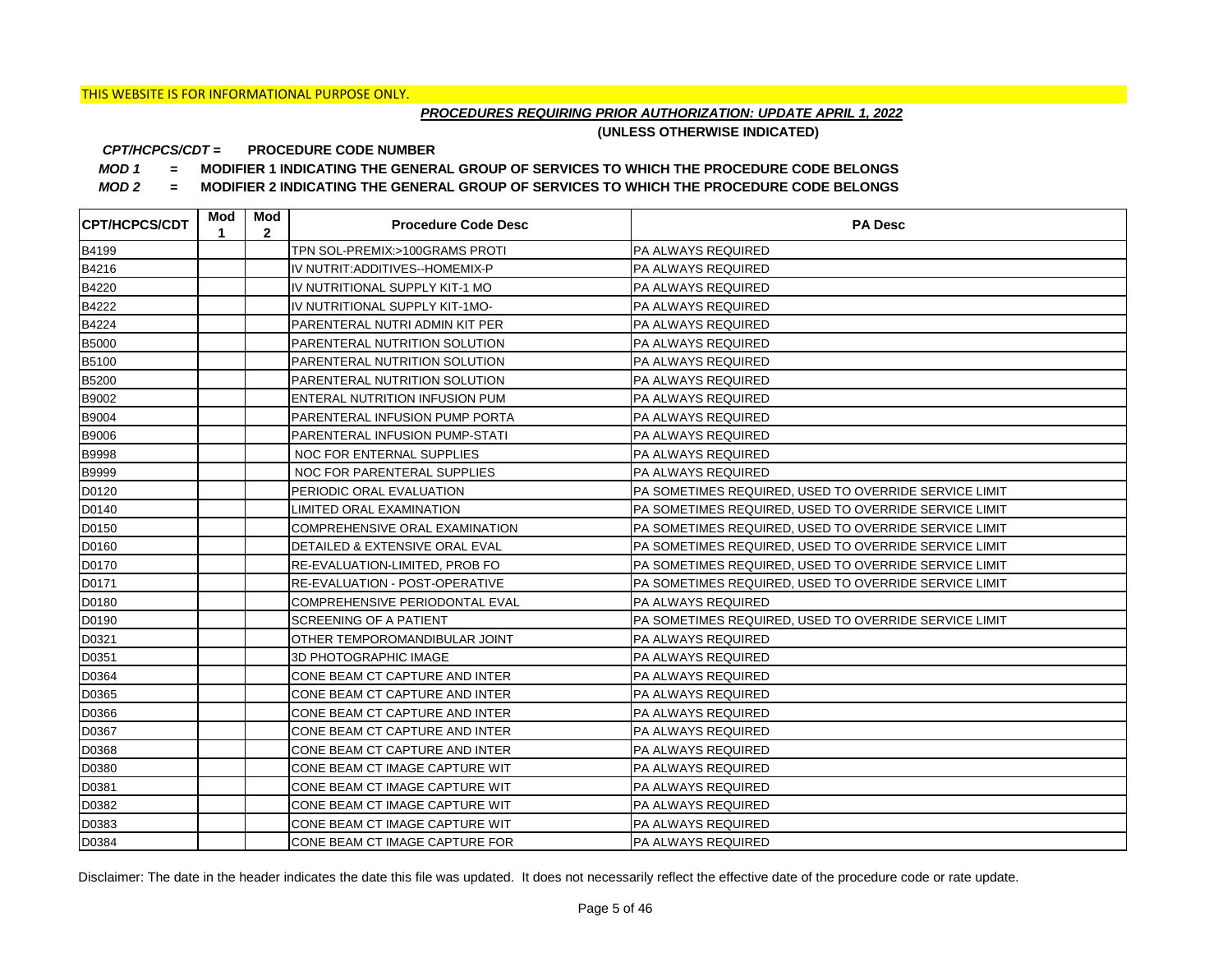## *PROCEDURES REQUIRING PRIOR AUTHORIZATION: UPDATE APRIL 1, 2022*

**(UNLESS OTHERWISE INDICATED)**

#### **PROCEDURE CODE NUMBER** *CPT/HCPCS/CDT =*

*MOD 1 =* **MODIFIER 1 INDICATING THE GENERAL GROUP OF SERVICES TO WHICH THE PROCEDURE CODE BELONGS**

*MOD 2 =* **MODIFIER 2 INDICATING THE GENERAL GROUP OF SERVICES TO WHICH THE PROCEDURE CODE BELONGS**

| <b>ICPT/HCPCS/CDT</b> | Mod<br>1 | Mod<br>$\mathbf{2}$ | <b>Procedure Code Desc</b>            | <b>PA Desc</b>                                                   |
|-----------------------|----------|---------------------|---------------------------------------|------------------------------------------------------------------|
| D0393                 |          |                     | TREATMENT SIMULATION USING 3D         | <b>PA ALWAYS REQUIRED</b>                                        |
| D0394                 |          |                     | DIGITAL SUBTRACTION OF TWO OR         | <b>PA ALWAYS REQUIRED</b>                                        |
| D0395                 |          |                     | FUSION OF TWO OR MORE 3D IMAGE        | <b>PA ALWAYS REQUIRED</b>                                        |
| D0411                 |          |                     | HBA1C IN-OFFICE POINT OF SERVI        | <b>PA ALWAYS REQUIRED</b>                                        |
| D0416                 |          |                     | VIRAL CULTURE                         | PA SOMETIMES REQUIRED, USED TO OVERRIDE SERVICE LIMIT            |
| D0417                 |          |                     | COLLECTION AND PREPARATION OF         | <b>PA ALWAYS REQUIRED</b>                                        |
| D0502                 |          |                     | OTHER ORAL PROCEDURES                 | PA ALWAYS REQUIRED                                               |
| D0601                 |          |                     | CARIES RISK ASSESSMENT AND DOC        | PA SOMETIMES REQUIRED, USED TO OVERRIDE SERVICE LIMIT            |
| D0602                 |          |                     | CARIES RISK ASSESSMENT AND DOC        | PA SOMETIMES REQUIRED, USED TO OVERRIDE SERVICE LIMIT            |
| D0603                 |          |                     | CARIES RISK ASSESSMENT AND DOC        | PA SOMETIMES REQUIRED, USED TO OVERRIDE SERVICE LIMIT            |
| D0999                 |          |                     | UNSPECIFIED DIAGNOSTIC PROCEDU        | PA ALWAYS REQUIRED                                               |
| D1110                 |          |                     | PROPHYLAXIS - ADULT                   | PA SOMETIMES REQUIRED, USED TO OVERRIDE SERVICE LIMIT            |
| D1120                 |          |                     | PROPHYLAXIS - CHILD                   | PA SOMETIMES REQUIRED, USED TO OVERRIDE SERVICE LIMIT            |
| D <sub>1206</sub>     |          |                     | TOPICAL APPLICATION OF FLUORID        | PA SOMETIMES REQUIRED, USED TO OVERRIDE SERVICE LIMIT            |
| D1354                 |          |                     | APPLICATION OF CARIES ARRESTIN        | PA SOMETIMES REQUIRED, USED TO OVERRIDE SERVICE LIMIT            |
| D <sub>1516</sub>     |          |                     | SPACE MAINTAINER - FIXED - BIL        | PA SOMETIMES REQUIRED, USED TO OVERRIDE SERVICE LIMIT            |
| D <sub>1517</sub>     |          |                     | SPACE MAINTAINER - FIXED - BIL        | PA SOMETIMES REQUIRED, USED TO OVERRIDE SERVICE LIMIT            |
| D1526                 |          |                     | SPACE MAINTAINER - REMOVABLE -        | PA SOMETIMES REQUIRED, USED TO OVERRIDE SERVICE LIMIT            |
| D <sub>1527</sub>     |          |                     | SPACE MAINTAINER - REMOVABLE -        | PA SOMETIMES REQUIRED, USED TO OVERRIDE SERVICE LIMIT            |
| D <sub>1551</sub>     |          |                     | RECEMENT OR REBOND BILATENAL S        | PA SOMETIMES REQUIRED, USED TO OVERRIDE SERVICE LIMIT            |
| D1552                 |          |                     | RECEMENT OR REBOND BILATENAL S        | PA SOMETIMES REQUIRED, USED TO OVERRIDE SERVICE LIMIT            |
| D1553                 |          |                     | RECEMENT OR REBOND UNILSTENAL         | PA SOMETIMES REQUIRED, USED TO OVERRIDE SERVICE LIMIT            |
| D1556                 |          |                     | REMOVAL OF FIXED UNILATERAL SP        | PA SOMETIMES REQUIRED, USED TO OVERRIDE SERVICE LIMIT            |
| D1557                 |          |                     | REMOVAL OF FIXED BILATERAL SPA        | PA SOMETIMES REQUIRED, USED TO OVERRIDE SERVICE LIMIT            |
| D1558                 |          |                     | REMOVAL OF FIXED BILATERAL SPA        | PA SOMETIMES REQUIRED, USED TO OVERRIDE SERVICE LIMIT            |
| D1575                 |          |                     | DISTAL SHOE SPACE MAINTAINER -        | PA SOMETIMES REQUIRED, USED TO OVERRIDE SERVICE LIMIT            |
| D1999                 |          |                     | UNSPECIFIED PREVENTIVE PROCEDU        | <b>PA ALWAYS REQUIRED</b>                                        |
| D2710                 |          |                     | CROWN - RESIN-BASED COMPOSITE         | PA REQUIRED IF A DENTAL CLAIM AND THE PATIENT AGE IS 21 OR OLDER |
| D2720                 |          |                     | CROWN-RESIN WITH HIGH NOBLE ME        | <b>PA ALWAYS REQUIRED</b>                                        |
| D2721                 |          |                     | <b>CROWN-RESIN WITH PREDOMINATELY</b> | <b>PA ALWAYS REQUIRED</b>                                        |
| D2722                 |          |                     | CROWN-RESIN WITH NOBLE METAL-A        | PA ALWAYS REQUIRED                                               |
| D2740                 |          |                     | <b>CROWN - PORCELAIN/CERAMIC</b>      | <b>PA ALWAYS REQUIRED</b>                                        |
| D2750                 |          |                     | <b>CROWN-PORCELAIN FUSED TO HIGH</b>  | <b>PA ALWAYS REQUIRED</b>                                        |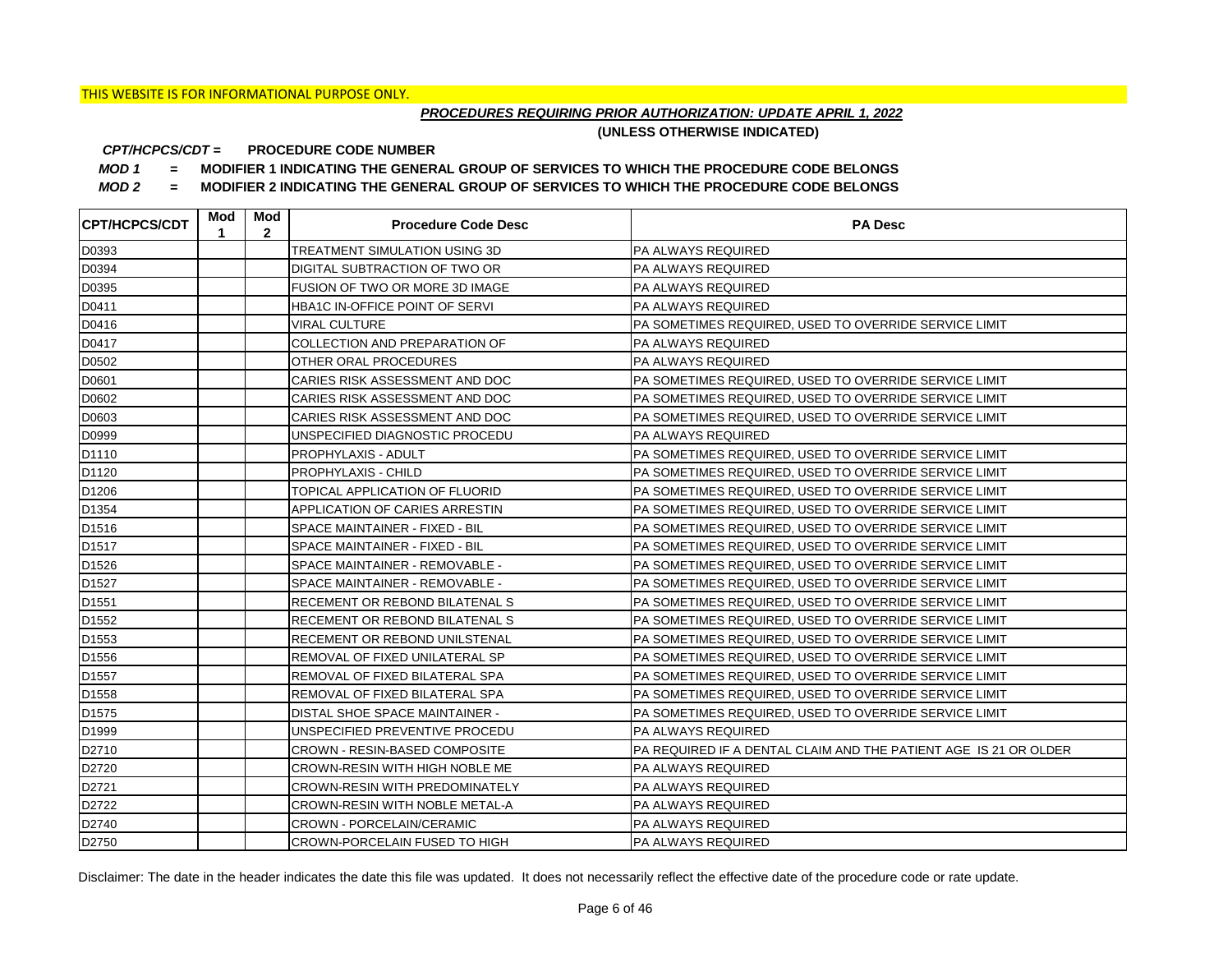## *PROCEDURES REQUIRING PRIOR AUTHORIZATION: UPDATE APRIL 1, 2022*

**(UNLESS OTHERWISE INDICATED)**

#### **PROCEDURE CODE NUMBER** *CPT/HCPCS/CDT =*

*MOD 1 =* **MODIFIER 1 INDICATING THE GENERAL GROUP OF SERVICES TO WHICH THE PROCEDURE CODE BELONGS**

*MOD 2 =* **MODIFIER 2 INDICATING THE GENERAL GROUP OF SERVICES TO WHICH THE PROCEDURE CODE BELONGS**

| <b>CPT/HCPCS/CDT</b> | Mod<br>1 | Mod<br>$\mathbf{2}$ | <b>Procedure Code Desc</b>            | <b>PA Desc</b>                                                   |
|----------------------|----------|---------------------|---------------------------------------|------------------------------------------------------------------|
| D2751                |          |                     | <b>CROWN-PORCELAIN FUSED TO BASE</b>  | <b>PA ALWAYS REQUIRED</b>                                        |
| D2752                |          |                     | <b>CROWN-PORCELAIN FUSED TO NOBLE</b> | <b>PA ALWAYS REQUIRED</b>                                        |
| D2790                |          |                     | <b>CROWN-FULL CAST HIGH NOBLE MET</b> | PA ALWAYS REQUIRED                                               |
| D2791                |          |                     | <b>CROWN-FULL CAST PREDOMINATELY</b>  | PA ALWAYS REQUIRED                                               |
| D2792                |          |                     | <b>CROWN-FULL CAST NOBLE METAL</b>    | PA ALWAYS REQUIRED                                               |
| D2952                |          |                     | CAST POST AND CORE IN ADD. TO         | PA REQUIRED IF A DENTAL CLAIM AND THE PATIENT AGE IS 21 OR OLDER |
| D2953                |          |                     | EACH ADDITIONAL CAST POST - S         | PA ALWAYS REQUIRED                                               |
| D2954                |          |                     | PREFAB. POST+CORE IN ADD. TO C        | PA REQUIRED IF A DENTAL CLAIM AND THE PATIENT AGE IS 21 OR OLDER |
| D2955                |          |                     | <b>POST REMOVAL</b>                   | PA ALWAYS REQUIRED                                               |
| D2957                |          |                     | EACH ADDITIONAL PREFABRICATED         | PA ALWAYS REQUIRED                                               |
| D2971                |          |                     | ADDITIONAL PROCEDURES TO CUSTO        | PA ALWAYS REQUIRED                                               |
| D2975                |          |                     | <b>COPING</b>                         | PA ALWAYS REQUIRED                                               |
| D2980                |          |                     | <b>CROWN REPAIR NECESSITATED BY R</b> | PA ALWAYS REQUIRED                                               |
| D2981                |          |                     | <b>INLAY REPAIR NECESSITATED BY R</b> | PA ALWAYS REQUIRED                                               |
| D2982                |          |                     | ONLAY REPAIR NECESSITATED BY R        | <b>PA ALWAYS REQUIRED</b>                                        |
| D2999                |          |                     | UNSPECIFIED RESTORATIVE PROCED        | <b>PA ALWAYS REQUIRED</b>                                        |
| D3310                |          |                     | <b>ENDODONTIC THERAPY, ANTERIOR T</b> | <b>PA ALWAYS REQUIRED</b>                                        |
| D3320                |          |                     | <b>ENDODONTIC THERAPY, PREMOLAR T</b> | PA ALWAYS REQUIRED                                               |
| D3330                |          |                     | <b>ENDODONTIC THERAPY, MOLAR TOOT</b> | PA ALWAYS REQUIRED                                               |
| D3331                |          |                     | TREATMENT OF ROOT CANAL OBSTRU        | <b>PA ALWAYS REQUIRED</b>                                        |
| D3332                |          |                     | INCOMPLETE ENDODONTIC THERAPY:        | <b>PA ALWAYS REQUIRED</b>                                        |
| D3333                |          |                     | INTERNAL ROOT REPAIR OF PERFOR        | PA ALWAYS REQUIRED                                               |
| D3346                |          |                     | RETREATMENT PREV ROOT CANAL TH        | <b>PA ALWAYS REQUIRED</b>                                        |
| D3347                |          |                     | <b>RETREATMENT OF PREVIOUS ROOT C</b> | PA ALWAYS REQUIRED                                               |
| D3348                |          |                     | RETREAT PREV ROOT CANAL THER M        | PA ALWAYS REQUIRED                                               |
| D3351                |          |                     | APEXIFICATION/RECALCIFICATION         | <b>PA ALWAYS REQUIRED</b>                                        |
| D3352                |          |                     | APEXIFICATION/RECALCIFICATION         | <b>PA ALWAYS REQUIRED</b>                                        |
| D3353                |          |                     | APEXIFICATION/RECALCIFICATION-        | PA ALWAYS REQUIRED                                               |
| D3428                |          |                     | BONE GRAFT IN CONJUNCTION WITH        | <b>PA ALWAYS REQUIRED</b>                                        |
| D3429                |          |                     | BONE GRAFT IN CONJUNCTION WITH        | <b>PA ALWAYS REQUIRED</b>                                        |
| D3471                |          |                     | SURGICAL REPAIR OF ROOT RESORP        | PA ALWAYS REQUIRED                                               |
| D3472                |          |                     | SURGICAL REPAIR OF ROOT RESOPT        | <b>PA ALWAYS REQUIRED</b>                                        |
| D3473                |          |                     | SURGICAL REPAIR OF ROOT RESORP        | <b>PA ALWAYS REQUIRED</b>                                        |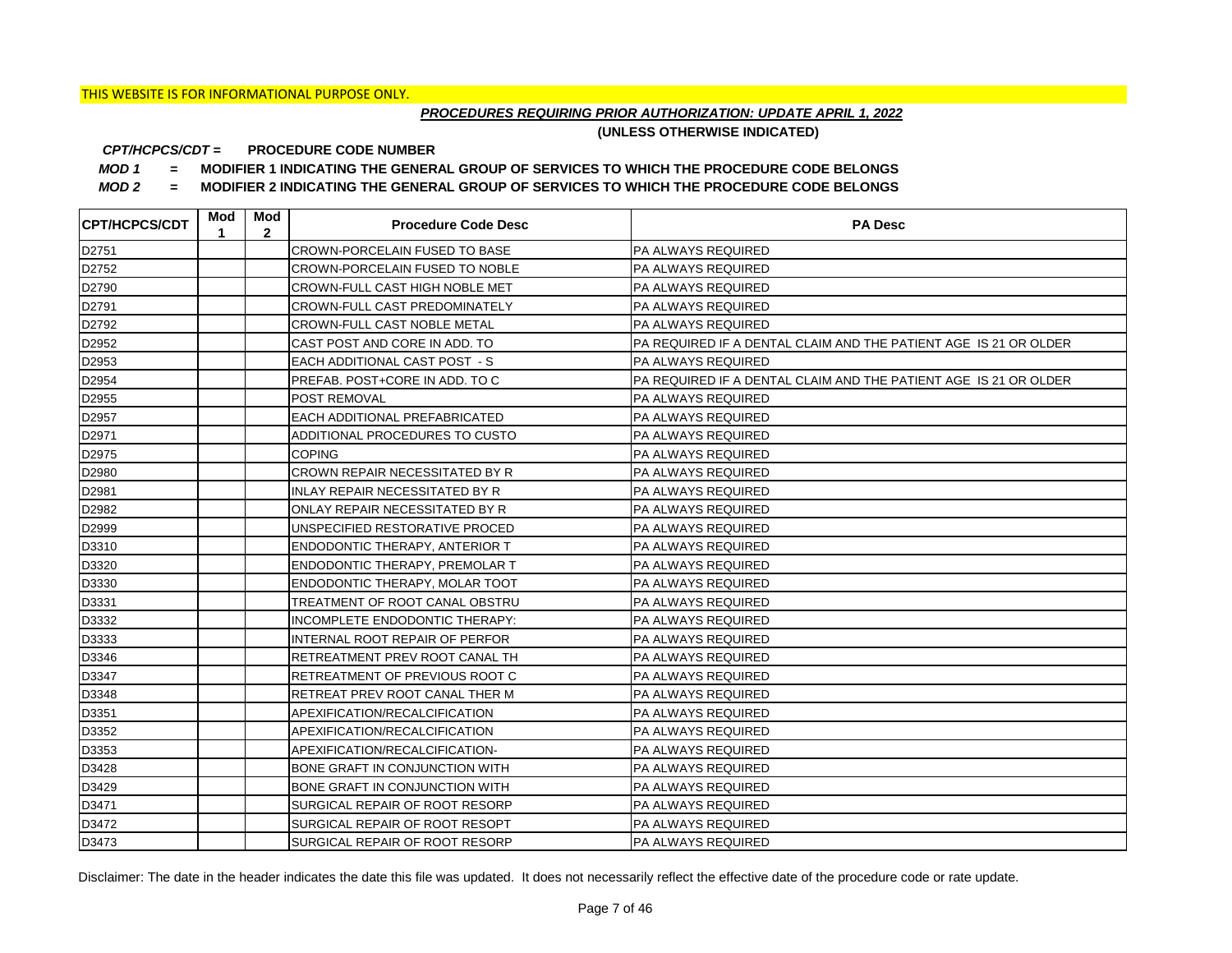## *PROCEDURES REQUIRING PRIOR AUTHORIZATION: UPDATE APRIL 1, 2022*

**(UNLESS OTHERWISE INDICATED)**

#### **PROCEDURE CODE NUMBER** *CPT/HCPCS/CDT =*

*MOD 1 =* **MODIFIER 1 INDICATING THE GENERAL GROUP OF SERVICES TO WHICH THE PROCEDURE CODE BELONGS**

*MOD 2 =* **MODIFIER 2 INDICATING THE GENERAL GROUP OF SERVICES TO WHICH THE PROCEDURE CODE BELONGS**

| <b>CPT/HCPCS/CDT</b> | Mod<br>1 | Mod<br>$\mathbf{2}$ | <b>Procedure Code Desc</b>            | <b>PA Desc</b>            |
|----------------------|----------|---------------------|---------------------------------------|---------------------------|
| D3501                |          |                     | SURGICAL EXPOSURE OF ROOT SURF        | <b>PA ALWAYS REQUIRED</b> |
| D3502                |          |                     | SURGICAL EXPOSURE OF ROOT SURF        | <b>PA ALWAYS REQUIRED</b> |
| D3503                |          |                     | SURGICAL EXPOSURE OF ROOT SURF        | <b>PA ALWAYS REQUIRED</b> |
| D3910                |          |                     | SURGICAL PROCEDURE FOR ISOLATI        | <b>PA ALWAYS REQUIRED</b> |
| D3999                |          |                     | UNSPECIFIED ENDODONTIC PROCEDU        | PA ALWAYS REQUIRED        |
| D4210                |          |                     | GINGIVECTOMY OR GINGIVOPLASTY         | PA ALWAYS REQUIRED        |
| D4211                |          |                     | GINGIVECTOMY OR GINGIVOPLASTY         | <b>PA ALWAYS REQUIRED</b> |
| D4212                |          |                     | GINGIVECTOMY OR GINGIVOPLASTY         | PA ALWAYS REQUIRED        |
| D4240                |          |                     | GINGIVAL FLAP PROCEDURE, INCLU        | <b>PA ALWAYS REQUIRED</b> |
| D4241                |          |                     | GINGIVAL FLAP PROCEDURE, INCLU        | PA ALWAYS REQUIRED        |
| D4245                |          |                     | APICALLY POSITIONED FLAP              | <b>PA ALWAYS REQUIRED</b> |
| D4249                |          |                     | CLINICAL CROWN LENGTHENING-HAR        | <b>PA ALWAYS REQUIRED</b> |
| D4260                |          |                     | OSSEOUS SURGERY (INCLUDING ELE        | <b>PA ALWAYS REQUIRED</b> |
| D4261                |          |                     | OSSEOUS SURGERY (INCLUDING ELE        | <b>PA ALWAYS REQUIRED</b> |
| D4263                |          |                     | BONE REPLACEMENT GRAFT - RETAI        | PA ALWAYS REQUIRED        |
| D4264                |          |                     | BONE REPLACEMENT GRAFT - RETAI        | PA ALWAYS REQUIRED        |
| D4265                |          |                     | BIOLOGIC MATERIALS TO AID IN S        | <b>PA ALWAYS REQUIRED</b> |
| D4266                |          |                     | <b>GUIDED TISSUE REGENERATION - R</b> | PA ALWAYS REQUIRED        |
| D4267                |          |                     | <b>GUIDED TISSUE REGENERATION - N</b> | PA ALWAYS REQUIRED        |
| D4268                |          |                     | SURGICAL REVISION PROCEDURE, P        | PA ALWAYS REQUIRED        |
| D4270                |          |                     | PEDICLE SOFT TISSUE GRAFT PROC        | PA ALWAYS REQUIRED        |
| D4273                |          |                     | AUTOGENOUS CONNECTIVE TISSUE G        | PA ALWAYS REQUIRED        |
| D4274                |          |                     | MESIAL/DISTAL WEDGE PROCEDURE,        | PA ALWAYS REQUIRED        |
| D4275                |          |                     | NON-AUTOGENOUS CONNECTIVE TISS        | PA ALWAYS REQUIRED        |
| D4276                |          |                     | COMBINED CONNECTIVE TISSUE AND        | PA ALWAYS REQUIRED        |
| D4277                |          |                     | FREE SOFT TISSUE GRAFT PROCEDU        | PA ALWAYS REQUIRED        |
| D4278                |          |                     | FREE SOFT TISSUE GRAFT PROCEDU        | PA ALWAYS REQUIRED        |
| D4283                |          |                     | AUTOGENOUS CONNECTIVE TISSUE G        | PA ALWAYS REQUIRED        |
| D4285                |          |                     | NON-AUTOGENOUS CONNECTIVE TISS        | PA ALWAYS REQUIRED        |
| D4322                |          |                     | SPLINT - INTRA-CORONAL: NATURA        | PA ALWAYS REQUIRED        |
| D4323                |          |                     | SPLINT - EXTRA-CORONAL: NATURA        | PA ALWAYS REQUIRED        |
| D4341                |          |                     | PERIODONTAL SCALING AND ROOT P        | PA ALWAYS REQUIRED        |
| D4342                |          |                     | PERIODONTAL SCALING & ROOT PLA        | <b>PA ALWAYS REQUIRED</b> |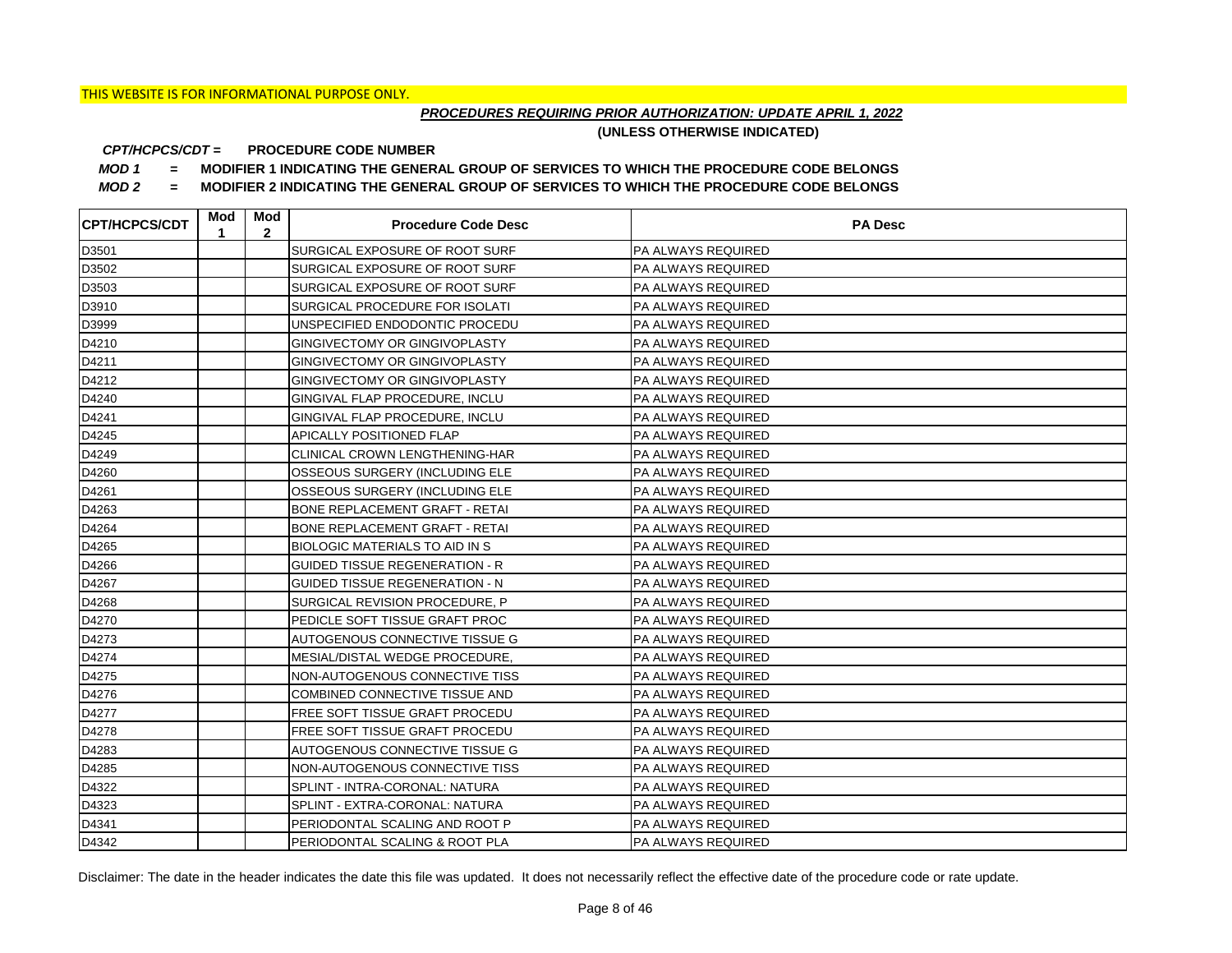## *PROCEDURES REQUIRING PRIOR AUTHORIZATION: UPDATE APRIL 1, 2022*

**(UNLESS OTHERWISE INDICATED)**

#### **PROCEDURE CODE NUMBER** *CPT/HCPCS/CDT =*

*MOD 1 =* **MODIFIER 1 INDICATING THE GENERAL GROUP OF SERVICES TO WHICH THE PROCEDURE CODE BELONGS**

*MOD 2 =* **MODIFIER 2 INDICATING THE GENERAL GROUP OF SERVICES TO WHICH THE PROCEDURE CODE BELONGS**

| <b>CPT/HCPCS/CDT</b> | Mod<br>1 | Mod<br>$\overline{2}$ | <b>Procedure Code Desc</b>            | <b>PA Desc</b>                                        |
|----------------------|----------|-----------------------|---------------------------------------|-------------------------------------------------------|
| D4346                |          |                       | SCALING IN PRESENCE OF GENERAL        | PA SOMETIMES REQUIRED, USED TO OVERRIDE SERVICE LIMIT |
| D4355                |          |                       | FULL MOUTH DEBRIDEMENT TO ENAB        | PA SOMETIMES REQUIRED, USED TO OVERRIDE SERVICE LIMIT |
| D4381                |          |                       | LOCALIZED DELIVERY OF ANTIMICR        | PA ALWAYS REQUIRED                                    |
| D4910                |          |                       | PERIODONTAL MAINTENANCE               | PA ALWAYS REQUIRED                                    |
| D4999                |          |                       | UNSPECIFIED PERIODONTAL SERVIC        | <b>PA ALWAYS REQUIRED</b>                             |
| D5110                |          |                       | COMPLETE DENTURE-MAXILLARY            | PA ALWAYS REQUIRED                                    |
| D5120                |          |                       | COMPLETE DENTURE-MANDIBULAR           | PA ALWAYS REQUIRED                                    |
| D5130                |          |                       | IMMEDIATE DENTURE-MAXILLARY           | PA ALWAYS REQUIRED                                    |
| D5140                |          |                       | IMMEDIATE DENTURE-MANDIBULAR          | PA ALWAYS REQUIRED                                    |
| D5211                |          |                       | MAXILLARY PARTIAL DENTURE - RE        | PA ALWAYS REQUIRED                                    |
| D5212                |          |                       | MANDIBULAR PARTIAL DENTURE - R        | <b>PA ALWAYS REQUIRED</b>                             |
| D5213                |          |                       | <b>MAXILLARY PARTIAL DENTURE - CA</b> | PA ALWAYS REQUIRED                                    |
| D5214                |          |                       | MANDIBULAR PARTIAL DENTURE - C        | <b>PA ALWAYS REQUIRED</b>                             |
| D5225                |          |                       | IMAXILLARY PARTIAL DENTURE - FL       | <b>PA ALWAYS REQUIRED</b>                             |
| D5226                |          |                       | MANDIBULAR PARTIAL DENTURE - F        | PA ALWAYS REQUIRED                                    |
| D5710                |          |                       | REBASE COMPLETE MAXILLARY DENT        | <b>PA ALWAYS REQUIRED</b>                             |
| D5711                |          |                       | REBASE COMPLETE MANDIBULAR DEN        | <b>PA ALWAYS REQUIRED</b>                             |
| D5720                |          |                       | REBASE MAXILLARY PARTIAL DENTU        | PA ALWAYS REQUIRED                                    |
| D5721                |          |                       | REBASE MANDIBULAR PARTIAL DENT        | <b>PA ALWAYS REQUIRED</b>                             |
| D5725                |          |                       | <b>REBASE HYBRID PROSTHESIS</b>       | <b>PA ALWAYS REQUIRED</b>                             |
| D5850                |          |                       | TISSUE CONDITIONING, MAXILLARY        | PA SOMETIMES REQUIRED, USED TO OVERRIDE SERVICE LIMIT |
| D5851                |          |                       | TISSUE CONDITIONING, MANDIBULA        | PA SOMETIMES REQUIRED, USED TO OVERRIDE SERVICE LIMIT |
| D5862                |          |                       | <b>PRECISION ATTACHMENT</b>           | PA ALWAYS REQUIRED                                    |
| D5863                |          |                       | OVERDENTURE - COMPLETE MAXILLA        | PA ALWAYS REQUIRED                                    |
| D5864                |          |                       | OVERDENTURE - PARTIAL MAXILLAR        | PA ALWAYS REQUIRED                                    |
| D5865                |          |                       | OVERDENTURE - COMPLETE MANDIBU        | PA ALWAYS REQUIRED                                    |
| D5866                |          |                       | OVERDENTURE - PARTIAL MANDIBUL        | PA ALWAYS REQUIRED                                    |
| D5867                |          |                       | REPLACEMENT OF REPLACEABLE PAR        | PA ALWAYS REQUIRED                                    |
| D5875                |          |                       | MODIFICATION OF REMOVABLE PROS        | PA ALWAYS REQUIRED                                    |
| D5899                |          |                       | UNSPECIFIED REMOVABLE PROSTHOD        | PA ALWAYS REQUIRED                                    |
| D5911                |          |                       | <b>FACIAL MOULAGE (SECTIONAL)</b>     | <b>PA ALWAYS REQUIRED</b>                             |
| D5912                |          |                       | <b>FACIAL MOULAGE (COMPLETE)</b>      | <b>PA ALWAYS REQUIRED</b>                             |
| D5913                |          |                       | <b>NASAL PROSTHESIS</b>               | <b>PA ALWAYS REQUIRED</b>                             |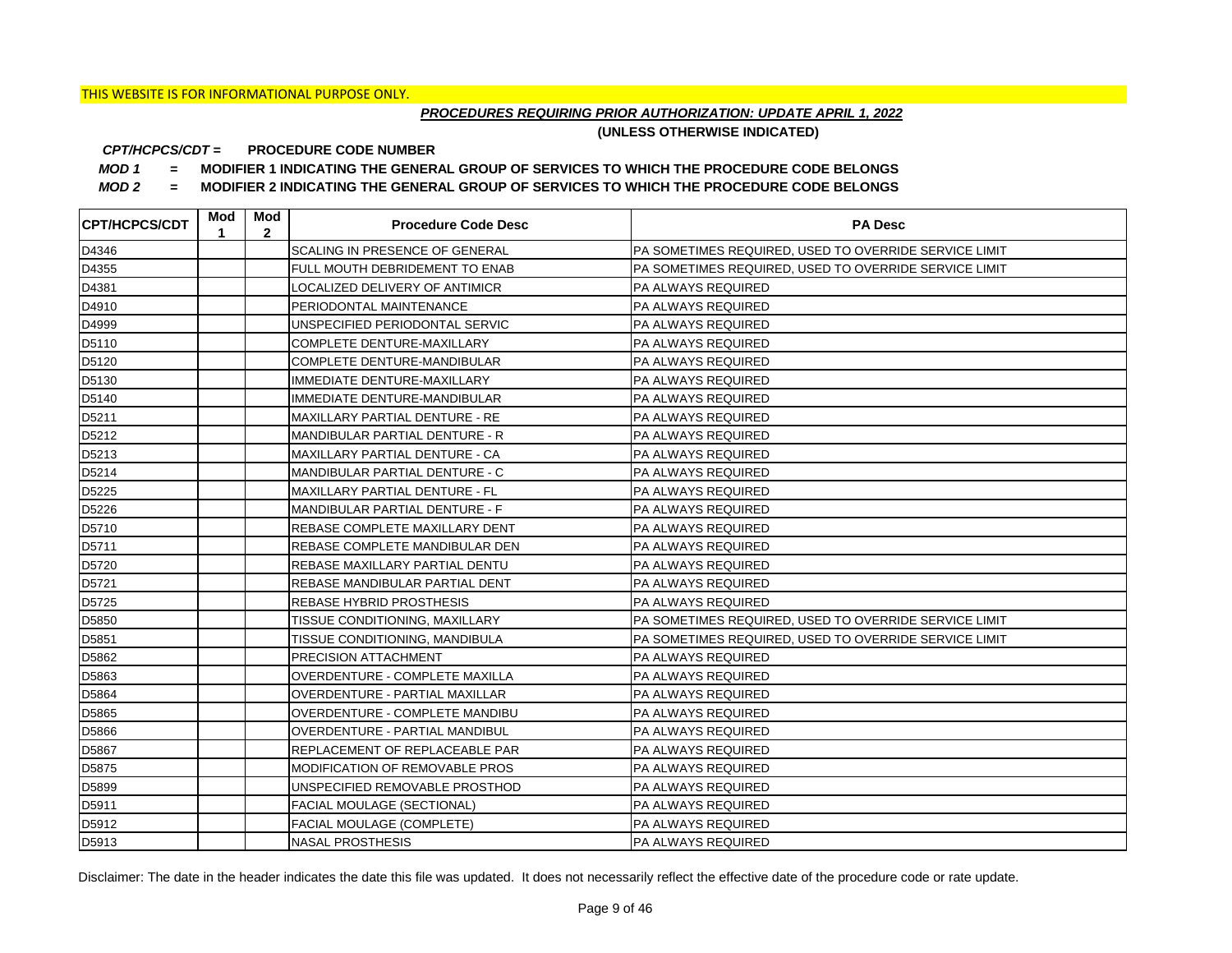## *PROCEDURES REQUIRING PRIOR AUTHORIZATION: UPDATE APRIL 1, 2022*

**(UNLESS OTHERWISE INDICATED)**

#### **PROCEDURE CODE NUMBER** *CPT/HCPCS/CDT =*

*MOD 1 =* **MODIFIER 1 INDICATING THE GENERAL GROUP OF SERVICES TO WHICH THE PROCEDURE CODE BELONGS**

*MOD 2 =* **MODIFIER 2 INDICATING THE GENERAL GROUP OF SERVICES TO WHICH THE PROCEDURE CODE BELONGS**

| <b>CPT/HCPCS/CDT</b> | Mod<br>1 | Mod<br>$\mathbf{2}$ | <b>Procedure Code Desc</b>            | <b>PA Desc</b>                                        |
|----------------------|----------|---------------------|---------------------------------------|-------------------------------------------------------|
| D5914                |          |                     | <b>AURICULAR PROSTHESIS</b>           | PA ALWAYS REQUIRED                                    |
| D5915                |          |                     | ORBITAL PROSTHESIS                    | PA ALWAYS REQUIRED                                    |
| D5916                |          |                     | <b>OCULAR PROSTHESIS</b>              | PA ALWAYS REQUIRED                                    |
| D5919                |          |                     | <b>FACIAL PROSTHESIS</b>              | PA ALWAYS REQUIRED                                    |
| D5922                |          |                     | <b>NASAL SEPTAL PROSTHESIS</b>        | PA ALWAYS REQUIRED                                    |
| D5923                |          |                     | OCULAR PROSTHESIS, INTERIM            | PA ALWAYS REQUIRED                                    |
| D5924                |          |                     | <b>CRANIAL PROSTHESIS</b>             | PA ALWAYS REQUIRED                                    |
| D5925                |          |                     | <b>FACIAL AUGMENTATION IMPLANT PR</b> | PA ALWAYS REQUIRED                                    |
| D5926                |          |                     | NASAL PROSTHESIS, REPLACEMENT         | PA ALWAYS REQUIRED                                    |
| D5927                |          |                     | AURICULAR PROSTHESIS, REPLACEM        | PA ALWAYS REQUIRED                                    |
| D5928                |          |                     | ORBITAL PROSTHESIS, REPLACEMEN        | PA ALWAYS REQUIRED                                    |
| D5929                |          |                     | FACIAL PROSTHESIS, REPLACEMENT        | PA ALWAYS REQUIRED                                    |
| D5931                |          |                     | OBTURATOR PROSTHESIS, SURGICAL        | <b>PA ALWAYS REQUIRED</b>                             |
| D5932                |          |                     | OBTURATOR PROSTHESIS, DEFINITI        | PA ALWAYS REQUIRED                                    |
| D5933                |          |                     | OBTURATOR PROSTHESIS, MODIFICA        | PA ALWAYS REQUIRED                                    |
| D5934                |          |                     | <b>MANDIBULAR RESECTION PROSTHESI</b> | PA ALWAYS REQUIRED                                    |
| D5935                |          |                     | <b>MANDIBULAR RESECTION PROSTHESI</b> | PA ALWAYS REQUIRED                                    |
| D5936                |          |                     | OBTURATOR PROSTHESIS, INTERIM         | <b>PA ALWAYS REQUIRED</b>                             |
| D5937                |          |                     | TRISMUS APPLIANCE                     | PA SOMETIMES REQUIRED, USED TO OVERRIDE SERVICE LIMIT |
| D5951                |          |                     | <b>FEEDING AID</b>                    | PA SOMETIMES REQUIRED, USED TO OVERRIDE SERVICE LIMIT |
| D5952                |          |                     | SPEECH AID PROSTHESIS, PEDIATR        | <b>PA ALWAYS REQUIRED</b>                             |
| D5953                |          |                     | SPEECH AID PROSTHESIS, ADULT          | PA SOMETIMES REQUIRED, USED TO OVERRIDE SERVICE LIMIT |
| D5954                |          |                     | <b>PALATAL AUGMENTATION PROSTHESI</b> | PA ALWAYS REQUIRED                                    |
| D5955                |          |                     | PALATAL LIFT PROSTHESIS, DEFIN        | PA ALWAYS REQUIRED                                    |
| D5958                |          |                     | PALATAL LIFT PROSTHESIS, INTER        | PA ALWAYS REQUIRED                                    |
| D5959                |          |                     | PALATAL LIFT PROSTHESIS, MODIF        | <b>PA ALWAYS REQUIRED</b>                             |
| D5960                |          |                     | SPEECH AID PROSTHESIS, MODIFIC        | PA ALWAYS REQUIRED                                    |
| D5982                |          |                     | SURGICAL STENT                        | PA SOMETIMES REQUIRED, USED TO OVERRIDE SERVICE LIMIT |
| D5983                |          |                     | <b>RADIATION CARRIER</b>              | <b>PA ALWAYS REQUIRED</b>                             |
| D5984                |          |                     | <b>RADIATION SHIELD</b>               | PA ALWAYS REQUIRED                                    |
| D5985                |          |                     | RADIATION CONE LOCATOR                | PA ALWAYS REQUIRED                                    |
| D5986                |          |                     | <b>FLUORIDE GEL CARRIER</b>           | PA ALWAYS REQUIRED                                    |
| D5987                |          |                     | <b>COMMISSURE SPLINT</b>              | <b>PA ALWAYS REQUIRED</b>                             |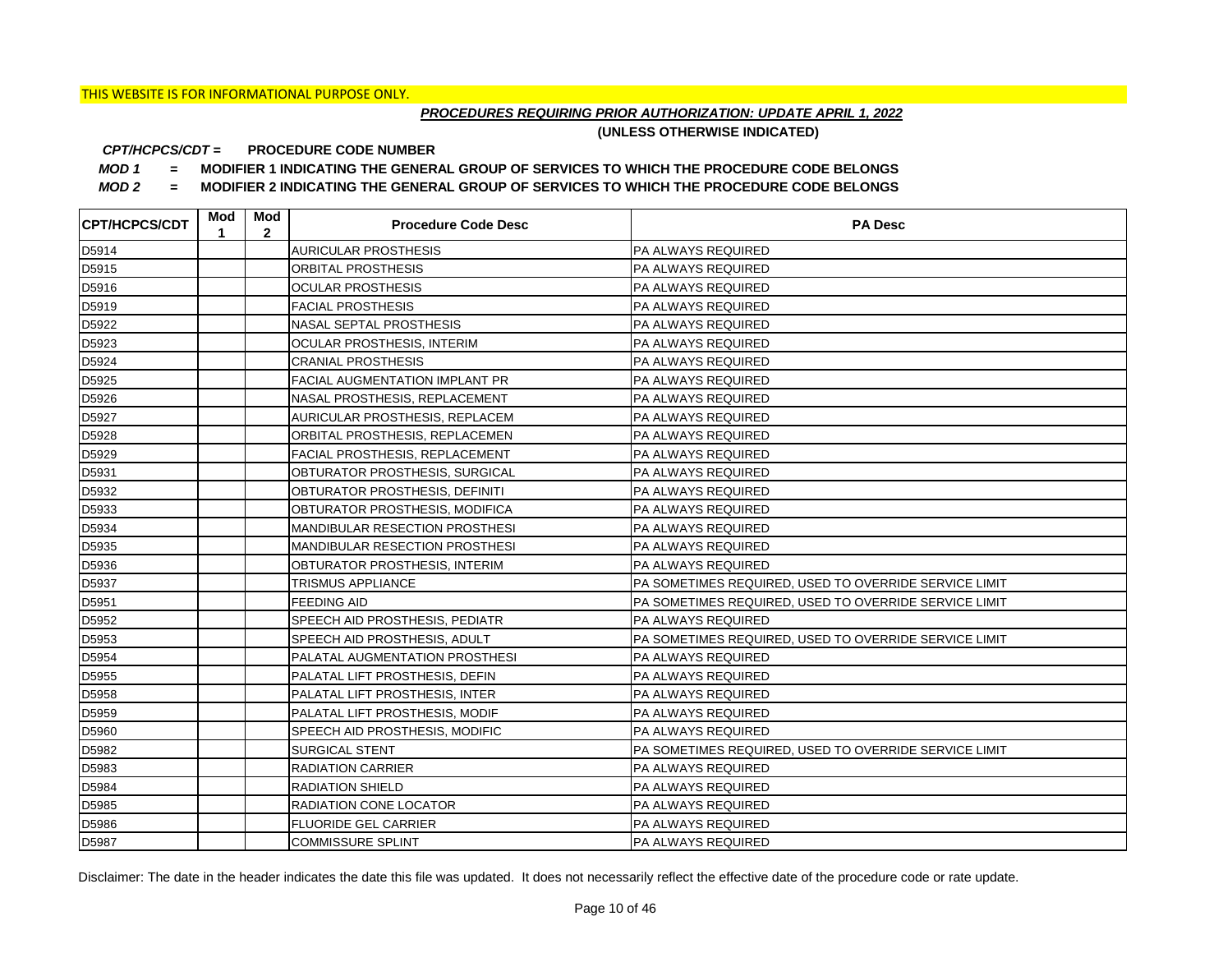## *PROCEDURES REQUIRING PRIOR AUTHORIZATION: UPDATE APRIL 1, 2022*

**(UNLESS OTHERWISE INDICATED)**

#### **PROCEDURE CODE NUMBER** *CPT/HCPCS/CDT =*

*MOD 1 =* **MODIFIER 1 INDICATING THE GENERAL GROUP OF SERVICES TO WHICH THE PROCEDURE CODE BELONGS**

*MOD 2 =* **MODIFIER 2 INDICATING THE GENERAL GROUP OF SERVICES TO WHICH THE PROCEDURE CODE BELONGS**

| <b>CPT/HCPCS/CDT</b> | Mod<br>1 | Mod<br>$\mathbf{2}$ | <b>Procedure Code Desc</b>            | <b>PA Desc</b>                                        |
|----------------------|----------|---------------------|---------------------------------------|-------------------------------------------------------|
| D5988                |          |                     | <b>SURGICAL SPLINT</b>                | PA SOMETIMES REQUIRED, USED TO OVERRIDE SERVICE LIMIT |
| D5991                |          |                     | <b>VESICULOBULLOUS DISEASE MEDICA</b> | <b>PA ALWAYS REQUIRED</b>                             |
| D5993                |          |                     | MAINTENANCE AND CLEANING OF A         | <b>PA ALWAYS REQUIRED</b>                             |
| D5999                |          |                     | UNSPECIFIED MAXILLOFACIAL PROS        | <b>PA ALWAYS REQUIRED</b>                             |
| D6010                |          |                     | SURGICAL PLACEMENT ENDOSTEAL I        | PA ALWAYS REQUIRED                                    |
| D6055                |          |                     | DENTAL IMPLANT SUPPORTED CONNE        | PA ALWAYS REQUIRED                                    |
| D6080                |          |                     | <b>IMPLANT MAINTENANCE PROCEDURES</b> | <b>PA ALWAYS REQUIRED</b>                             |
| D6081                |          |                     | SCALING AND DEBRIDEMENT IN THE        | PA ALWAYS REQUIRED                                    |
| D6090                |          |                     | REPAIR IMPLANTSUPPORTED PROSTH        | <b>PA ALWAYS REQUIRED</b>                             |
| D6091                |          |                     | REPLACEMENT OF REPLACEABLE PAR        | <b>PA ALWAYS REQUIRED</b>                             |
| D6092                |          |                     | RE-CEMENT OR RE-BOND IMPLANT/A        | PA ALWAYS REQUIRED                                    |
| D6095                |          |                     | REPAIR IMPLANT ABUTMENT, BY RE        | <b>PA ALWAYS REQUIRED</b>                             |
| D6096                |          |                     | REMOVE BROKEN IMPLANT RETAININ        | <b>PA ALWAYS REQUIRED</b>                             |
| D6100                |          |                     | SURGICAL REMOVAL OF IMPLANT BO        | <b>PA ALWAYS REQUIRED</b>                             |
| D6101                |          |                     | DEBRIDEMENT OF A PERI-IMPLANT         | PA ALWAYS REQUIRED                                    |
| D6102                |          |                     | DEBRIDEMENT AND OSSEOUS CONTOU        | PA ALWAYS REQUIRED                                    |
| D6103                |          |                     | BONE GRAFT FOR REPAIR OF PERI-        | PA ALWAYS REQUIRED                                    |
| D6110                |          |                     | IMPLANT/ABUTMENT SUPPORTED REM        | PA ALWAYS REQUIRED                                    |
| D6111                |          |                     | IMPLANT/ABUTMENT SUPPORTED REM        | PA ALWAYS REQUIRED                                    |
| D6191                |          |                     | SEMI-PRECISION ABUTMENT PLACEM        | PA ALWAYS REQUIRED                                    |
| D6192                |          |                     | SEMI-PRECISION ATTACHMENT PLAC        | PA ALWAYS REQUIRED                                    |
| D6199                |          |                     | UNSPECIFIED IMPLANT PROCEDURE         | PA ALWAYS REQUIRED                                    |
| D6210                |          |                     | PONTIC-CAST HIGH NOBLE METAL          | PA ALWAYS REQUIRED                                    |
| D6211                |          |                     | PONTIC-CAST PREDOMINANTLY BASE        | PA ALWAYS REQUIRED                                    |
| D6212                |          |                     | PONTIC-CAST NOBLE METAL               | <b>PA ALWAYS REQUIRED</b>                             |
| D6240                |          |                     | PONTIC-PORCELAIN FUSED TO HIGH        | PA ALWAYS REQUIRED                                    |
| D6241                |          |                     | PONTIC-PORCELAIN FUSED TO PRED        | PA ALWAYS REQUIRED                                    |
| D6242                |          |                     | PONTIC-PORCELAIN FUSED TO NOBL        | PA ALWAYS REQUIRED                                    |
| D6250                |          |                     | PONTIC-RESIN WITH HIGH NOBLE M        | PA ALWAYS REQUIRED                                    |
| D6251                |          |                     | PONTIC-RESIN WITH PREDOMINANTL        | PA ALWAYS REQUIRED                                    |
| D6252                |          |                     | PONTIC-RESIN WITH NOBLE METAL         | PA ALWAYS REQUIRED                                    |
| D6545                |          |                     | RETAINER-CAST METAL RES BONDED        | <b>PA ALWAYS REQUIRED</b>                             |
| D6720                |          |                     | RETAINER CROWN-RESIN WITH HIGH        | <b>PA ALWAYS REQUIRED</b>                             |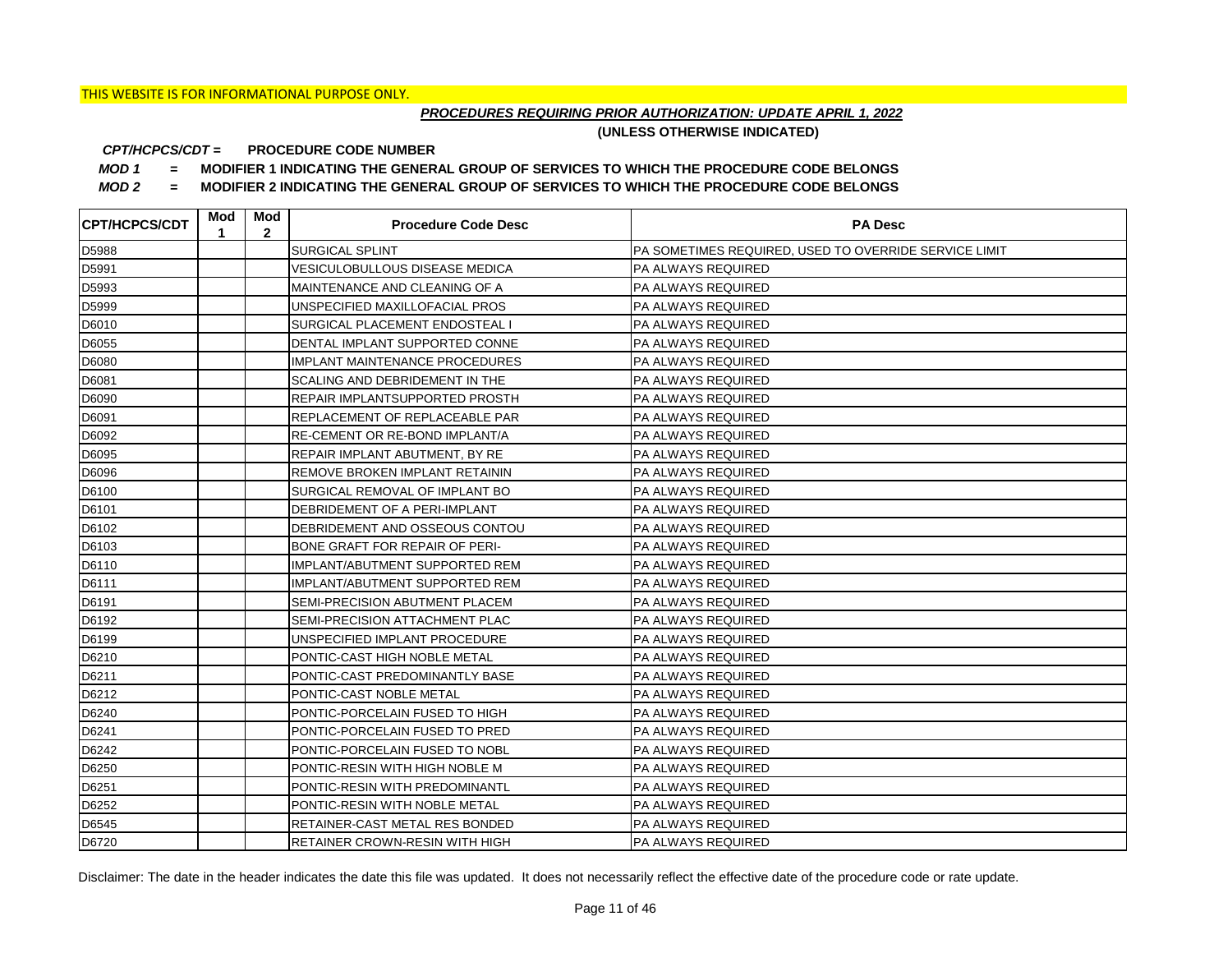## *PROCEDURES REQUIRING PRIOR AUTHORIZATION: UPDATE APRIL 1, 2022*

**(UNLESS OTHERWISE INDICATED)**

#### **PROCEDURE CODE NUMBER** *CPT/HCPCS/CDT =*

*MOD 1 =* **MODIFIER 1 INDICATING THE GENERAL GROUP OF SERVICES TO WHICH THE PROCEDURE CODE BELONGS**

*MOD 2 =* **MODIFIER 2 INDICATING THE GENERAL GROUP OF SERVICES TO WHICH THE PROCEDURE CODE BELONGS**

| <b>CPT/HCPCS/CDT</b> | Mod<br>1 | Mod<br>$\mathbf{2}$ | <b>Procedure Code Desc</b>     | <b>PA Desc</b>                                                           |
|----------------------|----------|---------------------|--------------------------------|--------------------------------------------------------------------------|
| D6721                |          |                     | RETAINER CROWN-RESIN WITH PRED | PA ALWAYS REQUIRED                                                       |
| D6722                |          |                     | RETAINER CROWN - RESIN WITH NO | <b>PA ALWAYS REQUIRED</b>                                                |
| D6750                |          |                     | RETAINER CROWN - PORCELAIN FUS | <b>PA ALWAYS REQUIRED</b>                                                |
| D6751                |          |                     | RETAINER CROWN - PORCELAIN FUS | PA ALWAYS REQUIRED                                                       |
| D6752                |          |                     | RETAINER CROWN - PORCELAIN FUS | PA ALWAYS REQUIRED                                                       |
| D6790                |          |                     | RETAINER CROWN - FULL CAST HIG | PA ALWAYS REQUIRED                                                       |
| D6791                |          |                     | RETAINER CROWN - FULL CAST PRE | PA ALWAYS REQUIRED                                                       |
| D6792                |          |                     | RETAINER CROWN - FULL CAST NOB | <b>PA ALWAYS REQUIRED</b>                                                |
| D6920                |          |                     | <b>CONNECTOR BAR</b>           | PA ALWAYS REQUIRED                                                       |
| D6940                |          |                     | <b>STRESS BREAKER</b>          | <b>PA ALWAYS REQUIRED</b>                                                |
| D6950                |          |                     | PRECISION ATTACHMENT           | PA ALWAYS REQUIRED                                                       |
| D6970                |          |                     | CAST POST AND CORE IN ADDITION | PA ALWAYS REQUIRED                                                       |
| D6972                |          |                     | PREFABRICATED POST AND CORE IN | <b>PA ALWAYS REQUIRED</b>                                                |
| D6980                |          |                     | FIXED PARTIAL DENTURE REPAIR N | <b>PA ALWAYS REQUIRED</b>                                                |
| D6985                |          |                     | PEDIATRIC PARTIAL DENTURE, FIX | <b>PA ALWAYS REQUIRED</b>                                                |
| D6999                |          |                     | UNSPECIFIED FIXED PROSTHODONTI | <b>PA ALWAYS REQUIRED</b>                                                |
| D7210                |          |                     | EXTRACTION, ERUPTED TOOTH REQU | PA SOMETIMES REQUIRED, USED TO OVERRIDE SERVICE LIMIT                    |
| D7220                |          |                     | REMOVAL OF IMPACTED TOOTH-SOFT | <b>PA ALWAYS REQUIRED</b>                                                |
| D7230                |          |                     | REMOVAL OF IMPACTED TOOTH-PART | <b>PA ALWAYS REQUIRED</b>                                                |
| D7240                |          |                     | REMOVAL OF IMPACTED TOOTH-COMP | <b>PA ALWAYS REQUIRED</b>                                                |
| D7241                |          |                     | REMOVAL OF IMPACTED TOOTH-COMP | <b>PA ALWAYS REQUIRED</b>                                                |
| D7250                |          |                     | REMOVAL OF RESIDUAL TOOTH ROOT | PA REQUIRED IF A DENTAL CLAIM AND THE PATIENT AGE IS 0 THRU 17 YEARS OLD |
| D7251                |          |                     | CORONECTOMY - INTENTIONAL PART | <b>PA ALWAYS REQUIRED</b>                                                |
| D7290                |          |                     | SURGICAL REPOSITIONING OF TEET | <b>PA ALWAYS REQUIRED</b>                                                |
| D7291                |          |                     | TRANSSEPTAL FIBEROTOMY/SUPRACR | <b>PA ALWAYS REQUIRED</b>                                                |
| D7292                |          |                     | PLACEMENT OF TEMPORARY ANCHORA | <b>PA ALWAYS REQUIRED</b>                                                |
| D7293                |          |                     | PLACEMENT OF TEMPORARY ANCHORA | <b>PA ALWAYS REQUIRED</b>                                                |
| D7294                |          |                     | PLACEMENT OF TEMPORARY ANCHORA | <b>PA ALWAYS REQUIRED</b>                                                |
| D7295                |          |                     | HARVEST OF BONE FOR USE IN AUT | <b>PA ALWAYS REQUIRED</b>                                                |
| D7298                |          |                     | REMOVAL OF TEMPORARY ANCHORAGE | <b>PA ALWAYS REQUIRED</b>                                                |
| D7299                |          |                     | REMOVAL OF TEMPORARY ANCHORAGE | PA ALWAYS REQUIRED                                                       |
| D7300                |          |                     | REMOVAL OF TEMPORARY ANCHORAGE | <b>PA ALWAYS REQUIRED</b>                                                |
| D7311                |          |                     | ALVEOLOPLASTY IN CONJUNCTION W | PA SOMETIMES REQUIRED, USED TO OVERRIDE SERVICE LIMIT                    |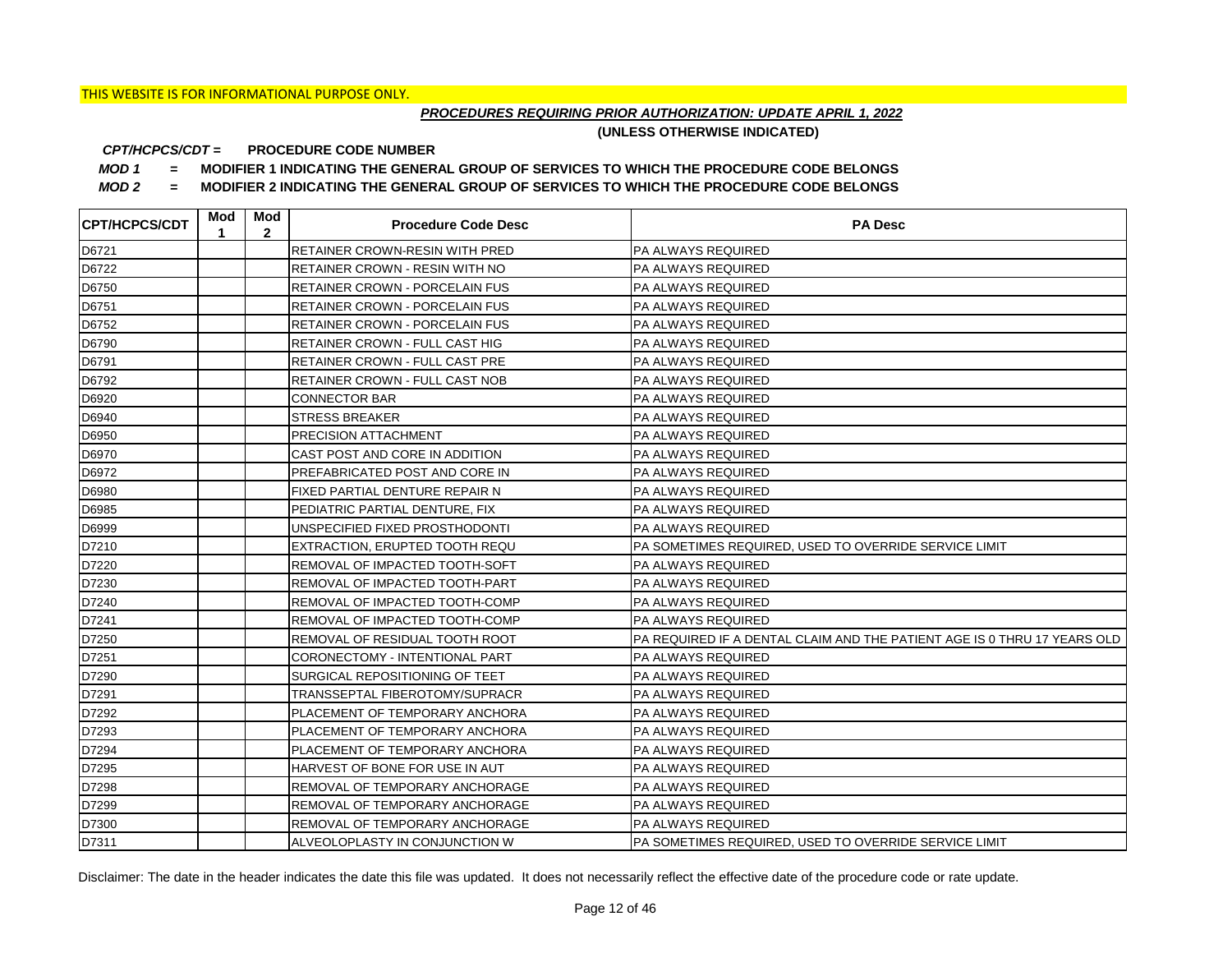## *PROCEDURES REQUIRING PRIOR AUTHORIZATION: UPDATE APRIL 1, 2022*

**(UNLESS OTHERWISE INDICATED)**

#### **PROCEDURE CODE NUMBER** *CPT/HCPCS/CDT =*

*MOD 1 =* **MODIFIER 1 INDICATING THE GENERAL GROUP OF SERVICES TO WHICH THE PROCEDURE CODE BELONGS**

*MOD 2 =* **MODIFIER 2 INDICATING THE GENERAL GROUP OF SERVICES TO WHICH THE PROCEDURE CODE BELONGS**

| <b>CPT/HCPCS/CDT</b> | Mod<br>1 | Mod<br>$\overline{2}$ | <b>Procedure Code Desc</b>            | <b>PA Desc</b>                                        |
|----------------------|----------|-----------------------|---------------------------------------|-------------------------------------------------------|
| D7321                |          |                       | ALVEOLOPLASTY NOT IN CONJUNCTI        | PA SOMETIMES REQUIRED, USED TO OVERRIDE SERVICE LIMIT |
| D7490                |          |                       | RADICAL RESECTION OF MAXILLA O        | PA ALWAYS REQUIRED                                    |
| D7511                |          |                       | INCISION AND DRAINAGE OF ABSCE        | PA ALWAYS REQUIRED                                    |
| D7521                |          |                       | INCISION AND DRAINAGE OF ABSCE        | PA ALWAYS REQUIRED                                    |
| D7856                |          |                       | <b>MYOTOMY</b>                        | PA ALWAYS REQUIRED                                    |
| D7876                |          |                       | ARTHROSCOPY: DISCECTOMY               | PA ALWAYS REQUIRED                                    |
| D7880                |          |                       | OCCLUSAL ORTHOTIC DEVICE              | PA ALWAYS REQUIRED                                    |
| D7881                |          |                       | OCCLUSAL ORTHOTIC DEVICE ADJUS        | PA ALWAYS REQUIRED                                    |
| D7899                |          |                       | UNSPECIFIED TMD THERAPY               | PA ALWAYS REQUIRED                                    |
| D7920                |          |                       | SKIN GRAFT                            | PA ALWAYS REQUIRED                                    |
| D7940                |          |                       | OSTEOPLASTY - FOR ORTHOGNATHIC        | PA ALWAYS REQUIRED                                    |
| D7951                |          |                       | SINUS AUGMENTATION WITH BONE O        | PA ALWAYS REQUIRED                                    |
| D7952                |          |                       | SINUS AUGMENTATION VIA A VERTI        | PA ALWAYS REQUIRED                                    |
| D7955                |          |                       | REPAIR OF MAXILLOFACIAL SOFT A        | PA ALWAYS REQUIRED                                    |
| D7963                |          |                       | <b>FRENULOPLASTY</b>                  | PA SOMETIMES REQUIRED, USED TO OVERRIDE SERVICE LIMIT |
| D7979                |          |                       | NON-SURGICAL SIALOLITHOTOMY           | PA ALWAYS REQUIRED                                    |
| D7993                |          |                       | SURGICAL PLACEMENT OF CRANIOFA        | PA ALWAYS REQUIRED                                    |
| D7994                |          |                       | SURGICAL PLACEMENT-ZYGOMATIC I        | PA ALWAYS REQUIRED                                    |
| D7995                |          |                       | SYNTHETIC GRAFT MANDIBLE/FACIA        | PA ALWAYS REQUIRED                                    |
| D7996                |          |                       | IMPLANT-MANDIBLE AUGMENTATION         | PA ALWAYS REQUIRED                                    |
| D7999                |          |                       | UNSPECIFIED ORAL SURGERY PROCE        | PA ALWAYS REQUIRED                                    |
| D8010                |          |                       | LIMIT ORTHODONTIC RX PRIM DENT        | PA ALWAYS REQUIRED                                    |
| D8020                |          |                       | LIMIT ORTHODINTIC RX TRANS DEN        | PA ALWAYS REQUIRED                                    |
| D8040                |          |                       | LIMIT ORTHODONTIC RX ADULT DEN        | PA ALWAYS REQUIRED                                    |
| D8080                |          |                       | COMPREHENS ORTHODONTIC APPLIAN        | PA ALWAYS REQUIRED                                    |
| D8210                |          |                       | REMOVABLE APPLIANCE THERAPY, H        | PA ALWAYS REQUIRED                                    |
| D8220                |          |                       | FIXED APPLIANCE THERAPY, HABIT        | PA ALWAYS REQUIRED                                    |
| D8660                |          |                       | PRE-ORTHODONTIC TREATMENT EXAM        | PA ALWAYS REQUIRED                                    |
| D8670                |          |                       | PERIODIC ORTHODONTIC TREATMENT        | PA ALWAYS REQUIRED                                    |
| D8680                |          |                       | ORTHODONTIC RETENTION (REMOVAL        | PA ALWAYS REQUIRED                                    |
| D8681                |          |                       | REMOVABLE ORTHODONTIC RETAINER        | PA ALWAYS REQUIRED                                    |
| D8695                |          |                       | REMOVAL OF FIXED ORTHODONTIC A        | PA ALWAYS REQUIRED                                    |
| D8696                |          |                       | <b>REPAIR OF ORTHODONTIC APPLIANC</b> | <b>PA ALWAYS REQUIRED</b>                             |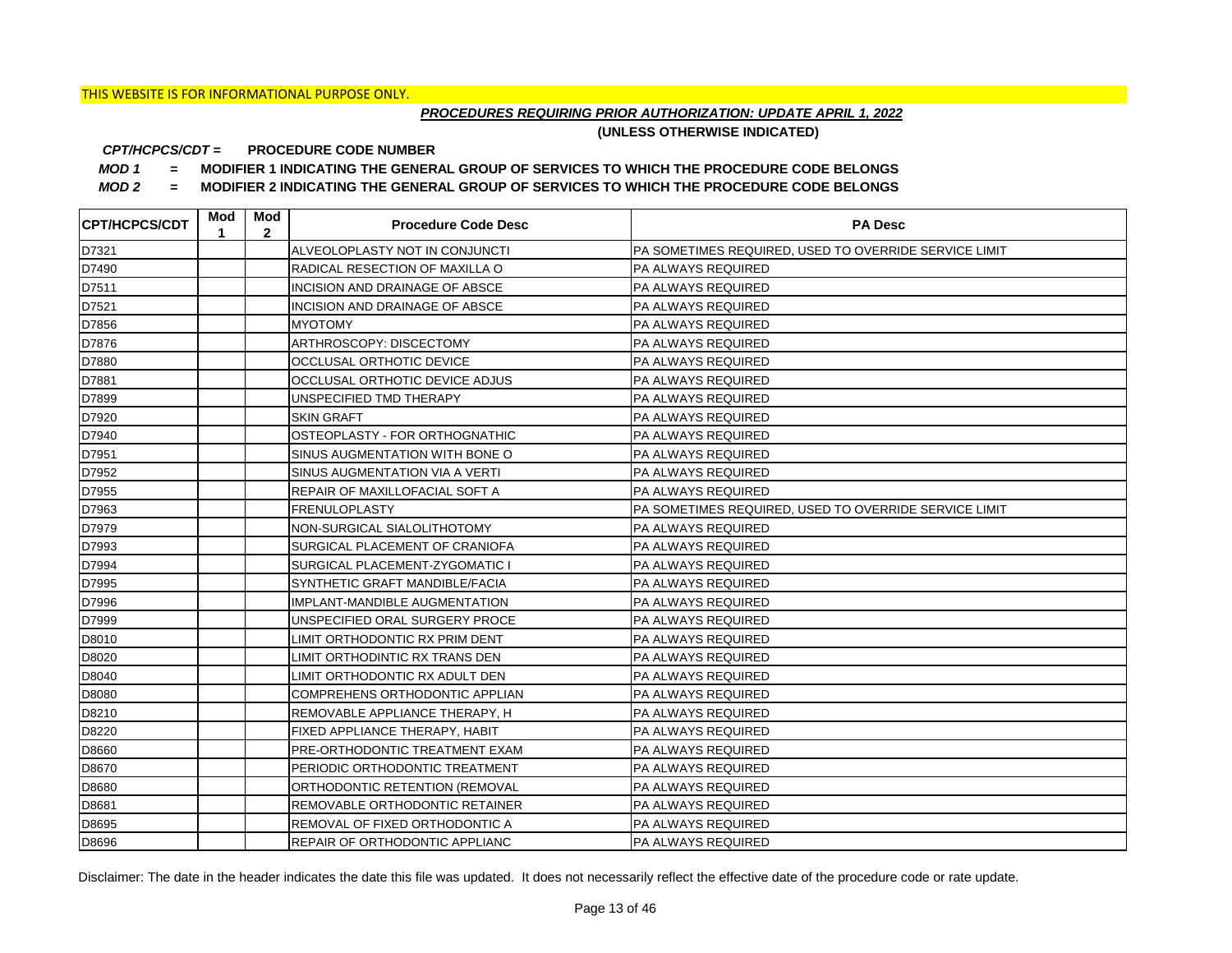## *PROCEDURES REQUIRING PRIOR AUTHORIZATION: UPDATE APRIL 1, 2022*

**(UNLESS OTHERWISE INDICATED)**

#### **PROCEDURE CODE NUMBER** *CPT/HCPCS/CDT =*

*MOD 1 =* **MODIFIER 1 INDICATING THE GENERAL GROUP OF SERVICES TO WHICH THE PROCEDURE CODE BELONGS**

*MOD 2 =* **MODIFIER 2 INDICATING THE GENERAL GROUP OF SERVICES TO WHICH THE PROCEDURE CODE BELONGS**

| <b>CPT/HCPCS/CDT</b> | Mod<br>1 | Mod<br>$\mathbf{2}$ | <b>Procedure Code Desc</b>            | <b>PA Desc</b>                                        |
|----------------------|----------|---------------------|---------------------------------------|-------------------------------------------------------|
| D8697                |          |                     | <b>REPAIR OF ORTHODONTIC APPLIANC</b> | PA ALWAYS REQUIRED                                    |
| D8698                |          |                     | <b>RECEMENT OR REBOND FIXED RETAI</b> | <b>PA ALWAYS REQUIRED</b>                             |
| D8699                |          |                     | <b>RECEMENT OR REBOND FIXED RETAI</b> | PA ALWAYS REQUIRED                                    |
| D8701                |          |                     | <b>REPAIRE OF FIXED RETAINER - IN</b> | PA ALWAYS REQUIRED                                    |
| D8702                |          |                     | <b>REPAIR OF FIXED DETAINER - INC</b> | PA ALWAYS REQUIRED                                    |
| D8703                |          |                     | <b>REPLACEMENT OF LOST OR BROKEN</b>  | PA ALWAYS REQUIRED                                    |
| D8704                |          |                     | <b>REPLACEMENT OF LOST OR BROKEN</b>  | PA ALWAYS REQUIRED                                    |
| D8999                |          |                     | UNSPECIFIED ORTHODONTIC PROCED        | PA ALWAYS REQUIRED                                    |
| D9110                |          |                     | PALLIATIVE (EMERGENCY) TREATME        | PA SOMETIMES REQUIRED, USED TO OVERRIDE SERVICE LIMIT |
| D9311                |          |                     | CONSULTATION WITH A MEDICAL HE        | PA SOMETIMES REQUIRED, USED TO OVERRIDE SERVICE LIMIT |
| D9420                |          |                     | HOSPITAL DAY - SUBSEQUENT             | PA ALWAYS REQUIRED                                    |
| D9612                |          |                     | THERAPEUTIC PARENTERAL DRUGS,         | PA ALWAYS REQUIRED                                    |
| D9613                |          |                     | <b>INFILTRATION OF SUSTAINED RELE</b> | <b>PA ALWAYS REQUIRED</b>                             |
| D9630                |          |                     | DRUGS OR MEDICAMENTS DISPENSED        | PA ALWAYS REQUIRED                                    |
| D9920                |          |                     | BEHAVIOR MANAGEMENT, BY REPORT        | PA SOMETIMES REQUIRED, USED TO OVERRIDE SERVICE LIMIT |
| D9941                |          |                     | <b>FABRICATION ATHLETIC GUARD</b>     | PA SOMETIMES REQUIRED, USED TO OVERRIDE SERVICE LIMIT |
| D9947                |          |                     | CUSTOM SLEEP APNEA APPLIANCE F        | <b>PA ALWAYS REQUIRED</b>                             |
| D9949                |          |                     | REPAIR OF CUSTOM SLEEP APNEA A        | <b>PA ALWAYS REQUIRED</b>                             |
| D9951                |          |                     | OCCLUSAL ADJUSTMENT - LIMITED         | PA SOMETIMES REQUIRED, USED TO OVERRIDE SERVICE LIMIT |
| D9952                |          |                     | OCCLUSAL ADJUSTMENT-COMPLETE          | PA SOMETIMES REQUIRED, USED TO OVERRIDE SERVICE LIMIT |
| D9971                |          |                     | ODONTOPLASTY - PER TOOTH              | PA SOMETIMES REQUIRED, USED TO OVERRIDE SERVICE LIMIT |
| D9974                |          |                     | INTERNAL BLEACHING - PER TOOTH        | PA SOMETIMES REQUIRED, USED TO OVERRIDE SERVICE LIMIT |
| D9999                |          |                     | UNSPECIFIED ADJUNCTIVE PROCEDU        | <b>PA ALWAYS REQUIRED</b>                             |
| E0148                |          |                     | WALKER, HEAVY DUTY, WITHOUT WH        | PA ALWAYS REQUIRED                                    |
| E0149                |          |                     | WALKER, HEAVY DUTY, WHEELED, R        | PA ALWAYS REQUIRED                                    |
| E0168                |          |                     | COMMODE CHAIR, EXTRA WIDE AND/        | PA ALWAYS REQUIRED                                    |
| E0181                |          |                     | PRESSURE PAD, ALTERNAT.W/PUMP         | PA ALWAYS REQUIRED                                    |
| E0182                |          |                     | PUMP FOR ALTERNATING PRESSURE         | PA ALWAYS REQUIRED                                    |
| E0184                |          |                     | <b>FLOTATION MATTRESS DRY (EGGCRA</b> | <b>PA ALWAYS REQUIRED</b>                             |
| E0185                |          |                     | DECUBITUS CARE PAD, FLOTATION         | PA ALWAYS REQUIRED                                    |
| E0186                |          |                     | AIR PRESSURE MATTRESS                 | PA ALWAYS REQUIRED                                    |
| E0187                |          |                     | <b>WATER PRESSURE MATTRESS</b>        | <b>PA ALWAYS REQUIRED</b>                             |
| E0193                |          |                     | <b>PWR AIR FLOAT LOW AIR LOSS BED</b> | <b>PA ALWAYS REQUIRED</b>                             |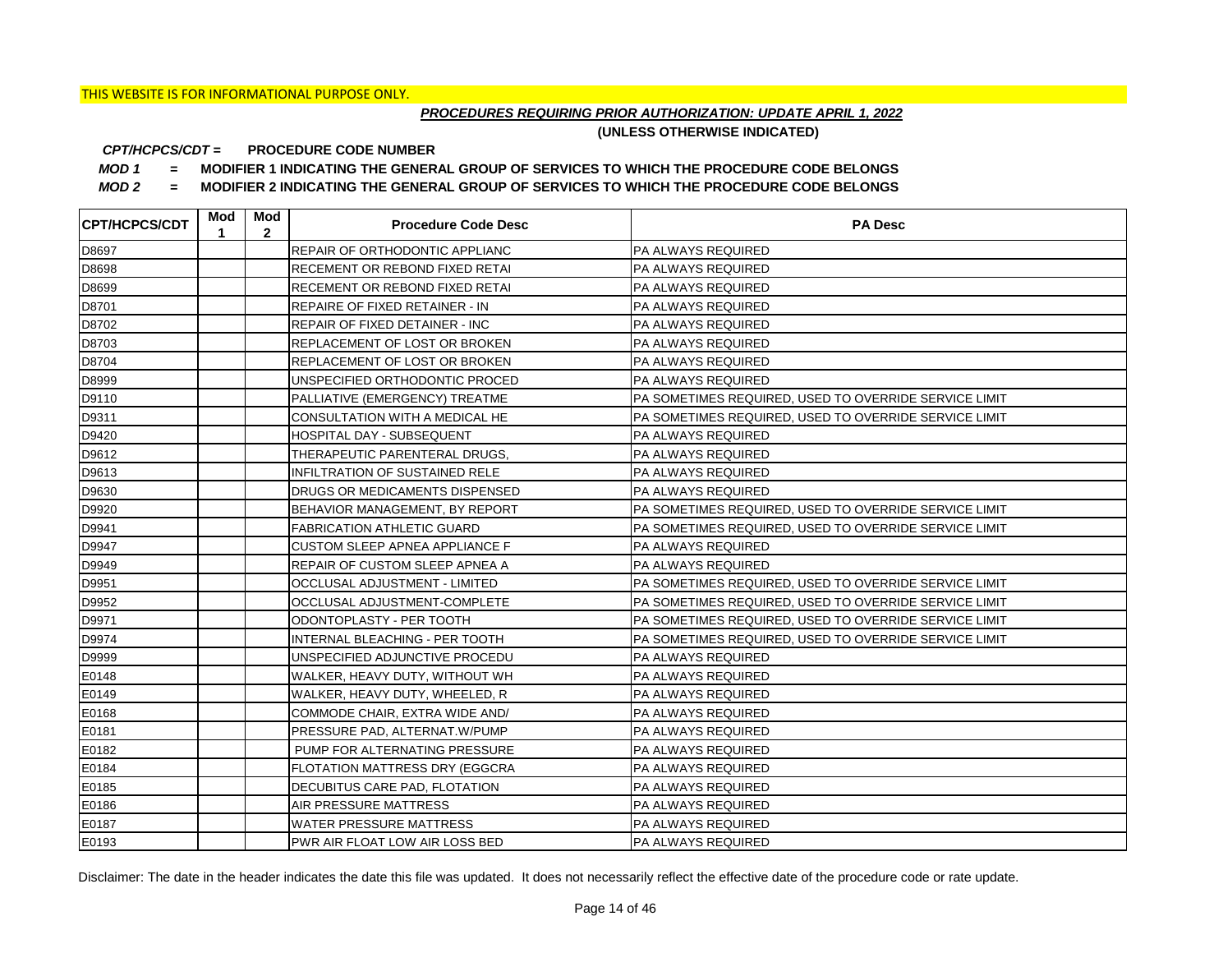## *PROCEDURES REQUIRING PRIOR AUTHORIZATION: UPDATE APRIL 1, 2022*

**(UNLESS OTHERWISE INDICATED)**

#### **PROCEDURE CODE NUMBER** *CPT/HCPCS/CDT =*

*MOD 1 =* **MODIFIER 1 INDICATING THE GENERAL GROUP OF SERVICES TO WHICH THE PROCEDURE CODE BELONGS**

*MOD 2 =* **MODIFIER 2 INDICATING THE GENERAL GROUP OF SERVICES TO WHICH THE PROCEDURE CODE BELONGS**

| <b>CPT/HCPCS/CDT</b> | Mod<br>1 | Mod<br>$\mathbf{2}$ | <b>Procedure Code Desc</b>        | <b>PA Desc</b>            |
|----------------------|----------|---------------------|-----------------------------------|---------------------------|
| E0194                |          |                     | <b>AIR FLUIDIZED BED</b>          | PA ALWAYS REQUIRED        |
| E0202                |          |                     | PHOTOTHERAPY (BILIRUBIN) LIGHT    | PA ALWAYS REQUIRED        |
| E0217                |          |                     | WATER CIRCULATING HEAT PAD WIT    | PA ALWAYS REQUIRED        |
| E0240                |          |                     | BATH/SHOWER CHAIR, WITH OR WIT    | PA ALWAYS REQUIRED        |
| E0250                |          |                     | HOSP.BED-RAIL,FIX.HGT.-W.MATTR    | PA ALWAYS REQUIRED        |
| E0251                |          |                     | HOSP.BED-RAILS, FIX.HGT.-NO MAT   | PA ALWAYS REQUIRED        |
| E0255                |          |                     | HOSPITAL BED, RAILS, VARY HAT, MA | PA ALWAYS REQUIRED        |
| E0256                |          |                     | HOSP BED/VARIABLE HGT/RAILS/NO    | PA ALWAYS REQUIRED        |
| E0260                |          |                     | HOSP.BED-RAILS, W/MATT.SEMI-ELE   | PA ALWAYS REQUIRED        |
| E0261                |          |                     | HOSP BED SEMIELEC/RAILS/NO MAT    | PA ALWAYS REQUIRED        |
| E0265                |          |                     | TOTAL ELEC.HOSP.BED W/RAILS&MA    | PA ALWAYS REQUIRED        |
| E0266                |          |                     | TOTAL ELEC.HOSP.BED-RAILS-NO M    | PA ALWAYS REQUIRED        |
| E0270                |          |                     | INST.HOSP.BED/OSC.CIRC.&STRKW/    | PA ALWAYS REQUIRED        |
| E0277                |          |                     | ALTERNATING PRESSURE MATTRESS     | PA ALWAYS REQUIRED        |
| E0290                |          |                     | HOSP BED, FIXED HGT, NO RAILS, W  | PA ALWAYS REQUIRED        |
| E0291                |          |                     | HOSPITAL BED, FIXED W/NO RAIL     | PA ALWAYS REQUIRED        |
| E0292                |          |                     | HOS.BED, VARY HGT. NO RAIL W/MA   | PA ALWAYS REQUIRED        |
| E0293                |          |                     | HOSP BED VARIABLE HGT NO RAIL     | PA ALWAYS REQUIRED        |
| E0294                |          |                     | HOSP BED, SEMI-ELEC NO RAILS/WI   | PA ALWAYS REQUIRED        |
| E0295                |          |                     | HOSPITAL BED, SEMI-ELEC, NO RAIL  | PA ALWAYS REQUIRED        |
| E0296                |          |                     | HOSP BED, ALL ELEC, W/O RAILS, W  | PA ALWAYS REQUIRED        |
| E0297                |          |                     | HOS.BED, ALL ELEC.NO RAIL OR MA   | PA ALWAYS REQUIRED        |
| E0302                |          |                     | HOSPITAL BED, EXTRA HEAVY DUTY    | PA ALWAYS REQUIRED        |
| E0303                |          |                     | HOSPITAL BED, HEAVY DUTY, EXTR    | PA ALWAYS REQUIRED        |
| E0304                |          |                     | HOSPITAL BED, EXTRA HEAVY DUTY    | <b>PA ALWAYS REQUIRED</b> |
| E0371                |          |                     | NONPOWERED ADVANCED PRESSURE R    | PA ALWAYS REQUIRED        |
| E0372                |          |                     | POWERED AIR OVERLAY FOR MATTRE    | PA ALWAYS REQUIRED        |
| E0424                |          |                     | STAT.COMP.GAS SYS/INCLUD.CONTE    | PA ALWAYS REQUIRED        |
| E0431                |          |                     | PT GAS O2 INC.CONTENTS, REG.HUM   | PA ALWAYS REQUIRED        |
| E0434                |          |                     | PT. LIQ O2 SYS INC.CONTENTS,FL    | PA ALWAYS REQUIRED        |
| E0439                |          |                     | STAT.LIG 02 SYS.INCLUDING CONT    | PA ALWAYS REQUIRED        |
| E0441                |          |                     | STATIONARY OXYGEN CONTENTS, GA    | PA ALWAYS REQUIRED        |
| E0442                |          |                     | STATIONARY OXYGEN CONTENTS. LI    | <b>PA ALWAYS REQUIRED</b> |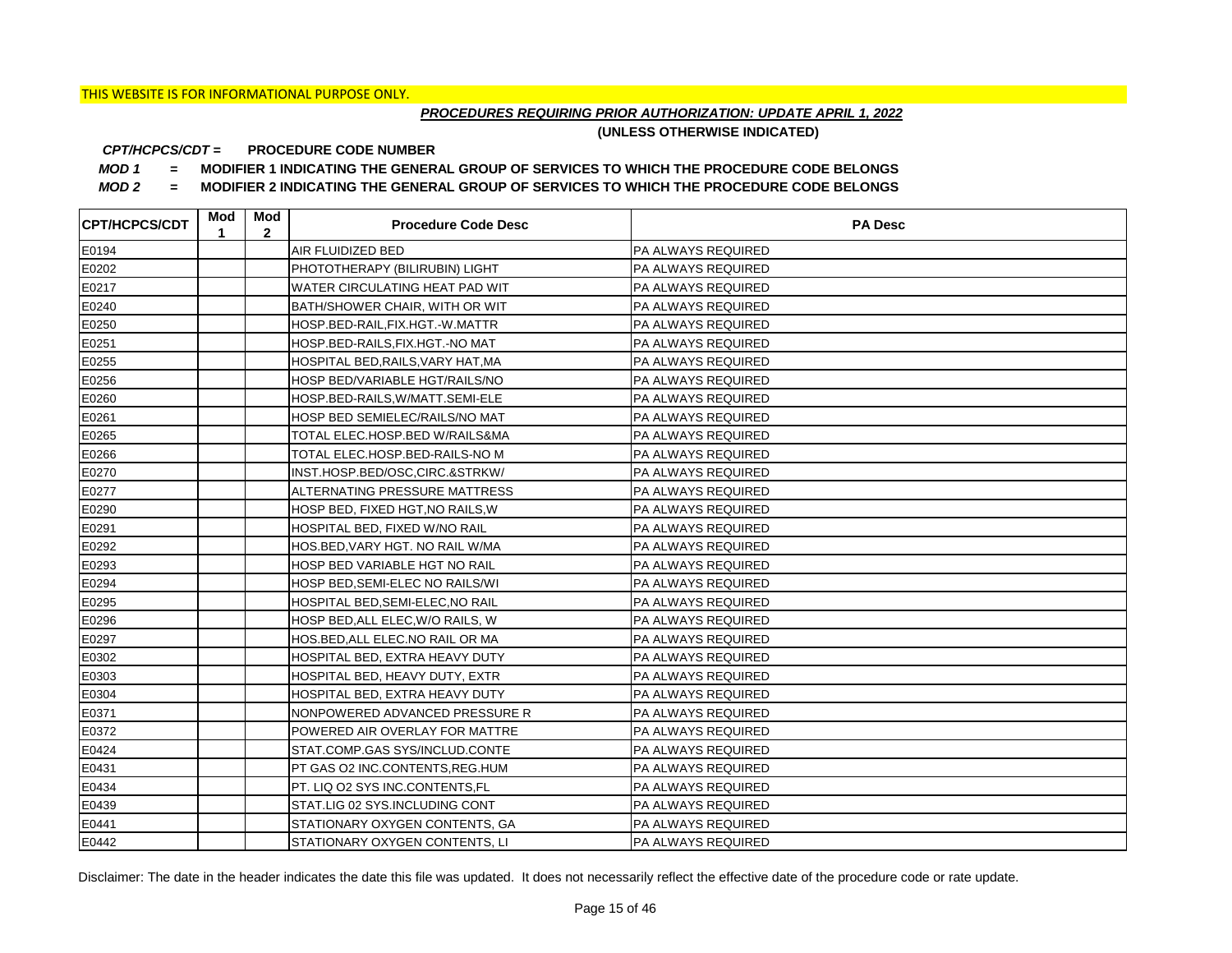## *PROCEDURES REQUIRING PRIOR AUTHORIZATION: UPDATE APRIL 1, 2022*

**(UNLESS OTHERWISE INDICATED)**

#### **PROCEDURE CODE NUMBER** *CPT/HCPCS/CDT =*

*MOD 1 =* **MODIFIER 1 INDICATING THE GENERAL GROUP OF SERVICES TO WHICH THE PROCEDURE CODE BELONGS**

*MOD 2 =* **MODIFIER 2 INDICATING THE GENERAL GROUP OF SERVICES TO WHICH THE PROCEDURE CODE BELONGS**

| <b>CPT/HCPCS/CDT</b> | Mod<br>1 | Mod<br>$\mathbf{2}$ | <b>Procedure Code Desc</b>            | <b>PA Desc</b>     |
|----------------------|----------|---------------------|---------------------------------------|--------------------|
| E0443                |          |                     | PORTABLE OXYGEN CONTENTS, GASE        | PA ALWAYS REQUIRED |
| E0444                |          |                     | PORTABLE OXYGEN CONTENTS, LIQU        | PA ALWAYS REQUIRED |
| E0445                |          |                     | OXIMETER DEVICE FOR MEASURING         | PA ALWAYS REQUIRED |
| E0447                |          |                     | PORTABLE OXYGEN CONTENTS, LIQU        | PA ALWAYS REQUIRED |
| E0455                |          |                     | OXYGEN TENT EXCLUDING CROUP TE        | PA ALWAYS REQUIRED |
| E0457                |          |                     | CHEST SHELL (CUIRASS)                 | PA ALWAYS REQUIRED |
| E0459                |          |                     | <b>CHEST WRAP</b>                     | PA ALWAYS REQUIRED |
| E0462                |          |                     | ROCKING BED WITH OR WITHOUT RA        | PA ALWAYS REQUIRED |
| E0465                |          |                     | HOME VENTILATOR, ANY TYPE, USE        | PA ALWAYS REQUIRED |
| E0466                |          |                     | HOME VENTILATOR, ANY TYPE, USE        | PA ALWAYS REQUIRED |
| E0467                |          |                     | HOME VENTILATOR, MULTI-FUNCTIO        | PA ALWAYS REQUIRED |
| E0470                |          |                     | <b>RESPIRATORY ASSIST DEVICE, BI-</b> | PA ALWAYS REQUIRED |
| E0471                |          |                     | <b>RESPIRATORY ASSIST DEVICE, BI-</b> | PA ALWAYS REQUIRED |
| E0472                |          |                     | RESPIRATORY ASSIST DEVICE, BI-        | PA ALWAYS REQUIRED |
| E0480                |          |                     | PERCUSSOR, ELEC/PNEUMATIC, HOME       | PA ALWAYS REQUIRED |
| E0482                |          |                     | COUGH STIMULATING DEVICE, ALTE        | PA ALWAYS REQUIRED |
| E0483                |          |                     | HIGH FREQUENCY CHEST WALL OSCI        | PA ALWAYS REQUIRED |
| E0485                |          |                     | ORAL DEVICE/APPLIANCE USED TO         | PA ALWAYS REQUIRED |
| E0486                |          |                     | ORAL DEVICE/APPLIANCE USED TO         | PA ALWAYS REQUIRED |
| E0500                |          |                     | <b>IPPB MACHINE ALL TYPES</b>         | PA ALWAYS REQUIRED |
| E0550                |          |                     | HUMIDIFIER, DURABLE FOR EXTENS        | PA ALWAYS REQUIRED |
| E0555                |          |                     | HUMIDIFIER, DURABLE, GLASS OR         | PA ALWAYS REQUIRED |
| E0560                |          |                     | HUMIDIFIER, DURABLE FOR SUPPLE        | PA ALWAYS REQUIRED |
| E0561                |          |                     | HUMIDIFIER, NON-HEATED, USED W        | PA ALWAYS REQUIRED |
| E0565                |          |                     | COMPRESSOR (NOT OXYGEN OR IPPB        | PA ALWAYS REQUIRED |
| E0600                |          |                     | SUCTION PUMP, HOME MODEL, POR         | PA ALWAYS REQUIRED |
| E0601                |          |                     | CONTINUOUS POSITIVE AIRWAY PRE        | PA ALWAYS REQUIRED |
| E0603                |          |                     | BREAST PUMP, ELECTRIC (AC AND/        | PA ALWAYS REQUIRED |
| E0603                | SC       |                     | BREAST PUMP, ELECTRIC (AC AND/        | PA ALWAYS REQUIRED |
| E0604                |          |                     | BREAST PUMP, HOSPITAL GRADE, E        | PA ALWAYS REQUIRED |
| E0610                |          |                     | PACEMAKER MTR.INC.AUDIBLE/VISU        | PA ALWAYS REQUIRED |
| E0615                |          |                     | PACEMAKER/FULL MONITOR/DIG/VIS        | PA ALWAYS REQUIRED |
| E0618                |          |                     | APNEA MONITOR, WITHOUT RECORDI        | PA ALWAYS REQUIRED |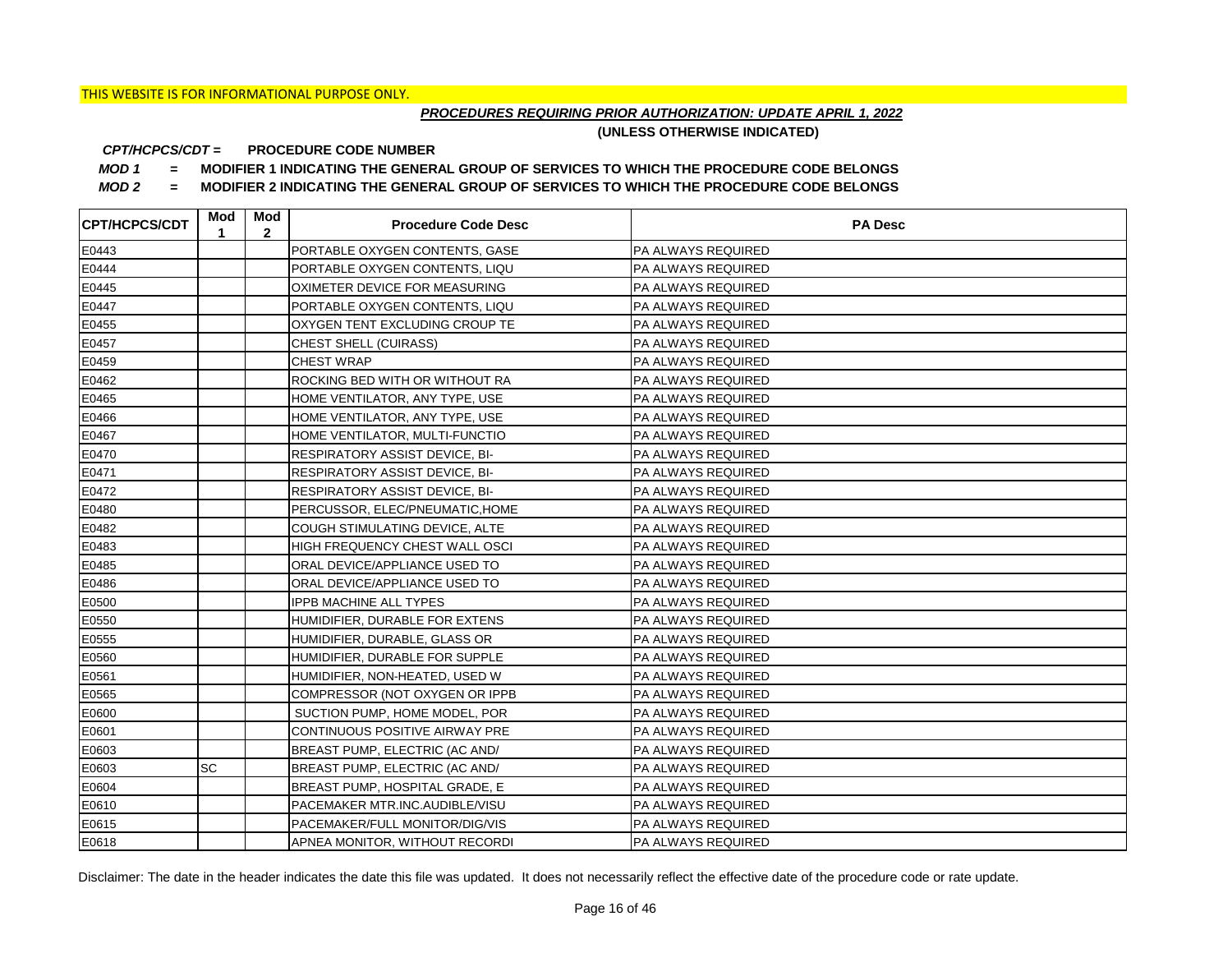## *PROCEDURES REQUIRING PRIOR AUTHORIZATION: UPDATE APRIL 1, 2022*

**(UNLESS OTHERWISE INDICATED)**

#### **PROCEDURE CODE NUMBER** *CPT/HCPCS/CDT =*

*MOD 1 =* **MODIFIER 1 INDICATING THE GENERAL GROUP OF SERVICES TO WHICH THE PROCEDURE CODE BELONGS**

*MOD 2 =* **MODIFIER 2 INDICATING THE GENERAL GROUP OF SERVICES TO WHICH THE PROCEDURE CODE BELONGS**

| <b>CPT/HCPCS/CDT</b> | Mod<br>1 | Mod<br>$\mathbf{2}$ | <b>Procedure Code Desc</b>      | <b>PA Desc</b>            |
|----------------------|----------|---------------------|---------------------------------|---------------------------|
| E0619                |          |                     | APNEA MONITOR, WITH RECORDING   | PA ALWAYS REQUIRED        |
| E0630                |          |                     | PATIENT LIFT, HYDRAULIC OR MEC  | <b>PA ALWAYS REQUIRED</b> |
| E0635                |          |                     | PATIENT LIFT, ELECTRIC WITH SE  | <b>PA ALWAYS REQUIRED</b> |
| E0641                |          |                     | STANDING FRAME/TABLE SYSTEM, M  | <b>PA ALWAYS REQUIRED</b> |
| E0642                |          |                     | STANDING FRAME/TABLE SYSTEM, M  | PA ALWAYS REQUIRED        |
| E0650                |          |                     | PNEUMATIC CPR NON-SEGMENTAL HO  | PA ALWAYS REQUIRED        |
| E0651                |          |                     | PNEUMATIC COMPRESSOR, SEGMENTAL | PA ALWAYS REQUIRED        |
| E0652                |          |                     | PNEUMATIC COMPRESS, SEGMENTAL H | PA ALWAYS REQUIRED        |
| E0655                |          |                     | PNEUMATIC APPLICANCE W/PNEU CO  | PA ALWAYS REQUIRED        |
| E0660                |          |                     | PNEUMATIC APPL WITH COMPRESSOR  | <b>PA ALWAYS REQUIRED</b> |
| E0665                |          |                     | PNEUMATIC APPL W/PNEUCOMPR FUL  | PA ALWAYS REQUIRED        |
| E0666                |          |                     | PNEUMATIC APPL W/PNEUCOMPR HAL  | PA ALWAYS REQUIRED        |
| E0667                |          |                     | PNEUMATIC APPL W/SEGMPNEUCOMPR  | PA ALWAYS REQUIRED        |
| E0668                |          |                     | PNEUMATIC APPL W/SEGMPNEUCOMPR  | <b>PA ALWAYS REQUIRED</b> |
| E0669                |          |                     | SEG PNEUMATIC APPL USE W/CPR 1  | <b>PA ALWAYS REQUIRED</b> |
| E0670                |          |                     | SEG PNEU APPL W/PNEU CPR INTEG  | <b>PA ALWAYS REQUIRED</b> |
| E0671                |          |                     | SEG.GRAD.PRESS.PNEU.APPL.,FULL  | PA ALWAYS REQUIRED        |
| E0672                |          |                     | SEG.GRAD.PRESS.PNEU.APPL.FULL   | <b>PA ALWAYS REQUIRED</b> |
| E0673                |          |                     | SEG.GRAD.PRESS.PNEUM.APPL.HALF  | <b>PA ALWAYS REQUIRED</b> |
| E0720                |          |                     | TENS, TWO LEAD, LOCALIZED STI   | <b>PA ALWAYS REQUIRED</b> |
| E0730                |          |                     | TENS, FOUR LEAD, LARGER AREA/   | <b>PA ALWAYS REQUIRED</b> |
| E0740                |          |                     | NON-IMPLANTED PELVIC FLOOR ELE  | <b>PA ALWAYS REQUIRED</b> |
| E0744                |          |                     | NEUROMUSCULAR SCOLIOSIS STIMUL  | <b>PA ALWAYS REQUIRED</b> |
| E0745                |          |                     | NEURO-MUSC STIM ELEC SHOCK UNI  | PA ALWAYS REQUIRED        |
| E0746                |          |                     | ELECTROMYOGRAPHY(EMG)BIOFEEDBA  | <b>PA ALWAYS REQUIRED</b> |
| E0747                |          |                     | OSTEOGEN.STIM.NONINVASIVE,NON-  | <b>PA ALWAYS REQUIRED</b> |
| E0748                |          |                     | OSTEOGEN.STIM. NONINVASIVE-SPI  | <b>PA ALWAYS REQUIRED</b> |
| E0755                |          |                     | ELECTRIC SAL. REFLEXT STIMULAT  | <b>PA ALWAYS REQUIRED</b> |
| E0762                |          |                     | TRANSCUTANEOUS ELECTRICAL JOIN  | <b>PA ALWAYS REQUIRED</b> |
| E0766                |          |                     | ELECTRICAL STIMULATION DEVICE   | PA ALWAYS REQUIRED        |
| E0780                |          |                     | AMBULATORY INFUSION PUMP, MECH  | PA ALWAYS REQUIRED        |
| E0781                |          |                     | EXTERNAL AMBULATORY INFUSION P  | PA ALWAYS REQUIRED        |
| E0784                |          |                     | EXT.AMBUL. INFUSION PUMP, INSU  | <b>PA ALWAYS REQUIRED</b> |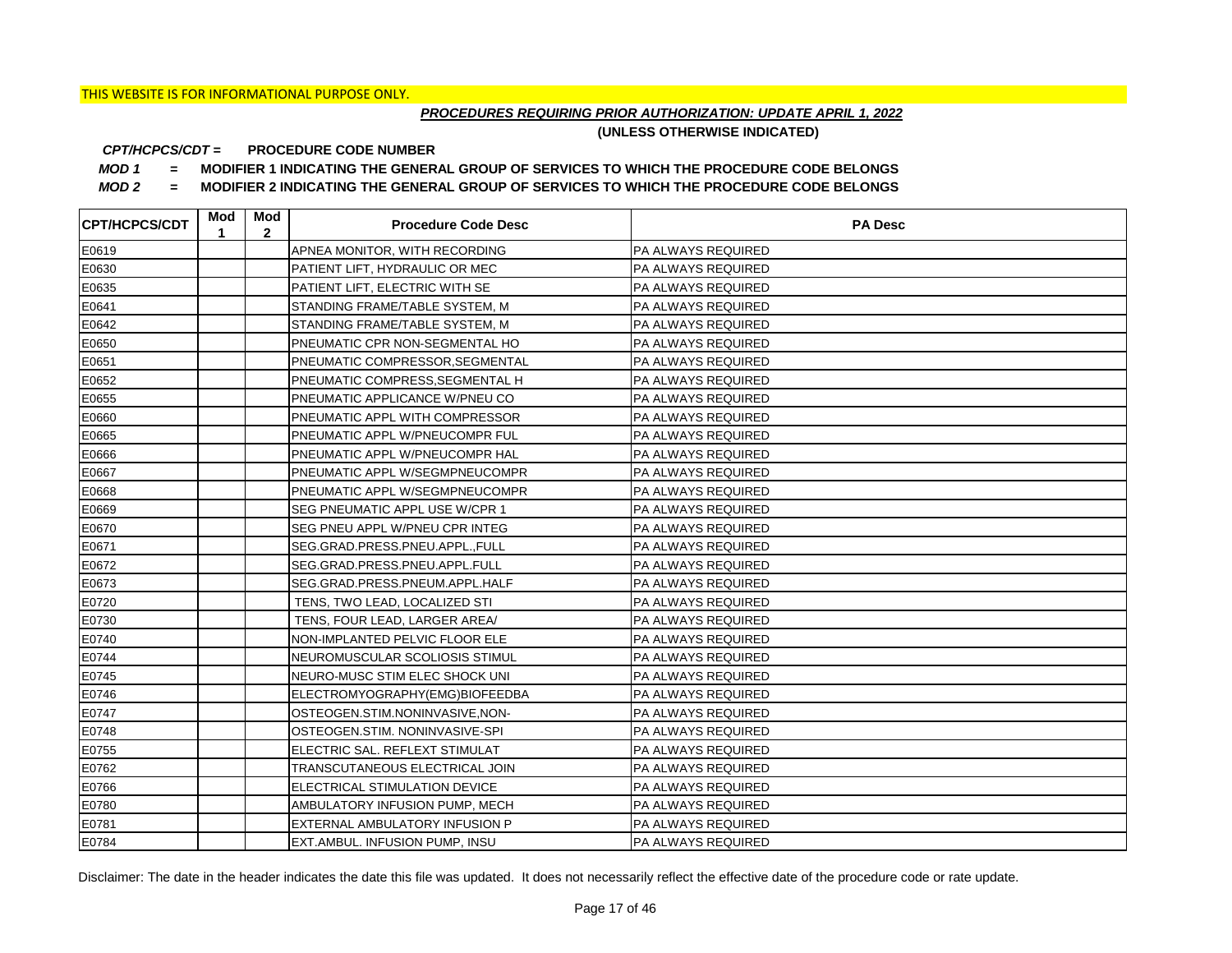## *PROCEDURES REQUIRING PRIOR AUTHORIZATION: UPDATE APRIL 1, 2022*

**(UNLESS OTHERWISE INDICATED)**

#### **PROCEDURE CODE NUMBER** *CPT/HCPCS/CDT =*

*MOD 1 =* **MODIFIER 1 INDICATING THE GENERAL GROUP OF SERVICES TO WHICH THE PROCEDURE CODE BELONGS**

*MOD 2 =* **MODIFIER 2 INDICATING THE GENERAL GROUP OF SERVICES TO WHICH THE PROCEDURE CODE BELONGS**

| <b>CPT/HCPCS/CDT</b> | Mod<br>1 | Mod<br>$\mathbf{2}$ | <b>Procedure Code Desc</b>            | <b>PA Desc</b>            |
|----------------------|----------|---------------------|---------------------------------------|---------------------------|
| E0791                |          |                     | PARENTERAL INFUSION PUMP STATI        | PA ALWAYS REQUIRED        |
| E0911                |          |                     | TRAPEZE BAR, HEAVY DUTY, FOR P        | <b>PA ALWAYS REQUIRED</b> |
| E0912                |          |                     | TRAPEZE BAR, HEAVY DUTY, FOR P        | <b>PA ALWAYS REQUIRED</b> |
| E0920                |          |                     | FRACTURE FRAME, ATTACHED TO B         | <b>PA ALWAYS REQUIRED</b> |
| E0930                |          |                     | FRACTURE FRAME, FREE STAND W/WE       | PA ALWAYS REQUIRED        |
| E0935                |          |                     | CONTINUOUS PASSIVE MOTION EXER        | PA ALWAYS REQUIRED        |
| E0940                |          |                     | TRAPEZE BAR, FREE STANDING, CO        | PA ALWAYS REQUIRED        |
| E0941                |          |                     | <b>GRAVITY ASSIST TRACTION DEVICE</b> | PA ALWAYS REQUIRED        |
| E0946                |          |                     | FRAC FRM, DUAL W/X-BARS BED AT        | PA ALWAYS REQUIRED        |
| E0947                |          |                     | FRAC FRAME W/ATT COMPLEX PELVI        | PA ALWAYS REQUIRED        |
| E0948                |          |                     | FRAC FRM ATTACH FOR CPX CERV T        | PA ALWAYS REQUIRED        |
| E0953                |          |                     | WHEELCHAIR ACCESSORY, LATERAL         | PA ALWAYS REQUIRED        |
| E0954                |          |                     | WHEELCHAIR ACCESSORY, FOOT BOX        | PA ALWAYS REQUIRED        |
| E0955                |          |                     | WHEELCHAIR ACCESSORY, HEADREST        | <b>PA ALWAYS REQUIRED</b> |
| E0956                |          |                     | WHEELCHAIR ACCESSORY, LATERAL         | <b>PA ALWAYS REQUIRED</b> |
| E0957                |          |                     | WHEELCHAIR ACCESSORY, MEDIAL T        | <b>PA ALWAYS REQUIRED</b> |
| E0958                |          |                     | WHEELCHAIR ATTACHMENT TO CONV         | <b>PA ALWAYS REQUIRED</b> |
| E0960                |          |                     | WHEELCHAIR ACCESSORY, SHOULDER        | PA ALWAYS REQUIRED        |
| E0983                |          |                     | MANUAL WHEELCHAIR ACCESSORY, P        | <b>PA ALWAYS REQUIRED</b> |
| E0984                |          |                     | MANUAL WHEELCHAIR ACCESSORY, P        | <b>PA ALWAYS REQUIRED</b> |
| E0988                |          |                     | MANUAL WHEELCHAIR ACCESSORY, L        | <b>PA ALWAYS REQUIRED</b> |
| E1002                |          |                     | WHEELCHAIR ACCESSORY, POWER SE        | <b>PA ALWAYS REQUIRED</b> |
| E1012                |          |                     | WHEELCHAIR ACCESSORY, ADDITION        | <b>PA ALWAYS REQUIRED</b> |
| E1028                |          |                     | WHEELCHAIR ACCESSORY, MANUAL S        | PA ALWAYS REQUIRED        |
| E1031                |          |                     | ROLLABOUT CHAIR ANYTYPE W/5"+         | <b>PA ALWAYS REQUIRED</b> |
| E1038                |          |                     | TRANSPORT CHAIR, ADULT SIZE, P        | <b>PA ALWAYS REQUIRED</b> |
| E1039                |          |                     | TRANSPORT CHAIR, ADULT SIZE, H        | <b>PA ALWAYS REQUIRED</b> |
| E1050                |          |                     | FULLY-RECLINING WHEELCHAIR, F         | <b>PA ALWAYS REQUIRED</b> |
| E1060                |          |                     | RECLINING WC, DETACH ARMS, EL LE      | <b>PA ALWAYS REQUIRED</b> |
| E1070                |          |                     | FULLY-RECLINING WHEELCHAIR, DE        | PA ALWAYS REQUIRED        |
| E1083                |          |                     | HEMI-WHEELCHAIR, FIXED FULL L         | PA ALWAYS REQUIRED        |
| E1084                |          |                     | HEMI-WHEELCHAIR, DETACHABLE A         | PA ALWAYS REQUIRED        |
| E1085                |          |                     | HEMI-WHEELCHAIR, FIXED FULL L         | <b>PA ALWAYS REQUIRED</b> |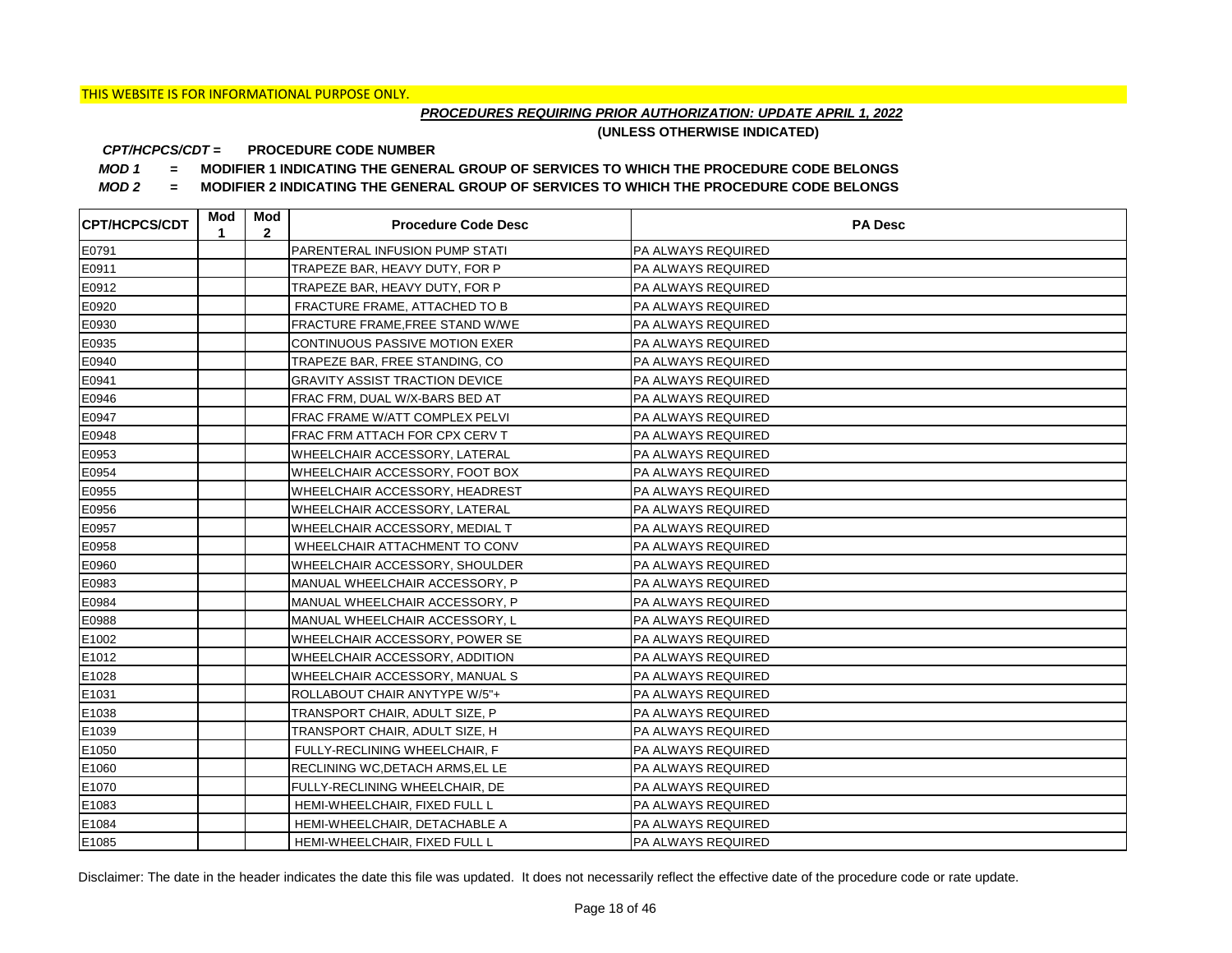## *PROCEDURES REQUIRING PRIOR AUTHORIZATION: UPDATE APRIL 1, 2022*

**(UNLESS OTHERWISE INDICATED)**

#### **PROCEDURE CODE NUMBER** *CPT/HCPCS/CDT =*

*MOD 1 =* **MODIFIER 1 INDICATING THE GENERAL GROUP OF SERVICES TO WHICH THE PROCEDURE CODE BELONGS**

*MOD 2 =* **MODIFIER 2 INDICATING THE GENERAL GROUP OF SERVICES TO WHICH THE PROCEDURE CODE BELONGS**

| <b>CPT/HCPCS/CDT</b> | Mod<br>1 | Mod<br>$\overline{2}$ | <b>Procedure Code Desc</b>          | <b>PA Desc</b>            |
|----------------------|----------|-----------------------|-------------------------------------|---------------------------|
| E1086                |          |                       | HEMI-WHEELCHAIR DETACHABLE AR       | <b>PA ALWAYS REQUIRED</b> |
| E1087                |          |                       | HIGH STRENGTH LIGHTWEIGHT WHE       | PA ALWAYS REQUIRED        |
| E1088                |          |                       | HIGH STRENGTH LIGHTWEIGHT WHE       | PA ALWAYS REQUIRED        |
| E1089                |          |                       | HIGH STRENGTH LIGHTWEIGHT WHE       | PA ALWAYS REQUIRED        |
| E1090                |          |                       | HI STR, LTWT WC DETACH ARMS/FT      | PA ALWAYS REQUIRED        |
| E1092                |          |                       | WIDE HEAVY DUTY WHEEL CHAIR,        | PA ALWAYS REQUIRED        |
| E1093                |          |                       | WIDE HEAVY DUTY WHEELCHAIR, D       | PA ALWAYS REQUIRED        |
| E1100                |          |                       | SEMI-RECLINING WHEELCHAIR, FI       | PA ALWAYS REQUIRED        |
| E1110                |          |                       | SEMI-RECLINING WHEELCHAIR, DET      | PA ALWAYS REQUIRED        |
| E1130                |          |                       | STANDARD WHEELCHAIR, FIXED FU       | PA ALWAYS REQUIRED        |
| E1140                |          |                       | <b>STD WC, DETACH ARMS/FOOTREST</b> | PA ALWAYS REQUIRED        |
| E1150                |          |                       | WC, DETACH ARMS/ELEVATING LEGRE     | PA ALWAYS REQUIRED        |
| E1160                |          |                       | WC.FIX ARMS.DETACH ELEVATE LEG      | <b>PA ALWAYS REQUIRED</b> |
| E1161                |          |                       | MANUAL ADULT SIZE WHEELCHAIR,       | PA ALWAYS REQUIRED        |
| E1170                |          |                       | AMPUTEE WHEELCHAIR, FIXED FUL       | PA ALWAYS REQUIRED        |
| E1171                |          |                       | AMPUTEE WHEELCHAIR, FIXED FUL       | PA ALWAYS REQUIRED        |
| E1172                |          |                       | AMPUTEE WC, DETACH ARMS W/O F/L     | PA ALWAYS REQUIRED        |
| E1180                |          |                       | AMPUTEE WHEELCHAIR, DETACHABL       | PA ALWAYS REQUIRED        |
| E1190                |          |                       | AMPUTEE WHEELCHAIR, DETACHABL       | PA ALWAYS REQUIRED        |
| E1195                |          |                       | HVY DUTY WC FIX ARMS DETACH EL      | <b>PA ALWAYS REQUIRED</b> |
| E1200                |          |                       | AMPUTEE WHEELCHAIR, FIXED FULL      | PA ALWAYS REQUIRED        |
| E1220                |          |                       | SPECIALLY SIZED OR CONSTRUCTE       | PA ALWAYS REQUIRED        |
| E1221                |          |                       | WHEELCHAIR WITH FIXED ARM, FO       | PA ALWAYS REQUIRED        |
| E1222                |          |                       | WHEELCHAIR W/FIX ARM &ELEV.LE       | PA ALWAYS REQUIRED        |
| E1223                |          |                       | WHEELCHAIR W/DETACH.ARM, FOOTR      | PA ALWAYS REQUIRED        |
| E1224                |          |                       | WHEELCHAIR W/DETACH.ARM, ELEV       | PA ALWAYS REQUIRED        |
| E1225                |          |                       | WHEELCHAIR ACCESSORY, MANUAL S      | PA ALWAYS REQUIRED        |
| E1226                |          |                       | WHEELCHAIR ACCESSORY, MANUAL F      | PA ALWAYS REQUIRED        |
| E1230                |          |                       | POWER VEHICLE/3-4WHEEL(NON-HIG      | PA ALWAYS REQUIRED        |
| E1231                |          |                       | WHEELCHAIR, PEDIATRIC SIZE, TI      | PA ALWAYS REQUIRED        |
| E1232                |          |                       | WHEELCHAIR, PEDIATRIC SIZE, TI      | PA ALWAYS REQUIRED        |
| E1233                |          |                       | WHEELCHAIR, PEDIATRIC SIZE, TI      | PA ALWAYS REQUIRED        |
| E1234                |          |                       | WHEELCHAIR, PEDIATRIC SIZE, TI      | PA ALWAYS REQUIRED        |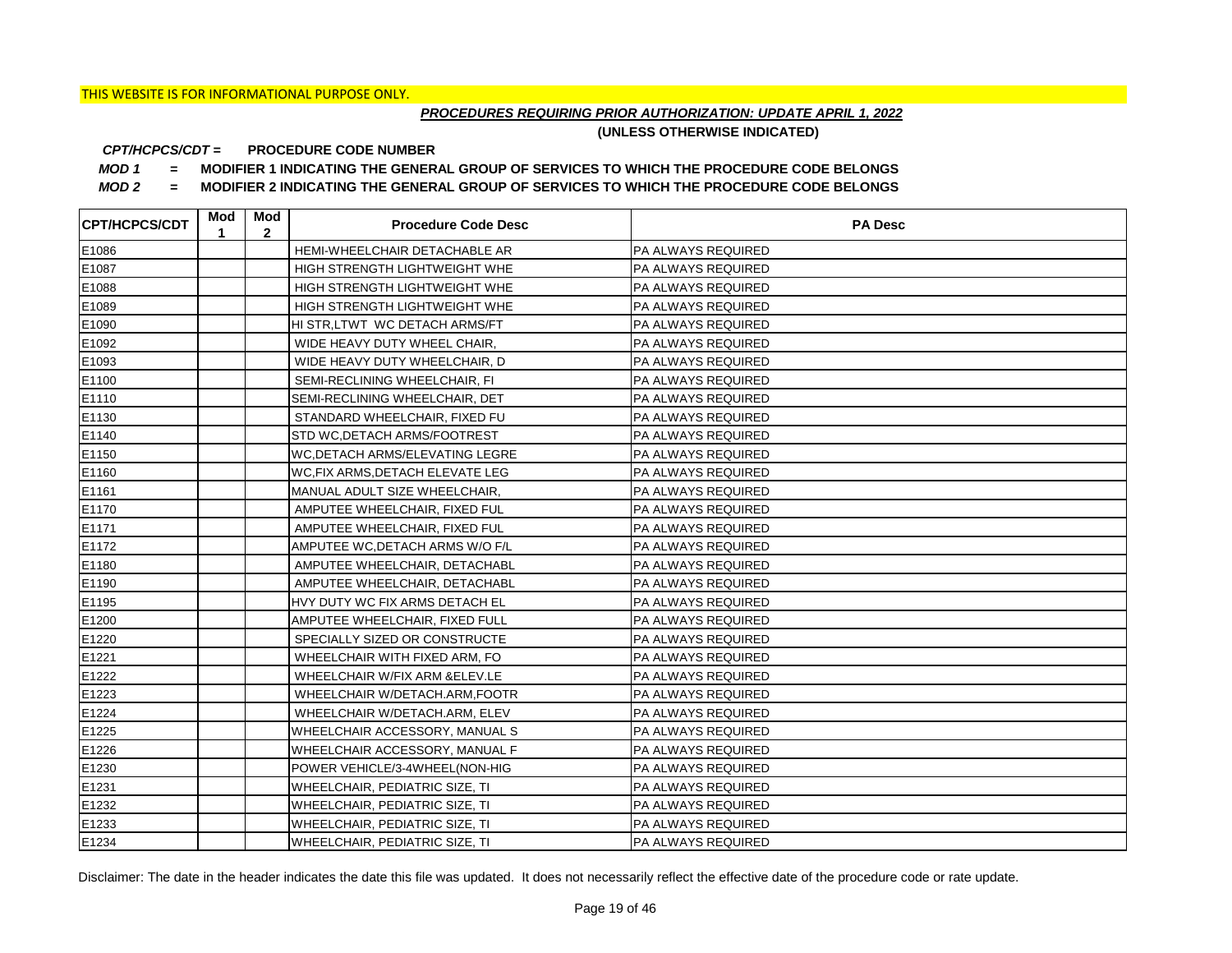## *PROCEDURES REQUIRING PRIOR AUTHORIZATION: UPDATE APRIL 1, 2022*

**(UNLESS OTHERWISE INDICATED)**

#### **PROCEDURE CODE NUMBER** *CPT/HCPCS/CDT =*

*MOD 1 =* **MODIFIER 1 INDICATING THE GENERAL GROUP OF SERVICES TO WHICH THE PROCEDURE CODE BELONGS**

*MOD 2 =* **MODIFIER 2 INDICATING THE GENERAL GROUP OF SERVICES TO WHICH THE PROCEDURE CODE BELONGS**

| <b>CPT/HCPCS/CDT</b> | Mod<br>1 | Mod<br>$\mathbf{2}$ | <b>Procedure Code Desc</b>            | <b>PA Desc</b>            |
|----------------------|----------|---------------------|---------------------------------------|---------------------------|
| E1235                |          |                     | WHEELCHAIR, PEDIATRIC SIZE, RI        | PA ALWAYS REQUIRED        |
| E1236                |          |                     | WHEELCHAIR, PEDIATRIC SIZE, FO        | PA ALWAYS REQUIRED        |
| E1237                |          |                     | WHEELCHAIR, PEDIATRIC SIZE, RI        | PA ALWAYS REQUIRED        |
| E1238                |          |                     | WHEELCHAIR, PEDIATRIC SIZE, FO        | PA ALWAYS REQUIRED        |
| E1239                |          |                     | POWER WHEELCHAIR, PEDIATRIC SI        | PA ALWAYS REQUIRED        |
| E1240                |          |                     | LGHT.WT. WHEELCH.DETACH ARM,EL        | PA ALWAYS REQUIRED        |
| E1250                |          |                     | LTWT WC FIX ARMS DETACH FOOTRE        | PA ALWAYS REQUIRED        |
| E1260                |          |                     | LTWT WC DETACH ARMS/FOOTREST          | PA ALWAYS REQUIRED        |
| E1270                |          |                     | LTWT WC FIX ARMS DETACH ELV LG        | PA ALWAYS REQUIRED        |
| E1280                |          |                     | HVY DUTY WC DETACH ARMS ELV LG        | PA ALWAYS REQUIRED        |
| E1285                |          |                     | HVY DTY WC FIX ARM DETACH FTRT        | PA ALWAYS REQUIRED        |
| E1290                |          |                     | HVY DTY WC DETACH ARM/FTRT            | PA ALWAYS REQUIRED        |
| E1295                |          |                     | HEAVY DUTY WHCH/FIX ARM, ELEV.        | PA ALWAYS REQUIRED        |
| E1298                |          |                     | SPEC. CONSTRUCT.WC SEAT/DEPTH-        | PA ALWAYS REQUIRED        |
| E1300                |          |                     | WHIRLPOOL, PORTABLE (OVERTUB)         | PA ALWAYS REQUIRED        |
| E1310                |          |                     | WHIRLPOOL, NON-PORTABLE(BUILT-I       | PA ALWAYS REQUIRED        |
| E1353                |          |                     | <b>REGULATOR</b>                      | PA ALWAYS REQUIRED        |
| E1355                |          |                     | STAND/RACK FOR OXYGEN USE             | PA ALWAYS REQUIRED        |
| E1372                |          |                     | <b>IMMERSION EXTERNAL HEATER FOR</b>  | PA ALWAYS REQUIRED        |
| E1390                |          |                     | OXY. CONCENTRATOR EQUIV. NOT D        | PA ALWAYS REQUIRED        |
| E1399                |          |                     | DURABLE MEDICAL EQUIPMENT, NOT        | PA ALWAYS REQUIRED        |
| E1405                |          |                     | 02&H20 VAPOR ENRICH SYS W/HEAT        | PA ALWAYS REQUIRED        |
| E1406                |          |                     | 02&H20 VAPOR ENRICH SYS W/O HE        | PA ALWAYS REQUIRED        |
| E1592                |          |                     | AUTO INTERMIT PERITONEAL DIALY        | PA ALWAYS REQUIRED        |
| E1594                |          |                     | <b>CYCLER MACHINE-PERITONEAL DIAL</b> | PA ALWAYS REQUIRED        |
| E1610                |          |                     | REVERSE OSMOSIS H20 PURIFICATI        | PA ALWAYS REQUIRED        |
| E1615                |          |                     | DEIONIZER WATER PURIFICATION S        | PA ALWAYS REQUIRED        |
| E1630                |          |                     | RECIPROCATING PERITONEAL DIALY        | PA ALWAYS REQUIRED        |
| E1632                |          |                     | <b>WEARABLE ARTIFICIAL KIDNEY</b>     | PA ALWAYS REQUIRED        |
| E1699                |          |                     | DIALYSIS EQUIP-UNSPECIFIES-BY         | PA ALWAYS REQUIRED        |
| E1700                |          |                     | <b>JAW MOTION REHABILITATION SYST</b> | PA ALWAYS REQUIRED        |
| E1701                |          |                     | REPLACE CUSION-JAW MOT. SYS.PK        | PA ALWAYS REQUIRED        |
| E1702                |          |                     | <b>REPLACE SCALES-JAW MOTION SYS-</b> | <b>PA ALWAYS REQUIRED</b> |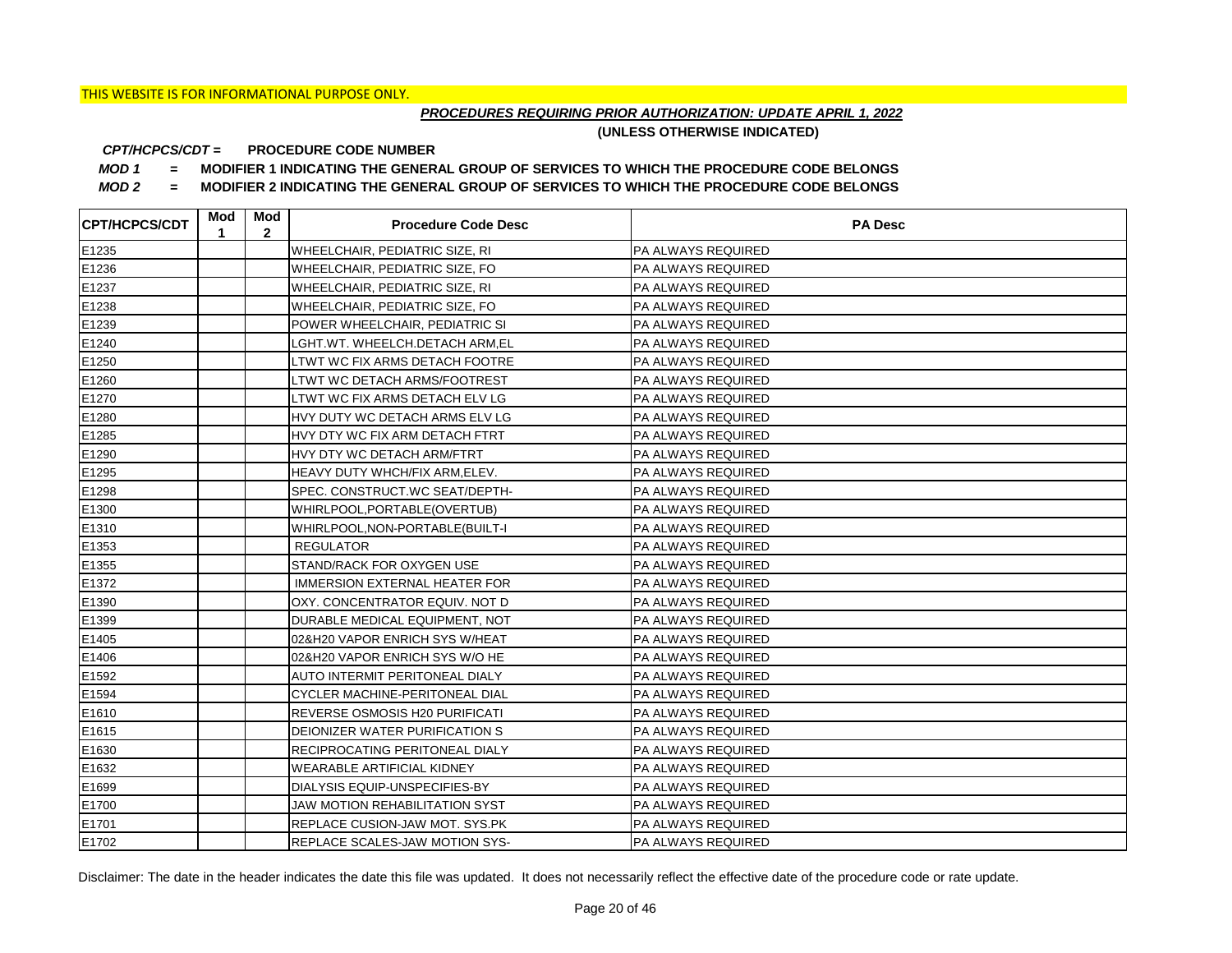## *PROCEDURES REQUIRING PRIOR AUTHORIZATION: UPDATE APRIL 1, 2022*

**(UNLESS OTHERWISE INDICATED)**

#### **PROCEDURE CODE NUMBER** *CPT/HCPCS/CDT =*

*MOD 1 =* **MODIFIER 1 INDICATING THE GENERAL GROUP OF SERVICES TO WHICH THE PROCEDURE CODE BELONGS**

*MOD 2 =* **MODIFIER 2 INDICATING THE GENERAL GROUP OF SERVICES TO WHICH THE PROCEDURE CODE BELONGS**

| <b>CPT/HCPCS/CDT</b> | Mod<br>1 | Mod<br>$\mathbf{2}$ | <b>Procedure Code Desc</b>            | <b>PA Desc</b>            |
|----------------------|----------|---------------------|---------------------------------------|---------------------------|
| E1800                |          |                     | DYNAMIC ADJ.ELBOW EXT/FLEXION         | PA ALWAYS REQUIRED        |
| E1805                |          |                     | DYNAMIC ADJ.WRIST EXTEN/FLEX.         | PA ALWAYS REQUIRED        |
| E1810                |          |                     | DYNAMIC ADJ.KNEE EXTEN/FLEX. D        | PA ALWAYS REQUIRED        |
| E1812                |          |                     | DYNAMIC KNEE, EXTENSION/FLEXIO        | PA ALWAYS REQUIRED        |
| E1815                |          |                     | DYNAMIC ADJ. ANKLE EXTEN/FLEX.        | PA ALWAYS REQUIRED        |
| E1820                |          |                     | SOFT INTERFACE, DYN.ADJ.EXTEN/F       | PA ALWAYS REQUIRED        |
| E1825                |          |                     | DYN.ADJ. FINGER EXTEN/FLEXION         | PA ALWAYS REQUIRED        |
| E1830                |          |                     | DYN.ADJ. TOE EXTENSION/FLEX. D        | PA ALWAYS REQUIRED        |
| E1902                |          |                     | AUGMENTIVE COMMUNICATION DEVIC        | PA ALWAYS REQUIRED        |
| E2100                |          |                     | <b>BLOOD GLUCOSE MONITOR WITH INT</b> | PA ALWAYS REQUIRED        |
| E2208                |          |                     | WHEELCHAIR ACCESSORY, CYLINDER        | PA ALWAYS REQUIRED        |
| E2209                |          |                     | WHEELCHAIR ACCESSORY, ARM TROU        | PA ALWAYS REQUIRED        |
| E2210                |          |                     | WHEELCHAIR ACCESSORY, BEARINGS        | <b>PA ALWAYS REQUIRED</b> |
| E2211                |          |                     | MANUAL WHEELCHAIR ACCESSORY, P        | <b>PA ALWAYS REQUIRED</b> |
| E2212                |          |                     | MANUAL WHEELCHAIR ACCESSORY, T        | PA ALWAYS REQUIRED        |
| E2213                |          |                     | MANUAL WHEELCHAIR ACCESSORY, I        | PA ALWAYS REQUIRED        |
| E2214                |          |                     | MANUAL WHEELCHAIR ACCESSORY, P        | PA ALWAYS REQUIRED        |
| E2215                |          |                     | MANUAL WHEELCHAIR ACCESSORY, T        | PA ALWAYS REQUIRED        |
| E2216                |          |                     | MANUAL WHEELCHAIR ACCESSORY, F        | PA ALWAYS REQUIRED        |
| E2217                |          |                     | MANUAL WHEELCHAIR ACCESSORY, F        | PA ALWAYS REQUIRED        |
| E2218                |          |                     | MANUAL WHEELCHAIR ACCESSORY, F        | PA ALWAYS REQUIRED        |
| E2219                |          |                     | MANUAL WHEELCHAIR ACCESSORY, F        | PA ALWAYS REQUIRED        |
| E2220                |          |                     | MANUAL WHEELCHAIR ACCESSORY, S        | PA ALWAYS REQUIRED        |
| E2221                |          |                     | MANUAL WHEELCHAIR ACCESSORY, S        | PA ALWAYS REQUIRED        |
| E2222                |          |                     | MANUAL WHEELCHAIR ACCESSORY, S        | PA ALWAYS REQUIRED        |
| E2224                |          |                     | MANUAL WHEELCHAIR ACCESSORY, P        | <b>PA ALWAYS REQUIRED</b> |
| E2225                |          |                     | MANUAL WHEELCHAIR ACCESSORY, C        | PA ALWAYS REQUIRED        |
| E2226                |          |                     | MANUAL WHEELCHAIR ACCESSORY, C        | PA ALWAYS REQUIRED        |
| E2231                |          |                     | MANUAL WHEELCHAIR ACCESSORY, S        | <b>PA ALWAYS REQUIRED</b> |
| E2310                |          |                     | POWER WHEELCHAIR ACCESSORY, EL        | PA ALWAYS REQUIRED        |
| E2311                |          |                     | POWER WHEELCHAIR ACCESSORY, EL        | PA ALWAYS REQUIRED        |
| E2312                |          |                     | POWER WHEELCHAIR ACCESSORY, HA        | PA ALWAYS REQUIRED        |
| E2313                |          |                     | POWER WHEELCHAIR ACCESSORY, HA        | <b>PA ALWAYS REQUIRED</b> |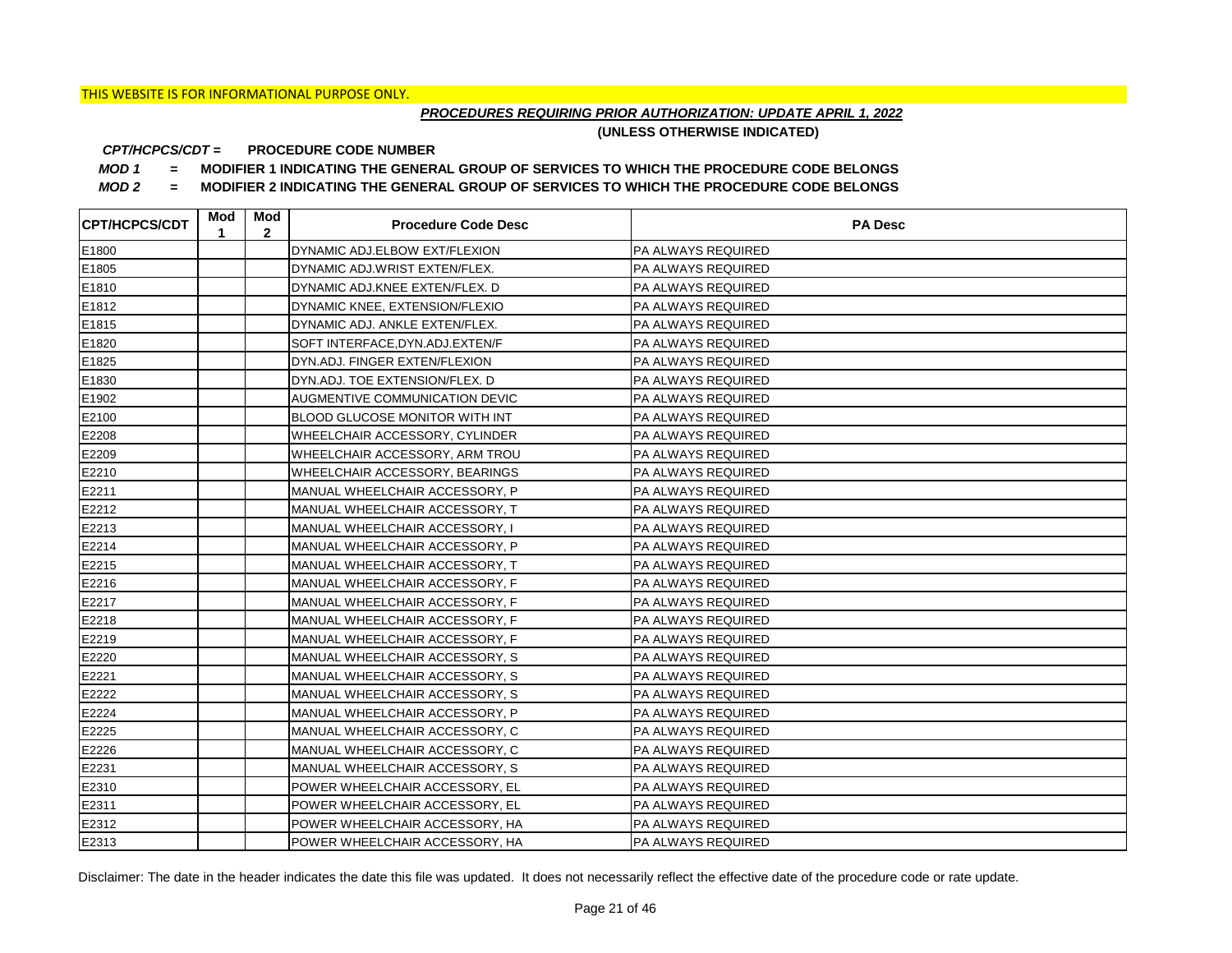## *PROCEDURES REQUIRING PRIOR AUTHORIZATION: UPDATE APRIL 1, 2022*

**(UNLESS OTHERWISE INDICATED)**

#### **PROCEDURE CODE NUMBER** *CPT/HCPCS/CDT =*

*MOD 1 =* **MODIFIER 1 INDICATING THE GENERAL GROUP OF SERVICES TO WHICH THE PROCEDURE CODE BELONGS**

*MOD 2 =* **MODIFIER 2 INDICATING THE GENERAL GROUP OF SERVICES TO WHICH THE PROCEDURE CODE BELONGS**

| <b>CPT/HCPCS/CDT</b> | Mod<br>1 | Mod<br>$\mathbf{2}$ | <b>Procedure Code Desc</b>     | <b>PA Desc</b>            |
|----------------------|----------|---------------------|--------------------------------|---------------------------|
| E2358                |          |                     | POWER WHEELCHAIR ACCESSORY, GR | <b>PA ALWAYS REQUIRED</b> |
| E2359                |          |                     | POWER WHEELCHAIR ACCESSORY, GR | PA ALWAYS REQUIRED        |
| E2368                |          |                     | POWER WHEELCHAIR COMPONENT, DR | PA ALWAYS REQUIRED        |
| E2369                |          |                     | POWER WHEELCHAIR COMPONENT, DR | PA ALWAYS REQUIRED        |
| E2370                |          |                     | POWER WHEELCHAIR COMPONENT, IN | PA ALWAYS REQUIRED        |
| E2371                |          |                     | POWER WHEELCHAIR ACCESSORY, GR | PA ALWAYS REQUIRED        |
| E2372                |          |                     | POWER WHEELCHAIR ACCESSORY, GR | PA ALWAYS REQUIRED        |
| E2373                |          |                     | POWER WHEELCHAIR ACCESSORY, HA | PA ALWAYS REQUIRED        |
| E2374                |          |                     | POWER WHEELCHAIR ACCESSORY, HA | PA ALWAYS REQUIRED        |
| E2375                |          |                     | POWER WHEELCHAIR ACCESSORY, NO | PA ALWAYS REQUIRED        |
| E2376                |          |                     | POWER WHEELCHAIR ACCESSORY, EX | PA ALWAYS REQUIRED        |
| E2377                |          |                     | POWER WHEELCHAIR ACCESSORY, EX | PA ALWAYS REQUIRED        |
| E2378                |          |                     | POWER WHEELCHAIR COMPONENT, AC | PA ALWAYS REQUIRED        |
| E2381                |          |                     | POWER WHEELCHAIR ACCESSORY, PN | PA ALWAYS REQUIRED        |
| E2382                |          |                     | POWER WHEELCHAIR ACCESSORY, TU | PA ALWAYS REQUIRED        |
| E2383                |          |                     | POWER WHEELCHAIR ACCESSORY, IN | PA ALWAYS REQUIRED        |
| E2384                |          |                     | POWER WHEELCHAIR ACCESSORY, PN | PA ALWAYS REQUIRED        |
| E2385                |          |                     | POWER WHEELCHAIR ACCESSORY, TU | PA ALWAYS REQUIRED        |
| E2386                |          |                     | POWER WHEELCHAIR ACCESSORY, FO | PA ALWAYS REQUIRED        |
| E2387                |          |                     | POWER WHEELCHAIR ACCESSORY, FO | PA ALWAYS REQUIRED        |
| E2388                |          |                     | POWER WHEELCHAIR ACCESSORY, FO | PA ALWAYS REQUIRED        |
| E2389                |          |                     | POWER WHEELCHAIR ACCESSORY, FO | PA ALWAYS REQUIRED        |
| E2390                |          |                     | POWER WHEELCHAIR ACCESSORY, SO | PA ALWAYS REQUIRED        |
| E2391                |          |                     | POWER WHEELCHAIR ACCESSORY, SO | PA ALWAYS REQUIRED        |
| E2392                |          |                     | POWER WHEELCHAIR ACCESSORY, SO | PA ALWAYS REQUIRED        |
| E2394                |          |                     | POWER WHEELCHAIR ACCESSORY, DR | PA ALWAYS REQUIRED        |
| E2395                |          |                     | POWER WHEELCHAIR ACCESSORY, CA | PA ALWAYS REQUIRED        |
| E2396                |          |                     | POWER WHEELCHAIR ACCESSORY, CA | PA ALWAYS REQUIRED        |
| E2402                |          |                     | NEGATIVE PRESSURE WOUND THERAP | PA ALWAYS REQUIRED        |
| E2605                |          |                     | POSITIONING WHEELCHAIR SEAT CU | PA ALWAYS REQUIRED        |
| E2606                |          |                     | POSITIONING WHEELCHAIR SEAT CU | PA ALWAYS REQUIRED        |
| E2607                |          |                     | SKIN PROTECTION AND POSITIONIN | PA ALWAYS REQUIRED        |
| E2608                |          |                     | SKIN PROTECTION AND POSITIONIN | <b>PA ALWAYS REQUIRED</b> |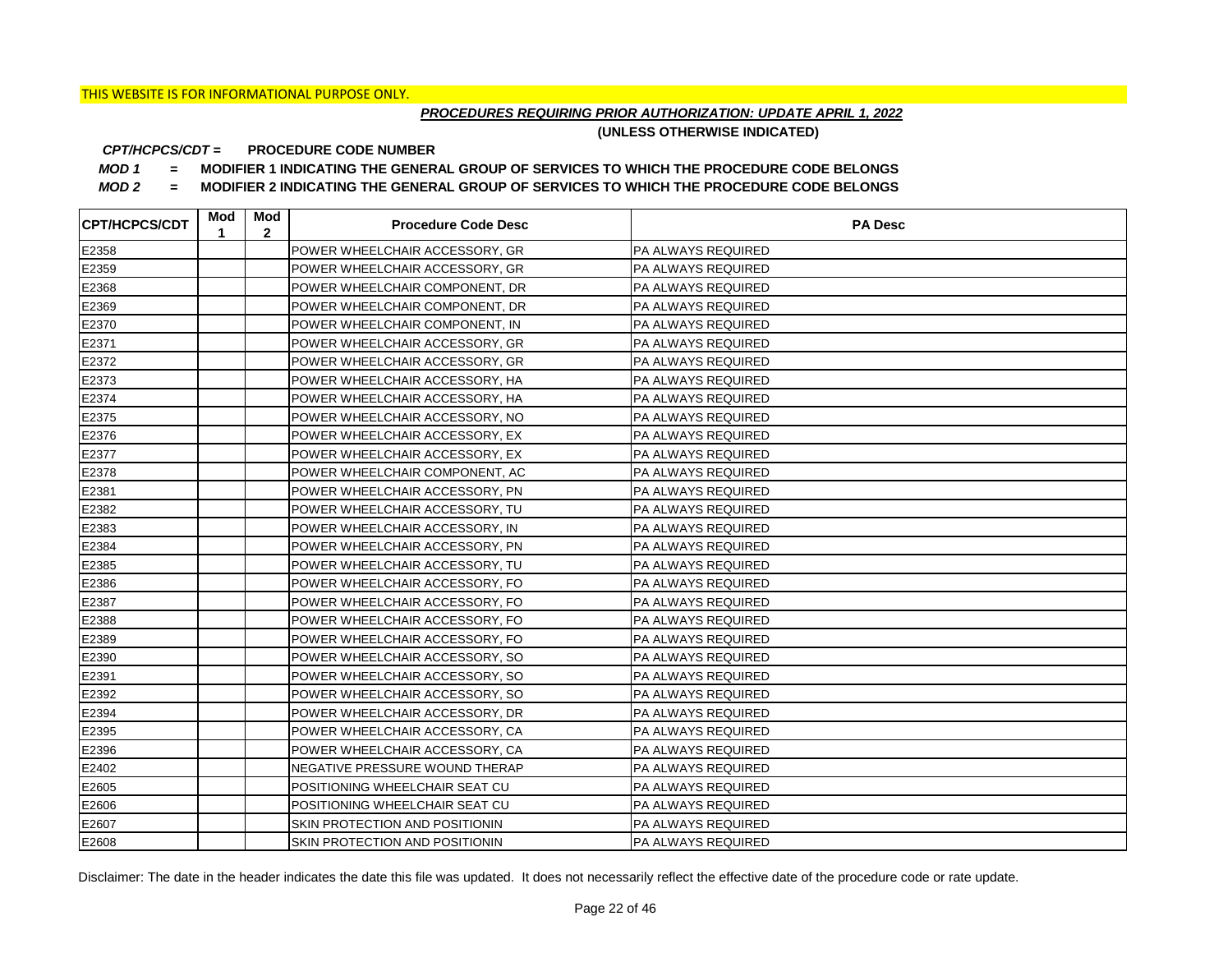## *PROCEDURES REQUIRING PRIOR AUTHORIZATION: UPDATE APRIL 1, 2022*

**(UNLESS OTHERWISE INDICATED)**

#### **PROCEDURE CODE NUMBER** *CPT/HCPCS/CDT =*

*MOD 1 =* **MODIFIER 1 INDICATING THE GENERAL GROUP OF SERVICES TO WHICH THE PROCEDURE CODE BELONGS**

*MOD 2 =* **MODIFIER 2 INDICATING THE GENERAL GROUP OF SERVICES TO WHICH THE PROCEDURE CODE BELONGS**

| <b>CPT/HCPCS/CDT</b> | Mod<br>1  | Mod<br>$\mathbf{2}$ | <b>Procedure Code Desc</b>            | <b>PA Desc</b>            |
|----------------------|-----------|---------------------|---------------------------------------|---------------------------|
| E2611                |           |                     | GENERAL USE WHEELCHAIR BACK CU        | <b>PA ALWAYS REQUIRED</b> |
| E2612                |           |                     | GENERAL USE WHEELCHAIR BACK CU        | <b>PA ALWAYS REQUIRED</b> |
| E2613                |           |                     | POSITIONING WHEELCHAIR BACK CU        | <b>PA ALWAYS REQUIRED</b> |
| E2614                |           |                     | POSITIONING WHEELCHAIR BACK CU        | <b>PA ALWAYS REQUIRED</b> |
| E2615                |           |                     | POSITIONING WHEELCHAIR BACK CU        | PA ALWAYS REQUIRED        |
| E2616                |           |                     | POSITIONING WHEELCHAIR BACK CU        | PA ALWAYS REQUIRED        |
| E2619                |           |                     | REPLACEMENT COVER FOR WHEELCHA        | <b>PA ALWAYS REQUIRED</b> |
| E2620                |           |                     | POSITIONING WHEELCHAIR BACK CU        | PA ALWAYS REQUIRED        |
| E2621                |           |                     | POSITIONING WHEELCHAIR BACK CU        | <b>PA ALWAYS REQUIRED</b> |
| E2622                |           |                     | SKIN PROTECTION WHEELCHAIR SEA        | PA ALWAYS REQUIRED        |
| E2623                |           |                     | SKIN PROTECTION WHEELCHAIR SEA        | PA ALWAYS REQUIRED        |
| E2624                |           |                     | SKIN PROTECTION AND POSITIONIN        | <b>PA ALWAYS REQUIRED</b> |
| E2625                |           |                     | SKIN PROTECTION AND POSITIONIN        | <b>PA ALWAYS REQUIRED</b> |
| E2626                |           |                     | WHEELCHAIR ACCESSORY, SHOULDER        | <b>PA ALWAYS REQUIRED</b> |
| E2627                |           |                     | WHEELCHAIR ACCESSORY, SHOULDER        | PA ALWAYS REQUIRED        |
| E2628                |           |                     | WHEELCHAIR ACCESSORY, SHOULDER        | PA ALWAYS REQUIRED        |
| E2629                |           |                     | WHEELCHAIR ACCESSORY, SHOULDER        | PA ALWAYS REQUIRED        |
| E2630                |           |                     | WHEELCHAIR ACCESSORY, SHOULDER        | PA ALWAYS REQUIRED        |
| E2631                |           |                     | WHEELCHAIR ACCESSORY, ADDITION        | PA ALWAYS REQUIRED        |
| E2632                |           |                     | WHEELCHAIR ACCESSORY, ADDITION        | PA ALWAYS REQUIRED        |
| E2633                |           |                     | WHEELCHAIR ACCESSORY, ADDITION        | PA ALWAYS REQUIRED        |
| E8000                |           |                     | GAIT TRAINER, PEDIATRIC SIZE,         | PA ALWAYS REQUIRED        |
| E8001                |           |                     | GAIT TRAINER, PEDIATRIC SIZE,         | PA ALWAYS REQUIRED        |
| E8002                |           |                     | GAIT TRAINER, PEDIATRIC SIZE,         | PA ALWAYS REQUIRED        |
| H0001                | HA        |                     | ALCOHOL/DRUG ASSESSMENT(PRE-AD        | PA ALWAYS REQUIRED        |
| H0003                | HA        |                     | ALCOHOL/DRUG SCREENING (URINE)        | PA ALWAYS REQUIRED        |
| H0004                | HI        |                     | BEHAVIORAL HLTH COUNSEL/TPY PE        | PA ALWAYS REQUIRED        |
| H0004                | HI        | 22                  | BEH HLTH COUN & THERAPY/15MINU        | PA ALWAYS REQUIRED        |
| H0005                | AJ        | <b>HA</b>           | ALCOHOL/DRUG SERV/GROUP THERAP        | PA ALWAYS REQUIRED        |
| H0006                | <b>HA</b> |                     | <b>CASE MANAGEMENT</b>                | PA ALWAYS REQUIRED        |
| H0006                | HA        | 22                  | CARE MANAGEMENT (SA ONLY)             | PA ALWAYS REQUIRED        |
| H0007                | <b>HA</b> |                     | <b>CRISIS INTERVENTION INDIVIDUAL</b> | PA ALWAYS REQUIRED        |
| H0010                | <b>HA</b> |                     | SUB ACUTE DETOXIFICATION RESID        | PA ALWAYS REQUIRED        |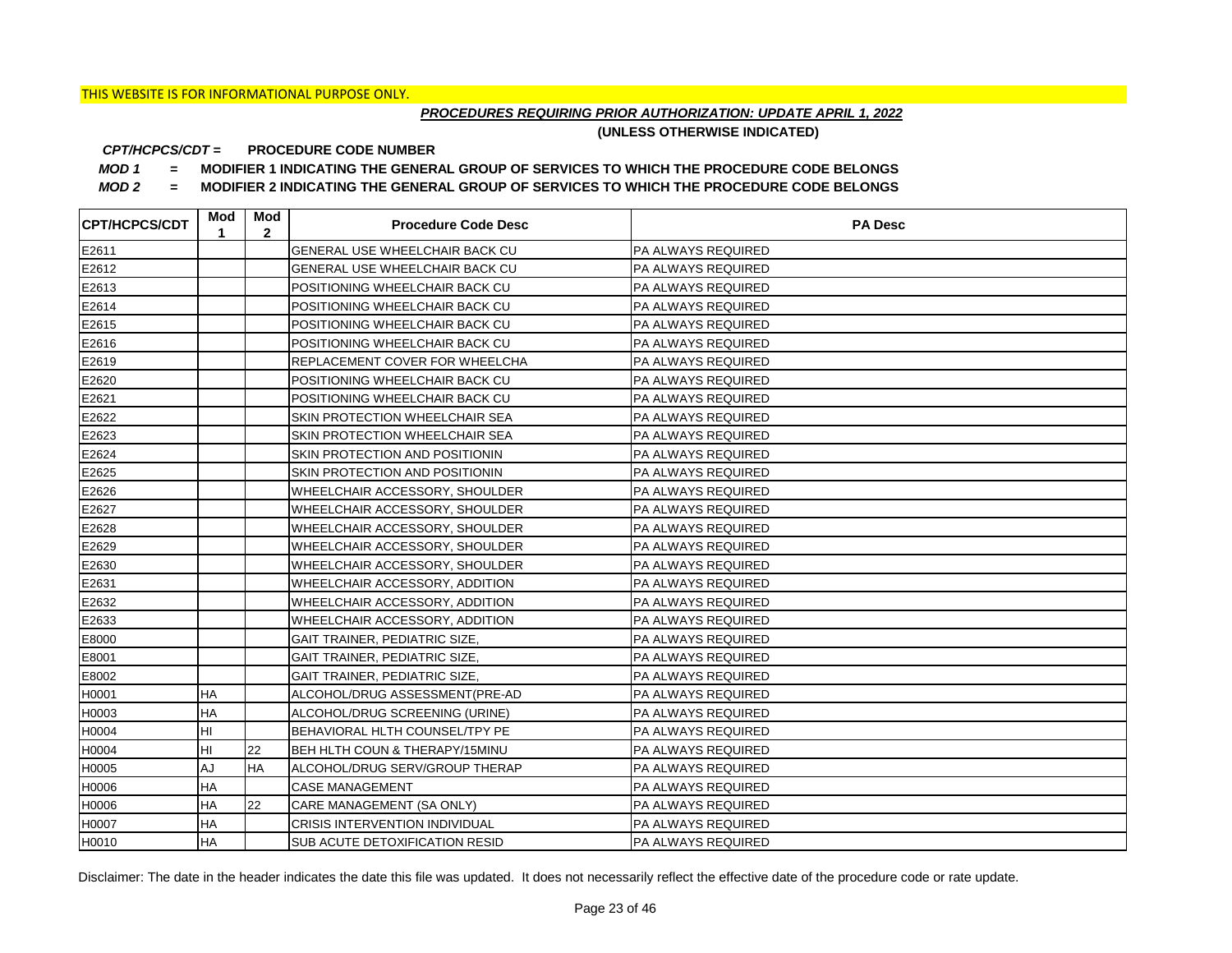## *PROCEDURES REQUIRING PRIOR AUTHORIZATION: UPDATE APRIL 1, 2022*

**(UNLESS OTHERWISE INDICATED)**

#### **PROCEDURE CODE NUMBER** *CPT/HCPCS/CDT =*

*MOD 1 =* **MODIFIER 1 INDICATING THE GENERAL GROUP OF SERVICES TO WHICH THE PROCEDURE CODE BELONGS**

*MOD 2 =* **MODIFIER 2 INDICATING THE GENERAL GROUP OF SERVICES TO WHICH THE PROCEDURE CODE BELONGS**

| <b>CPT/HCPCS/CDT</b> | Mod<br>1  | Mod<br>$\mathbf{2}$ | <b>Procedure Code Desc</b>             | <b>PA Desc</b>                                        |
|----------------------|-----------|---------------------|----------------------------------------|-------------------------------------------------------|
| H0010                | <b>HF</b> |                     | <b>DETOXIFICATION LEVEL III.7 (PER</b> | PA SOMETIMES REQUIRED, USED TO OVERRIDE SERVICE LIMIT |
| H0010                | <b>HV</b> |                     | <b>RESID WITHDRAWAL MGT R &amp; B</b>  | <b>PA ALWAYS REQUIRED</b>                             |
| H0015                | <b>HA</b> |                     | INTENSIVE OP (PARTIAL CARE)            | PA ALWAYS REQUIRED                                    |
| H0015                | <b>HF</b> |                     | INTENSIVE OP TX IN SA TX FACIL         | PA ALWAYS REQUIRED                                    |
| H0017                | HI        |                     | MEN HLTH REHAB JCAHO-RTC/DDD           | <b>PA ALWAYS REQUIRED</b>                             |
| H0018                | HA        |                     | SHORT TERM RESID(BIO-PSYCHO AS         | <b>PA ALWAYS REQUIRED</b>                             |
| H0018                | <b>HF</b> |                     | SHORT TERM RESIDENTIAL PER DIE         | PA SOMETIMES REQUIRED, USED TO OVERRIDE SERVICE LIMIT |
| H0018                | <b>HF</b> | U1                  | SH TERM RESIDENTIAL MAT METHAD         | PA SOMETIMES REQUIRED, USED TO OVERRIDE SERVICE LIMIT |
| H0018                | <b>HF</b> | U <sub>2</sub>      | SH TERM RESIDENTIAL MAT NON-ME         | PA SOMETIMES REQUIRED, USED TO OVERRIDE SERVICE LIMIT |
| H0018                | <b>HV</b> |                     | SHORT TERM RESIDENTIAL R & B           | <b>PA ALWAYS REQUIRED</b>                             |
| H0018                | TJ        |                     | <b>CRISIS RESIDENTIAL BED</b>          | <b>PA ALWAYS REQUIRED</b>                             |
| H0018                | TJ        | U <sub>1</sub>      | <b>IIC ASSESSMENT-CLIN LICENSED P</b>  | <b>PA ALWAYS REQUIRED</b>                             |
| H0018                | TJ        | U <sub>2</sub>      | <b>IIC ASSESSMENT-MASTERS LEVEL P</b>  | <b>PA ALWAYS REQUIRED</b>                             |
| H0019                | <b>HA</b> |                     | BEHAV HLTH RES(OUT OF HOME TX          | PA ALWAYS REQUIRED                                    |
| H0019                | <b>HA</b> | 52                  | SHORT TERM ADOL OUT OF HOME TX         | PA ALWAYS REQUIRED                                    |
| H0019                | <b>HF</b> |                     | LONG TERM RESIDENTIAL SA TREAT         | PA SOMETIMES REQUIRED, USED TO OVERRIDE SERVICE LIMIT |
| H0019                | <b>HF</b> | U1                  | LG TERM RESIDENTIAL MAT METHAD         | PA SOMETIMES REQUIRED, USED TO OVERRIDE SERVICE LIMIT |
| H0019                | <b>HF</b> | U <sub>2</sub>      | LG TERM RESIDENTIAL MAT NON-ME         | PA SOMETIMES REQUIRED, USED TO OVERRIDE SERVICE LIMIT |
| H0019                | <b>HF</b> | U <sub>3</sub>      | NON METHADONE/NON DISULFIRAM A         | PA SOMETIMES REQUIRED, USED TO OVERRIDE SERVICE LIMIT |
| H0019                | <b>HV</b> |                     | LONG TERM RESIDENTIAL R & B            | PA ALWAYS REQUIRED                                    |
| H0020                | <b>HF</b> |                     | ALCOHOL AND/OR DRUG SERVICES:          | PA ALWAYS REQUIRED                                    |
| H0026                | HM        | <b>HQ</b>           | ASSER COM TX FACE-FACE/15 MIN          | <b>PA ALWAYS REQUIRED</b>                             |
| H0031                | HA        |                     | MENTAL HEALTH ASSESSMENT(FUNCT         | PA ALWAYS REQUIRED                                    |
| H0031                | HA        | <b>HP</b>           | ASSESSMENT CODE BCBBA DOC LEVE         | PA ALWAYS REQUIRED                                    |
| H0031                | <b>HA</b> | 22                  | MENTAL HEALTH ASSESSMENT(BCBA)         | <b>PA ALWAYS REQUIRED</b>                             |
| H0032                | TJ        |                     | MOBILE RESPONSE - STABILIZATIO         | PA ALWAYS REQUIRED                                    |
| H0033                | <b>HF</b> |                     | ORAL MED ADMIN, NOT METHADONE          | PA ALWAYS REQUIRED                                    |
| H0035                |           |                     | MENTAL HEALTH PARTIAL CARE             | PA ALWAYS REQUIRED                                    |
| H0035                | GT        | <b>UC</b>           | PARTIAL CARE TELEMEDICINE              | PA ALWAYS REQUIRED                                    |
| H0035                | <b>UC</b> |                     | PARTIAL CARE                           | PA ALWAYS REQUIRED                                    |
| H0036                |           |                     | INTENSIVE IN COMMUN SERV PER 1         | PA ALWAYS REQUIRED                                    |
| H0036                | <b>HM</b> |                     | ASSER COM TX FACE-FACE/15 MIN          | PA ALWAYS REQUIRED                                    |
| H0036                | <b>HM</b> | <b>IHQ</b>          | ASSER COM TX FACE-FACE/15MIN           | <b>PA ALWAYS REQUIRED</b>                             |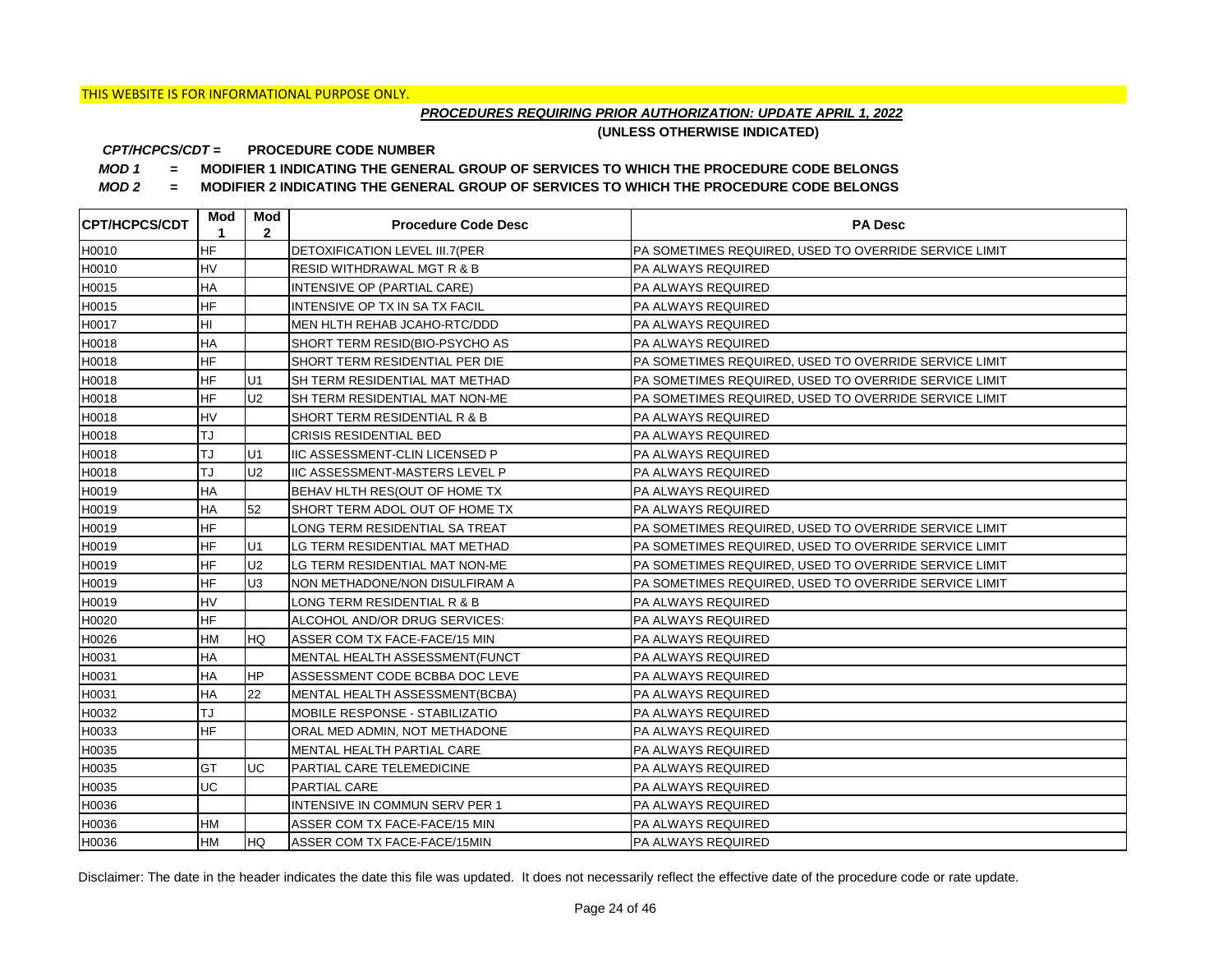## *PROCEDURES REQUIRING PRIOR AUTHORIZATION: UPDATE APRIL 1, 2022*

**(UNLESS OTHERWISE INDICATED)**

#### **PROCEDURE CODE NUMBER** *CPT/HCPCS/CDT =*

*MOD 1 =* **MODIFIER 1 INDICATING THE GENERAL GROUP OF SERVICES TO WHICH THE PROCEDURE CODE BELONGS**

*MOD 2 =* **MODIFIER 2 INDICATING THE GENERAL GROUP OF SERVICES TO WHICH THE PROCEDURE CODE BELONGS**

| <b>CPT/HCPCS/CDT</b> | Mod<br>1  | Mod<br>$\mathbf{2}$ | <b>Procedure Code Desc</b>      | <b>PA Desc</b>            |
|----------------------|-----------|---------------------|---------------------------------|---------------------------|
| H0036                | HQ        |                     | COMM SUPP SERV-HS GRAD LEV-GRO  | PA ALWAYS REQUIRED        |
| H0036                | HQ        | 52                  | COMMUN SUPPORT SERV BY PEER LE  | <b>PA ALWAYS REQUIRED</b> |
| H0036                | TJ        | U1                  | INTENS IN-COM INDIV CLIN LEVEL  | <b>PA ALWAYS REQUIRED</b> |
| H0036                | TJ        | U <sub>2</sub>      | INTENS IN-COMM PROF IND SERV M  | PA ALWAYS REQUIRED        |
| H0036                | TJ        | U <sub>3</sub>      | INTENS IN-COMMUN SERV MIN BACH  | PA ALWAYS REQUIRED        |
| H0036                | UN        | U1                  | INTENS IN-COM GRP CLIN LEV 2 C  | PA ALWAYS REQUIRED        |
| H0036                | <b>UN</b> | U <sub>2</sub>      | INTENS IN-COM GRP SERV PROF LE  | PA ALWAYS REQUIRED        |
| H0036                | UN        | U <sub>3</sub>      | INTENS IN-COMM GRP BEHAV SVC 2  | PA ALWAYS REQUIRED        |
| H0036                | UP        | U1                  | INTENS IN-COM GRP CLIN LEV 3 C  | PA ALWAYS REQUIRED        |
| H0036                | UP        | U <sub>2</sub>      | INTENS IN-COM GRP SERV PROF LE  | PA ALWAYS REQUIRED        |
| H0036                | UP        | U <sub>3</sub>      | INTENS IN-COMM GRP BEHAV SVC 3  | PA ALWAYS REQUIRED        |
| H0036                | 52        |                     | COMMUN SUPP SERV PEER LEV-INDI  | PA ALWAYS REQUIRED        |
| H0038                | HA        |                     | SELF HELP/PEER SERV(EDUCAT ADV  | <b>PA ALWAYS REQUIRED</b> |
| H0039                | <b>HE</b> | HO                  | COMMUN SUPP SERV-MASTERS LEVEL  | <b>PA ALWAYS REQUIRED</b> |
| H0039                | <b>HE</b> | <b>TD</b>           | COMMUN SUPPORT SERVICES BY AN   | <b>PA ALWAYS REQUIRED</b> |
| H0039                | HM        |                     | COMMUN SUPP SERV-ASSOC DEGREE-  | PA ALWAYS REQUIRED        |
| H0039                | <b>HM</b> | <b>HQ</b>           | COMM SUPP SERV-ASSOC DEGREE-GR  | PA ALWAYS REQUIRED        |
| H0039                | <b>HN</b> |                     | COMMUN SUPP SERV BS LEVEL - IN  | PA ALWAYS REQUIRED        |
| H0039                | <b>HN</b> | <b>HQ</b>           | COMMUNITY SUPPORT SERVICES BS   | <b>PA ALWAYS REQUIRED</b> |
| H0039                | HQ        | <b>TE</b>           | COMMUNITY SUPP SERVICES BY LPN  | <b>PA ALWAYS REQUIRED</b> |
| H0039                | <b>TE</b> |                     | COMMUNITY SUPP SERV BY LPN IND  | <b>PA ALWAYS REQUIRED</b> |
| H0043                | HA        | U1                  | SUPPORTED HOUSING(DD ROOM & BO  | PA ALWAYS REQUIRED        |
| H0045                | ΗA        |                     | RESPITE CARE SERVICE (OVERNIGHT | PA ALWAYS REQUIRED        |
| H0045                | HA        | <b>TV</b>           | RESPITE CARE SERV(WEEKEND NOT   | <b>PA ALWAYS REQUIRED</b> |
| H0045                | <b>TV</b> | 22                  | RESPITE CARE SERV(WEEKEND PER   | <b>PA ALWAYS REQUIRED</b> |
| H0046                |           |                     | BEHAVIORAL HEALTH HOME-ACTIVE   | <b>PA ALWAYS REQUIRED</b> |
| H0046                | 22        |                     | BEHAVIORAL HEALTH HOME-ENGAGEM  | <b>PA ALWAYS REQUIRED</b> |
| H0046                | 52        |                     | BEHAVIORAL HEALTH HOME-MAINTEN  | PA ALWAYS REQUIRED        |
| H0049                | HA        |                     | ALCOHOL/DRUG SCREENING(ORAL SW  | PA ALWAYS REQUIRED        |
| H2000                | AH        | <b>HE</b>           | COMMUNITY SUPP SERV BY PSYCHOL  | PA ALWAYS REQUIRED        |
| H2000                | <b>HE</b> |                     | COMMUN SUPP SERV BY PHYS/PSYCH  | PA ALWAYS REQUIRED        |
| H2000                | <b>HE</b> | HO                  | COMM SUPP SERV-LIC PRAC HEALIN  | PA ALWAYS REQUIRED        |
| H2000                | <b>HE</b> | <b>SA</b>           | COMMUNITY SUPPORT SERVICES BY   | PA ALWAYS REQUIRED        |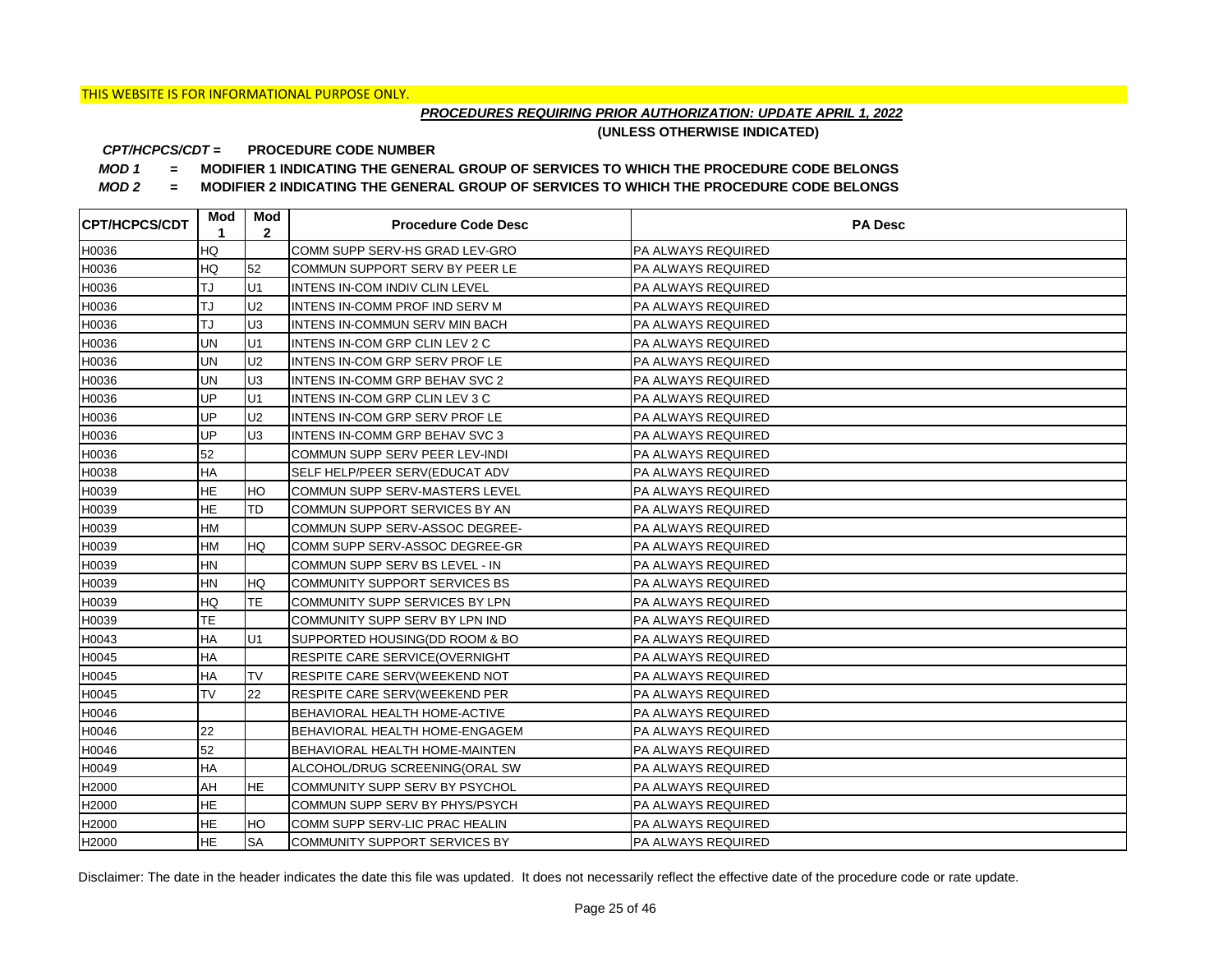## *PROCEDURES REQUIRING PRIOR AUTHORIZATION: UPDATE APRIL 1, 2022*

**(UNLESS OTHERWISE INDICATED)**

#### **PROCEDURE CODE NUMBER** *CPT/HCPCS/CDT =*

*MOD 1 =* **MODIFIER 1 INDICATING THE GENERAL GROUP OF SERVICES TO WHICH THE PROCEDURE CODE BELONGS**

*MOD 2 =* **MODIFIER 2 INDICATING THE GENERAL GROUP OF SERVICES TO WHICH THE PROCEDURE CODE BELONGS**

| <b>CPT/HCPCS/CDT</b> | Mod<br>1  | Mod<br>$\mathbf{2}$ | <b>Procedure Code Desc</b>     | <b>PA Desc</b>            |
|----------------------|-----------|---------------------|--------------------------------|---------------------------|
| H2014                | HI        |                     | SKILLS TRNG & DEVELOPMENT/15MI | <b>PA ALWAYS REQUIRED</b> |
| H2014                | TJ        |                     | INDIVID BEHAVIOR ASSIST SERV 1 | PA ALWAYS REQUIRED        |
| H2014                | TJ        | <b>UN</b>           | GRP BEHAV ASSIST SERV 2 CHILDR | PA ALWAYS REQUIRED        |
| H2014                | TJ        | UP                  | GRP BEHAV ASSIST SERV 3 CHILDR | PA ALWAYS REQUIRED        |
| H2015                | AH        | <b>HE</b>           | COMPREHENSIVE MULTIDISCIPLINAR | PA ALWAYS REQUIRED        |
| H2015                | <b>HA</b> | <b>HN</b>           | COMP COMM SUPP SERV(INDIV SUPP | <b>PA ALWAYS REQUIRED</b> |
| H2015                | <b>HA</b> | <b>HO</b>           | COMP COMMUN SUPP SERV(IND SUPP | PA ALWAYS REQUIRED        |
| H2015                | <b>HE</b> |                     | COMPREHENSIVE MULTIDISPLINARY  | PA ALWAYS REQUIRED        |
| H2015                | <b>HE</b> | HO                  | ASSER COM TX FACE-FACE/15 MIN  | PA ALWAYS REQUIRED        |
| H2015                | <b>HE</b> | TD                  | ASSER COM TX FACE-FACE/15MIN   | PA ALWAYS REQUIRED        |
| H2015                | HI        | U1                  | COMPR COMM SUPPORT SERV PER 15 | PA ALWAYS REQUIRED        |
| H2015                | HI        | U <sub>2</sub>      | COMPR COMM SUPPORT SERV PER 15 | PA ALWAYS REQUIRED        |
| H2015                | HI        | U <sub>3</sub>      | COMPR COMM SUPPORT SERV PER 15 | PA ALWAYS REQUIRED        |
| H2015                | HI        | U <sub>4</sub>      | COMPR COMM SUPPORT SERV PER 15 | PA ALWAYS REQUIRED        |
| H2015                | HI        | U <sub>5</sub>      | COMPR COMM SUPPORT SERV PER 15 | PA ALWAYS REQUIRED        |
| H2015                | HI        | U7                  | COMPR COMM SUPP SERV PER 15 MI | PA ALWAYS REQUIRED        |
| H2015                | HM        |                     | COMP COMM SUPP SERV (INDIV SUP | PA ALWAYS REQUIRED        |
| H2016                | HA        | <b>HN</b>           | COMP COMM SUPP SERV(INDIV SUPP | PA ALWAYS REQUIRED        |
| H2016                | HA        | HO                  | COMP COMM SUPP SERV(HAB IN HOM | PA ALWAYS REQUIRED        |
| H2016                | HI        |                     | COMPREHENSIVE COM SUP SERV/15  | PA ALWAYS REQUIRED        |
| H2016                | HI        | UP                  | COMPREHENSIVE COM SUP SERV PER | PA ALWAYS REQUIRED        |
| H2016                | HI        | UQ                  | COMPREHENSIVE COM SUP SERV PER | PA ALWAYS REQUIRED        |
| H2016                | HI        | <b>UR</b>           | COMPREHENSIVE COM SUP SERV PER | PA ALWAYS REQUIRED        |
| H2016                | HI        | US                  | COMPREHENSIVE COM SUP SERV PER | PA ALWAYS REQUIRED        |
| H2016                | HI        | U1                  | COMPREHENSIVE COM SUP SERV PER | PA ALWAYS REQUIRED        |
| H2016                | HI        | U <sub>2</sub>      | COMPREHENSIVE COM SUP SERV PER | PA ALWAYS REQUIRED        |
| H2016                | HI        | U <sub>3</sub>      | COMPREHENSIVE COM SUPP SERV PE | PA ALWAYS REQUIRED        |
| H2016                | HI        | U <sub>4</sub>      | COMPREHENSIVE COM SUP SERV PER | PA ALWAYS REQUIRED        |
| H2016                | HI        | U <sub>5</sub>      | COMPREHENSIVE COM SUP SERV PER | PA ALWAYS REQUIRED        |
| H2016                | HI        | <b>U7</b>           | COMPREHENSIVE COM SUP SERV PER | PA ALWAYS REQUIRED        |
| H2016                | HI        | U8                  | COMPREHENSIVE COM SUP SERV PER | PA ALWAYS REQUIRED        |
| H2016                | HI        | 22                  | COMP COM SUP SERV PER 15 MINUT | PA ALWAYS REQUIRED        |
| H2016                | HI        | 52                  | COMPREHENSIVE COM SUP SERV PER | PA ALWAYS REQUIRED        |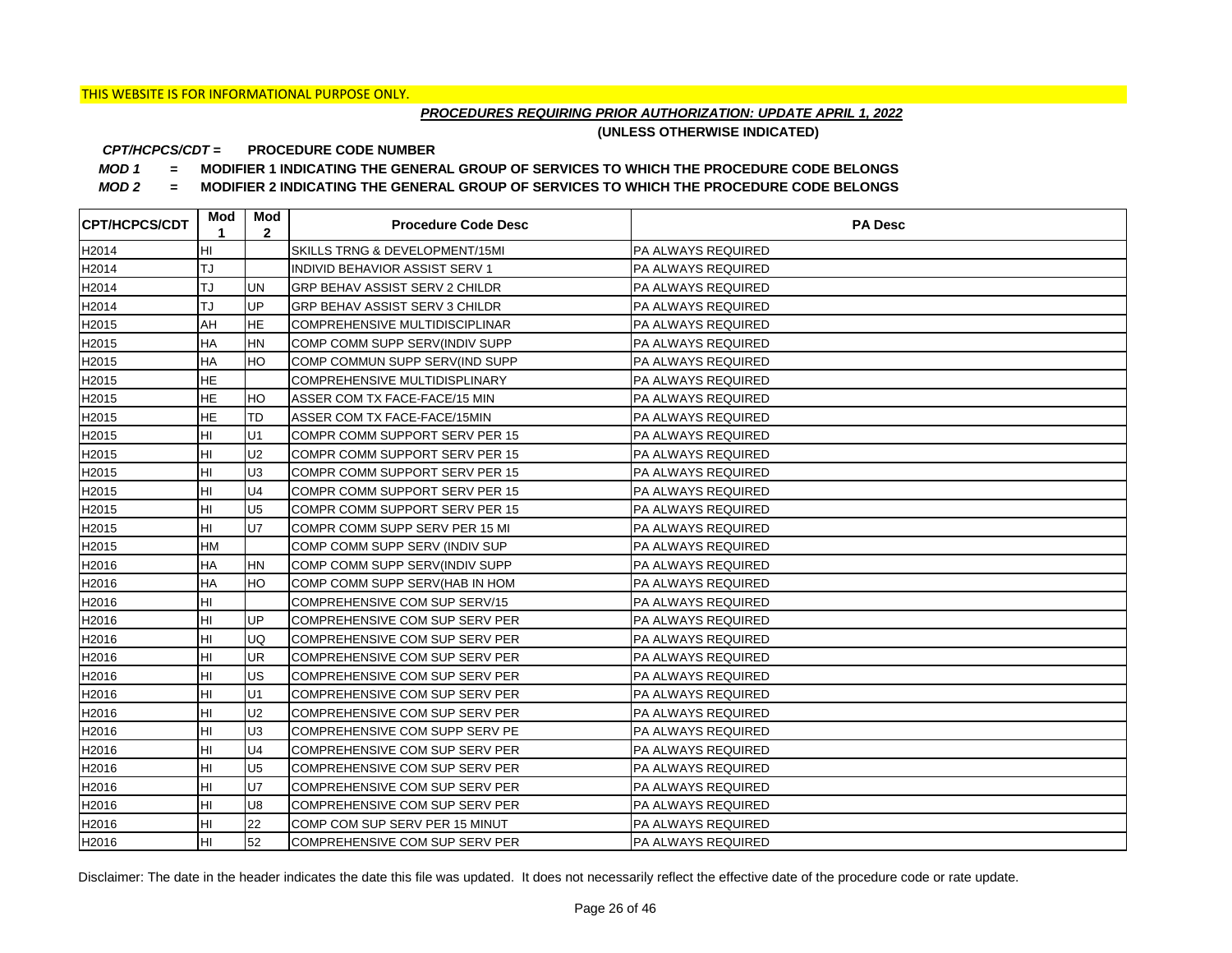## *PROCEDURES REQUIRING PRIOR AUTHORIZATION: UPDATE APRIL 1, 2022*

**(UNLESS OTHERWISE INDICATED)**

#### **PROCEDURE CODE NUMBER** *CPT/HCPCS/CDT =*

*MOD 1 =* **MODIFIER 1 INDICATING THE GENERAL GROUP OF SERVICES TO WHICH THE PROCEDURE CODE BELONGS**

*MOD 2 =* **MODIFIER 2 INDICATING THE GENERAL GROUP OF SERVICES TO WHICH THE PROCEDURE CODE BELONGS**

| <b>CPT/HCPCS/CDT</b> | Mod<br>1  | Mod<br>$\mathbf{2}$ | <b>Procedure Code Desc</b>           | <b>PA Desc</b>                                        |
|----------------------|-----------|---------------------|--------------------------------------|-------------------------------------------------------|
| H2019                |           |                     | BEHAV ASSIST SERV BY DYFS PROV       | PA ALWAYS REQUIRED                                    |
| H2020                | HA        |                     | THERAPEUTIC LEAVE - RUNAWAY DA       | <b>PA ALWAYS REQUIRED</b>                             |
| H2020                | <b>HA</b> | 22                  | THERAPEUTIC LEAVE-NO FAULT LOS       | <b>PA ALWAYS REQUIRED</b>                             |
| H2020                | HI        |                     | THERAPEUTIC LVE JCAHO RTC/DDD        | PA ALWAYS REQUIRED                                    |
| H2020                | HI        | 22                  | HOSPITAL LEAVE JCAHO RTC/DDD         | PA ALWAYS REQUIRED                                    |
| H2021                | HI        |                     | COM BASED WRAP SERVICES PER 15       | PA ALWAYS REQUIRED                                    |
| H2021                | HI        | 22                  | COM BASED SUPP ACUITY DIFF 15        | PA ALWAYS REQUIRED                                    |
| H2021                | HI        | 52                  | COM BASED WRAP SERVICES PER 15       | PA ALWAYS REQUIRED                                    |
| H2033                |           |                     | MULTISYSTEMIC THERAPY FOR JUVE       | PA ALWAYS REQUIRED                                    |
| H2036                | HA        |                     | SHORT TERM ADOL OUT OF HOME TX       | PA ALWAYS REQUIRED                                    |
| H2036                | HA        | 22                  | ALCOHOL/DRUG TX PROG(SA LONG T       | PA ALWAYS REQUIRED                                    |
| H2036                | <b>HF</b> |                     | PARTIAL CARE TX IN SA TX FACIL       | PA SOMETIMES REQUIRED, USED TO OVERRIDE SERVICE LIMIT |
| K0001                |           |                     | STANDARD WHEELCHAIR                  | PA ALWAYS REQUIRED                                    |
| K0002                |           |                     | STANDARD HEMI LOW SEAT WHEELC        | <b>PA ALWAYS REQUIRED</b>                             |
| K0003                |           |                     | LIGHTWEIGHT WHEELCHAIR               | <b>PA ALWAYS REQUIRED</b>                             |
| K0004                |           |                     | HIGH STRENGH. LIGHTWEIGHT WHEE       | PA ALWAYS REQUIRED                                    |
| K0005                |           |                     | ULTRALIGHTWEIGHT WHEELCHAIR          | PA ALWAYS REQUIRED                                    |
| K0006                |           |                     | <b>HEAVY DUTY WHEELCHAIR</b>         | PA ALWAYS REQUIRED                                    |
| K0007                |           |                     | EXTRA HEAVY DUTY WHEELCHAIR          | <b>PA ALWAYS REQUIRED</b>                             |
| K0008                |           |                     | <b>CUSTOM MANUAL WHEELCHAIR/BASE</b> | <b>PA ALWAYS REQUIRED</b>                             |
| K0009                |           |                     | OTHER MANUAL WHEELCHAIR/BASE         | <b>PA ALWAYS REQUIRED</b>                             |
| K0010                |           |                     | STD WGT FRM-MTR PWR WHEELCHAIR       | PA ALWAYS REQUIRED                                    |
| K0011                |           |                     | ST WGT FRM-MTR PWR WC PRG CTL        | PA ALWAYS REQUIRED                                    |
| K0012                |           |                     | LIGHTWEIGHT PORTABLE MOTOR POW       | PA ALWAYS REQUIRED                                    |
| K0013                |           |                     | CUSTOM MOTORIZED/PWR WHEELCHAI       | <b>PA ALWAYS REQUIRED</b>                             |
| K0014                |           |                     | OTHER MOTORIZED/PWR WHEELCHAIR       | <b>PA ALWAYS REQUIRED</b>                             |
| K0108                |           |                     | OTHER ACCESSORIES                    | <b>PA ALWAYS REQUIRED</b>                             |
| K0553                |           |                     | SUPPLY ALLOWANCE FOR THERAPEUT       | PA ALWAYS REQUIRED                                    |
| K0554                |           |                     | RECEIVER (MONITOR), DEDICATED,       | PA ALWAYS REQUIRED                                    |
| K0606                |           |                     | AUTOMATIC EXTERNAL DEFIBRILLAT       | <b>PA ALWAYS REQUIRED</b>                             |
| K0733                |           |                     | POWER WHEELCHAIR ASSESS 12-24A       | PA ALWAYS REQUIRED                                    |
| K0738                |           |                     | PORTABLE GASEOUS OXYGEN SYS, R       | PA ALWAYS REQUIRED                                    |
| K0739                |           |                     | REPAIR/SERVICE DME NON-OXYGEN        | <b>PA ALWAYS REQUIRED</b>                             |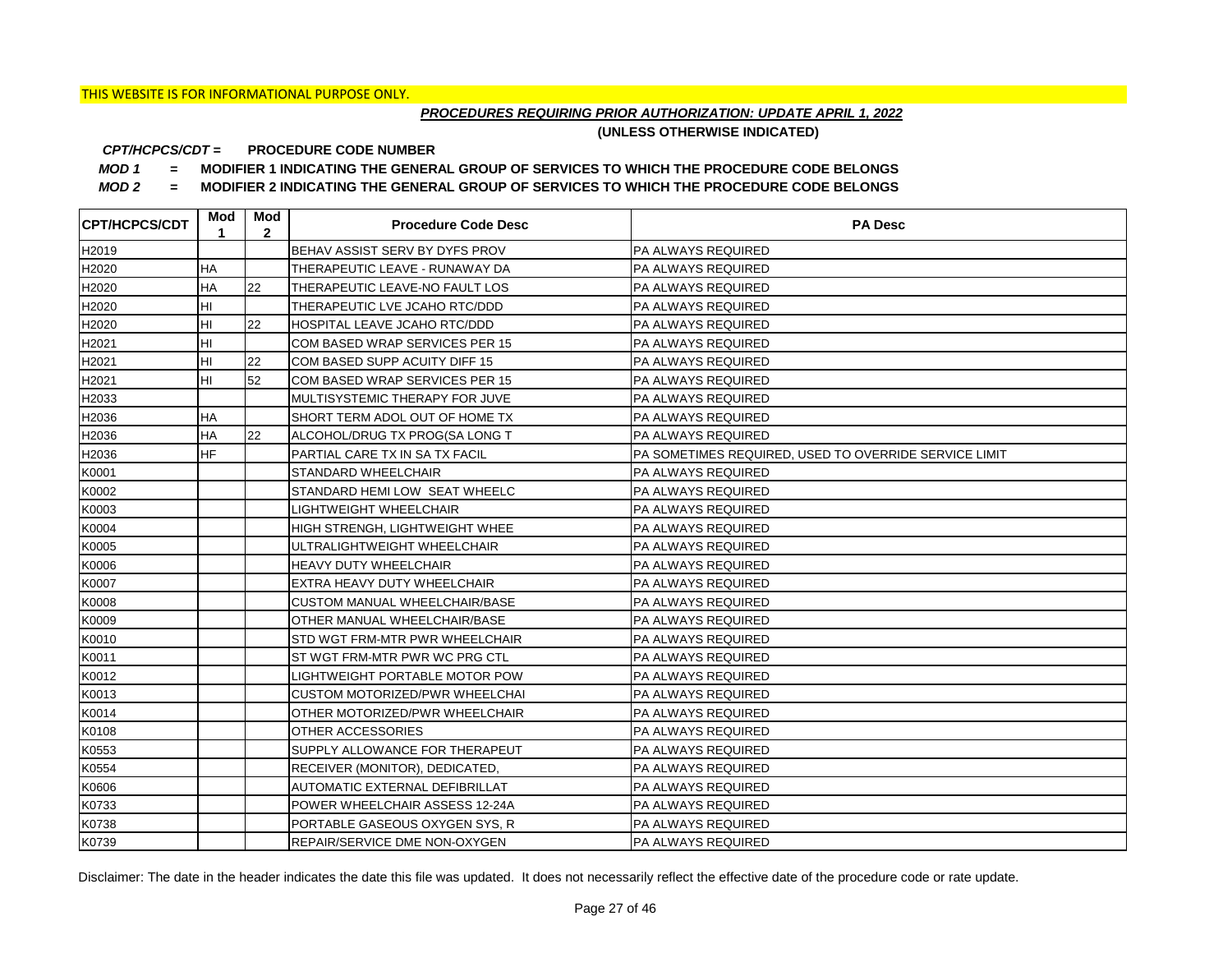## *PROCEDURES REQUIRING PRIOR AUTHORIZATION: UPDATE APRIL 1, 2022*

**(UNLESS OTHERWISE INDICATED)**

#### **PROCEDURE CODE NUMBER** *CPT/HCPCS/CDT =*

*MOD 1 =* **MODIFIER 1 INDICATING THE GENERAL GROUP OF SERVICES TO WHICH THE PROCEDURE CODE BELONGS**

*MOD 2 =* **MODIFIER 2 INDICATING THE GENERAL GROUP OF SERVICES TO WHICH THE PROCEDURE CODE BELONGS**

| <b>ICPT/HCPCS/CDT</b> | Mod<br>1 | Mod<br>$\mathbf{2}$ | <b>Procedure Code Desc</b>       | <b>PA Desc</b>            |
|-----------------------|----------|---------------------|----------------------------------|---------------------------|
| K0800                 |          |                     | POWER OPERATED VEH, GROUP 1 STA  | <b>PA ALWAYS REQUIRED</b> |
| K0801                 |          |                     | POWER OPERATED VEH, GROUP 1 HE   | <b>PA ALWAYS REQUIRED</b> |
| K0802                 |          |                     | POWER OPERATED VEH, GRP 1 VERY   | <b>PA ALWAYS REQUIRED</b> |
| K0806                 |          |                     | POWER OPERATED VEH, GROUP 2 STA  | <b>PA ALWAYS REQUIRED</b> |
| K0807                 |          |                     | POWER OPERATED VEH, GROUP 2 HEA  | PA ALWAYS REQUIRED        |
| K0808                 |          |                     | POWER OPERATED VEH, GROUP 2 VER  | <b>PA ALWAYS REQUIRED</b> |
| K0812                 |          |                     | POWER OPERATED VEHICLE, NOS      | <b>PA ALWAYS REQUIRED</b> |
| K0813                 |          |                     | POWER WHEELCHAIR, GROUP 1 STD P  | <b>PA ALWAYS REQUIRED</b> |
| K0814                 |          |                     | POWER WHEELCHAIR, GROUP 1 STD    | PA ALWAYS REQUIRED        |
| K0815                 |          |                     | POWER WHEELCHAIR GRP 1 STD SEA   | PA ALWAYS REQUIRED        |
| K0816                 |          |                     | POWER WHEELCHAIR GRP 1 STD CAP   | PA ALWAYS REQUIRED        |
| K0820                 |          |                     | POWER WHEELCHAIR, GRP 2 STD POR  | <b>PA ALWAYS REQUIRED</b> |
| K0821                 |          |                     | POWER WHEELCHAIR, GRP 2 STD POR  | PA ALWAYS REQUIRED        |
| K0822                 |          |                     | POWER WHEELCHAIR, GRP 2 STD SEA  | <b>PA ALWAYS REQUIRED</b> |
| K0823                 |          |                     | POWER WHEELCHAIR.GRP 2 STD CAP   | IPA ALWAYS REQUIRED       |
| K0824                 |          |                     | POWER WHEELCHAIR.GRP 2 HD SEAT   | <b>PA ALWAYS REQUIRED</b> |
| K0825                 |          |                     | POWER WHEELCHAIR, GRP 2 HD CAP   | IPA ALWAYS REQUIRED       |
| K0826                 |          |                     | POWER WHEELCHAIR.GRP2 VHD SEAT   | <b>PA ALWAYS REQUIRED</b> |
| K0827                 |          |                     | POWER WHEELCHAIR.GRP 2 VHD CAP   | <b>PA ALWAYS REQUIRED</b> |
| K0828                 |          |                     | POWER WHEELCHAIR, GRP 2 XTRA HD  | <b>PA ALWAYS REQUIRED</b> |
| K0829                 |          |                     | POWER WHEELCHAIR, GRP2 XTRA HD   | <b>PA ALWAYS REQUIRED</b> |
| K0830                 |          |                     | POWER WHEELCHAIR,GRP2 STD SEAT   | PA ALWAYS REQUIRED        |
| K0831                 |          |                     | POWER WHEELCHAIR,GRP2 STD SEAT   | <b>PA ALWAYS REQUIRED</b> |
| K0835                 |          |                     | POWER WHEELCHAIR, GRP2 STD, SING | <b>PA ALWAYS REQUIRED</b> |
| K0836                 |          |                     | POWER WHEELCHAIR, GRP2 STD SING  | <b>PA ALWAYS REQUIRED</b> |
| K0837                 |          |                     | POWER WHEELCHAIR, GRP2 HD SING   | <b>PA ALWAYS REQUIRED</b> |
| K0838                 |          |                     | POWER WHEELCHAIR, GRP2 HD SING   | <b>PA ALWAYS REQUIRED</b> |
| K0839                 |          |                     | POWER WHEELCHAIR.GRP2 VHD SING   | <b>PA ALWAYS REQUIRED</b> |
| K0840                 |          |                     | POWER WHEELCHAIR.GP2 XHD SING    | <b>PA ALWAYS REQUIRED</b> |
| K0841                 |          |                     | POWER WHEELCHAIR.GP2 STD MULT    | <b>PA ALWAYS REQUIRED</b> |
| K0842                 |          |                     | POWER WHEELCHAIR.GP2 STD, MULT   | <b>PA ALWAYS REQUIRED</b> |
| K0843                 |          |                     | POWER WHEELCHAIR.GP2 HD, MULT P  | <b>PA ALWAYS REQUIRED</b> |
| K0848                 |          |                     | POWER WHEELCHAIR.GP2 STD SEAT/   | <b>PA ALWAYS REQUIRED</b> |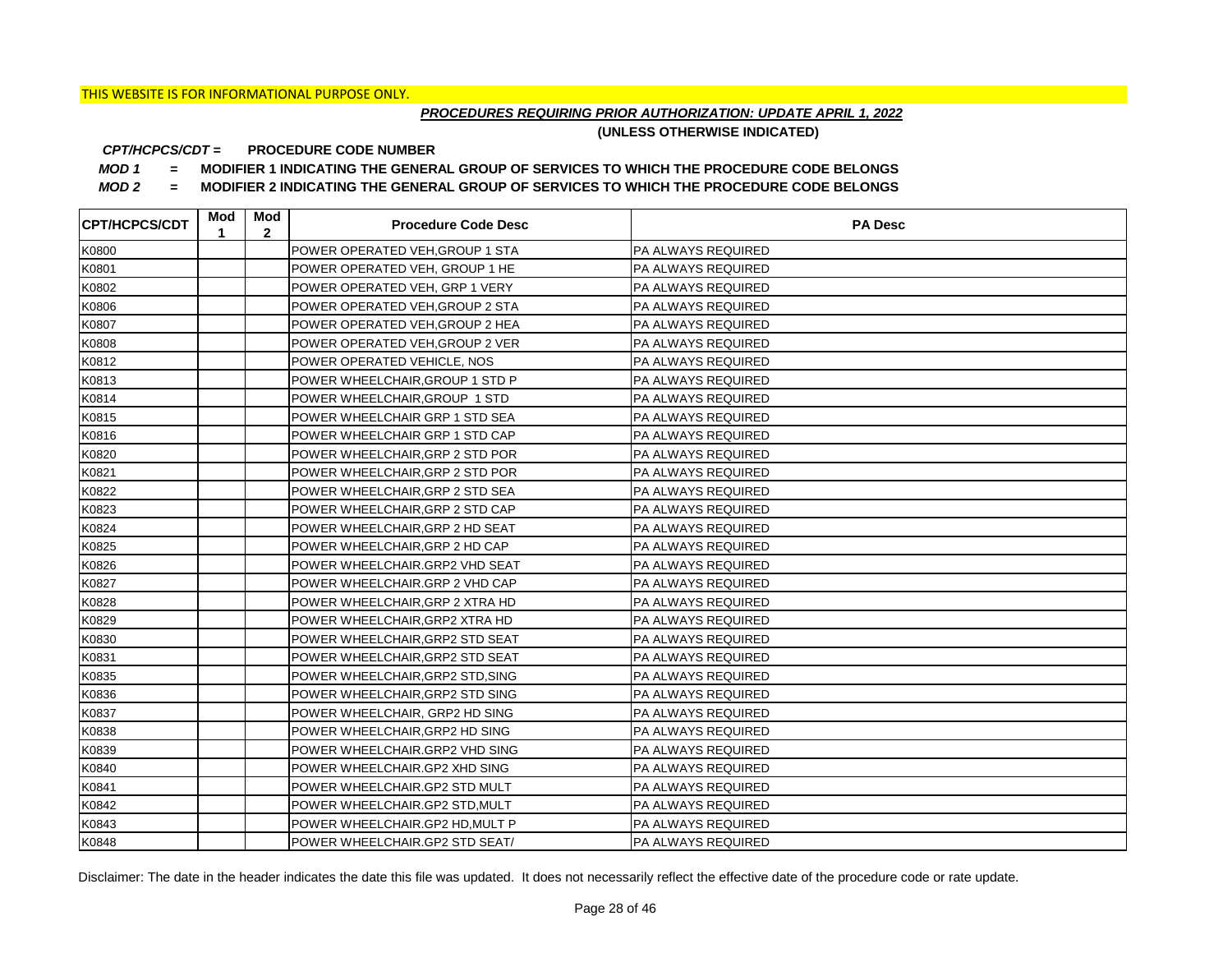## *PROCEDURES REQUIRING PRIOR AUTHORIZATION: UPDATE APRIL 1, 2022*

**(UNLESS OTHERWISE INDICATED)**

#### **PROCEDURE CODE NUMBER** *CPT/HCPCS/CDT =*

*MOD 1 =* **MODIFIER 1 INDICATING THE GENERAL GROUP OF SERVICES TO WHICH THE PROCEDURE CODE BELONGS**

*MOD 2 =* **MODIFIER 2 INDICATING THE GENERAL GROUP OF SERVICES TO WHICH THE PROCEDURE CODE BELONGS**

| <b>CPT/HCPCS/CDT</b> | Mod<br>1 | Mod<br>$\mathbf{2}$ | <b>Procedure Code Desc</b>        | <b>PA Desc</b>            |
|----------------------|----------|---------------------|-----------------------------------|---------------------------|
| K0849                |          |                     | POWER WHEELCHAIR.GP3,STD,CAP C    | <b>PA ALWAYS REQUIRED</b> |
| K0850                |          |                     | POWER WHEELCHAIR.GP3 HD SEAT/B    | <b>PA ALWAYS REQUIRED</b> |
| K0851                |          |                     | POWER WHEELCHAIR, GP3 HD SEAT/B   | <b>PA ALWAYS REQUIRED</b> |
| K0852                |          |                     | POWER WHEELCHAIR, GP3 VHD, SEAT/  | <b>PA ALWAYS REQUIRED</b> |
| K0853                |          |                     | POWER WHEELCHAIR, GP3, VHD, CAP C | <b>PA ALWAYS REQUIRED</b> |
| K0854                |          |                     | POWER WHEELCHAIR, GP3 XHD, SEAT/  | PA ALWAYS REQUIRED        |
| K0855                |          |                     | POWER WHEELCHAIR, GP3 XHD, CAP C  | <b>PA ALWAYS REQUIRED</b> |
| K0856                |          |                     | POWER WHEELCHAIR, GP3 STD, SING   | PA ALWAYS REQUIRED        |
| K0857                |          |                     | POWER WHEELCHAIR, GP3 STD, CAP C  | <b>PA ALWAYS REQUIRED</b> |
| K0858                |          |                     | POWER WHEELCHAIR, GP3 HD, SING S  | PA ALWAYS REQUIRED        |
| K0859                |          |                     | POWER WHEELCHAIR, GP3 HD SING C   | <b>PA ALWAYS REQUIRED</b> |
| K0860                |          |                     | POWER WHEELCHAIR, GP3 VHD, SING   | <b>PA ALWAYS REQUIRED</b> |
| K0861                |          |                     | POWER WHEELCHAIR, GP3 STD, MULT   | <b>PA ALWAYS REQUIRED</b> |
| K0862                |          |                     | POWER WHEELCHAIR, GP3 HD, MULT S  | <b>PA ALWAYS REQUIRED</b> |
| K0863                |          |                     | POWER WHEELCHAIR, GP3 VHD, MULT   | PA ALWAYS REQUIRED        |
| K0864                |          |                     | POWER WHEELCHAIR, GP3XHD, MULT S  | PA ALWAYS REQUIRED        |
| K0868                |          |                     | POWER WHEELCHAIR, GP4 STD, SEAT/  | <b>PA ALWAYS REQUIRED</b> |
| K0869                |          |                     | POWER WHEELCHAIR, GP4 STD, CAP C  | PA ALWAYS REQUIRED        |
| K0870                |          |                     | POWER WHEELCHAIR, GP4 HD, SEAT/   | PA ALWAYS REQUIRED        |
| K0871                |          |                     | POWER WHEELCHAIR, GP4 VHD, SEAT   | PA ALWAYS REQUIRED        |
| K0877                |          |                     | POWER WHEELCHAIR, GP4 STD SING    | PA ALWAYS REQUIRED        |
| K0878                |          |                     | POWER WHEELCHAIR, GP4 STD, SING   | PA ALWAYS REQUIRED        |
| K0879                |          |                     | POWER WHEELCHAIR, GP4 HD SING S   | PA ALWAYS REQUIRED        |
| K0880                |          |                     | POWER WHEELCHAIR.GP4 VHD, SING    | PA ALWAYS REQUIRED        |
| K0884                |          |                     | POWER WHEELCHAIR, GP4 STD, MULT   | <b>PA ALWAYS REQUIRED</b> |
| K0885                |          |                     | POWER WHEELCHAIR, GP4 STD MULT    | PA ALWAYS REQUIRED        |
| K0886                |          |                     | POWER WHEELCHAIR, GP4 HD MULT S   | PA ALWAYS REQUIRED        |
| K0890                |          |                     | POWER WHEELCHAIR, GP5 PED SING    | PA ALWAYS REQUIRED        |
| K0891                |          |                     | POWER WHEELCHAIR, GP5 PED, MULT   | PA ALWAYS REQUIRED        |
| K0898                |          |                     | POWER WHEELCHAIR NOT OTHERWISE    | PA ALWAYS REQUIRED        |
| K0900                |          |                     | CUSTOMIZED DURABLE MEDICAL EQU    | PA ALWAYS REQUIRED        |
| K1021                |          |                     | EXSUFFLATION BELT, INCLUDES AL    | PA ALWAYS REQUIRED        |
| K1022                |          |                     | ADDITION TO LOWER EXTREMITY PR    | <b>PA ALWAYS REQUIRED</b> |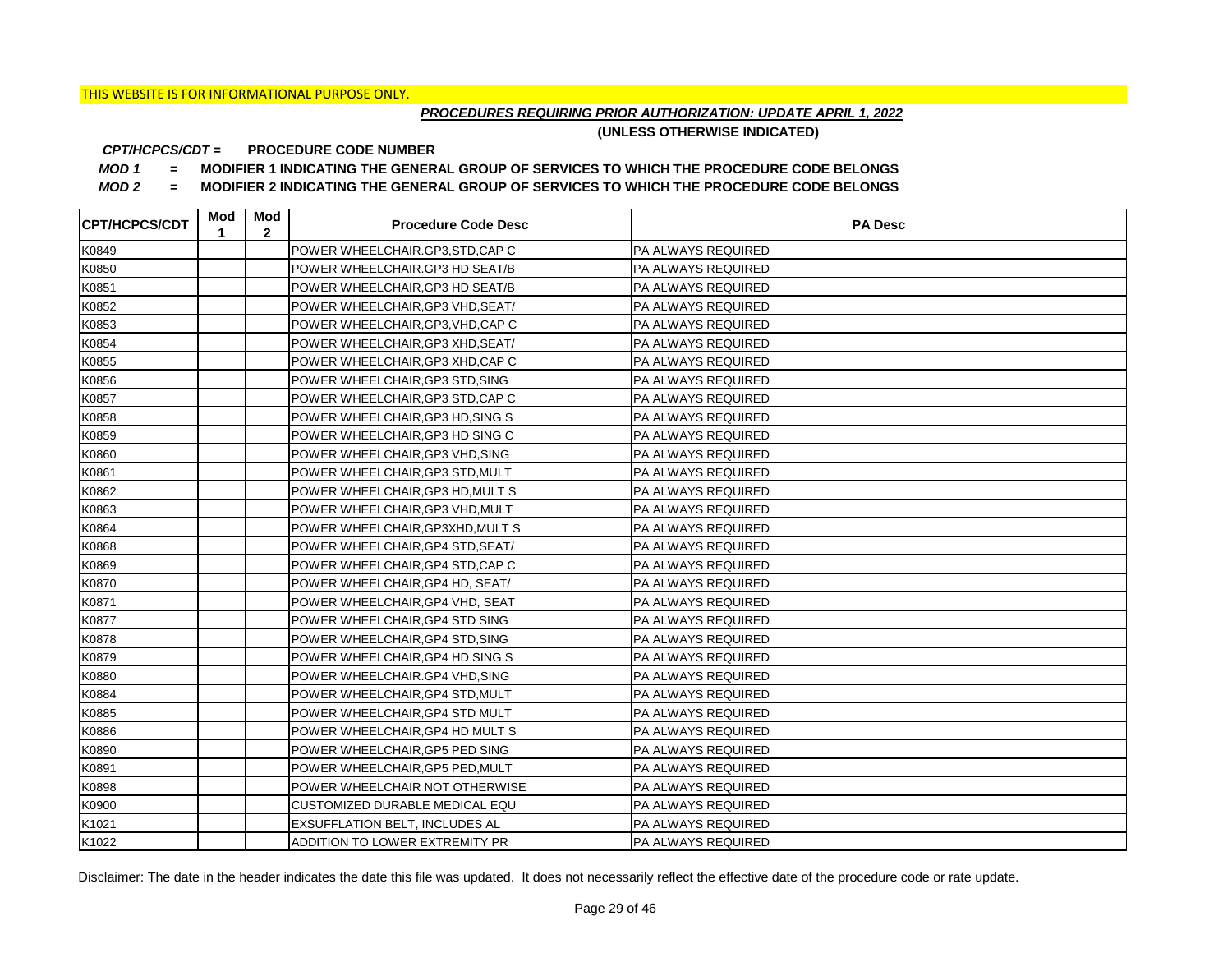## *PROCEDURES REQUIRING PRIOR AUTHORIZATION: UPDATE APRIL 1, 2022*

**(UNLESS OTHERWISE INDICATED)**

#### **PROCEDURE CODE NUMBER** *CPT/HCPCS/CDT =*

*MOD 1 =* **MODIFIER 1 INDICATING THE GENERAL GROUP OF SERVICES TO WHICH THE PROCEDURE CODE BELONGS**

*MOD 2 =* **MODIFIER 2 INDICATING THE GENERAL GROUP OF SERVICES TO WHICH THE PROCEDURE CODE BELONGS**

| <b>CPT/HCPCS/CDT</b> | Mod<br>1 | Mod<br>$\mathbf{2}$ | <b>Procedure Code Desc</b>      | <b>PA Desc</b>            |
|----------------------|----------|---------------------|---------------------------------|---------------------------|
| K1023                |          |                     | DISTAL TRANSCUTANEOUS ELECTRIC  | <b>PA ALWAYS REQUIRED</b> |
| K1024                |          |                     | NON-PNEUMATIC COMPRESSION CONT  | <b>PA ALWAYS REQUIRED</b> |
| K1025                |          |                     | NON-PNEUMATIC SEQUENTIAL COMPR  | <b>PA ALWAYS REQUIRED</b> |
| K1027                |          |                     | ORAL DEVICE/APPLIANCE USED TO   | <b>PA ALWAYS REQUIRED</b> |
| L0113                |          |                     | CRANIAL CERVICAL ORTHOSIS, TOR  | PA ALWAYS REQUIRED        |
| L0700                |          |                     | CERVICAL-THORACIC-LUMBAR-SACRA  | PA ALWAYS REQUIRED        |
| L0710                |          |                     | CTLSO, ANTERIOR-POSTERIOR-LATE  | <b>PA ALWAYS REQUIRED</b> |
| L0810                |          |                     | HALO PROCEDURES, CERVICAL HALO  | <b>PA ALWAYS REQUIRED</b> |
| L0830                |          |                     | SPINAL BR MILW SCOL BR W/HALO   | <b>PA ALWAYS REQUIRED</b> |
| L <sub>1000</sub>    |          |                     | CERVICAL-THORACIC-LUMBAR-SACRA  | PA ALWAYS REQUIRED        |
| L <sub>1200</sub>    |          |                     | THORACIC-LUMBAR-SACAL-ORTHOSES  | PA ALWAYS REQUIRED        |
| L <sub>1300</sub>    |          |                     | OTHER SCOLIOSIS PROCEDURES, BO  | PA ALWAYS REQUIRED        |
| L <sub>1310</sub>    |          |                     | OTHER SCOLIOSIS PROCEDURES, PO  | <b>PA ALWAYS REQUIRED</b> |
| L1680                |          |                     | HO, ABDUCTION CONTROL OF HIP J  | <b>PA ALWAYS REQUIRED</b> |
| L1700                |          |                     | LEGG PERTHES ORTHOSIS, TORONTO  | PA ALWAYS REQUIRED        |
| L1710                |          |                     | LEGG PERTHES ORTHOSIS, NEWINGT  | PA ALWAYS REQUIRED        |
| L1720                |          |                     | LEGG PERTHES ORTHOSIS, TRILATE  | PA ALWAYS REQUIRED        |
| L1730                |          |                     | LEGG PERTHES ORTHOSIS, SCOTTIS  | PA ALWAYS REQUIRED        |
| L1755                |          |                     | LEG PERTHES ORTHOSIS, PATTEN BO | PA ALWAYS REQUIRED        |
| L1840                |          |                     | KO, DEROTATION, FABRICATED TO   | PA ALWAYS REQUIRED        |
| L1846                |          |                     | KNEE ORTHOSIS, DOUBLE UPRIGHT,  | PA ALWAYS REQUIRED        |
| L1851                |          |                     | KNEE ORTHOSIS (KO), SINGLE UPR  | PA ALWAYS REQUIRED        |
| L1852                |          |                     | KNEE ORTHOSIS (KO), DOUBLE UPR  | PA ALWAYS REQUIRED        |
| L1860                |          |                     | KO, MODIFICATION OF SUPRACONDY  | PA ALWAYS REQUIRED        |
| L1900                |          |                     | SHORT LEG BRACE, SPRING WIRE    | PA ALWAYS REQUIRED        |
| L1902                |          |                     | ANKLE ORTHOSIS, ANKLE GAUNTLET  | PA ALWAYS REQUIRED        |
| L <sub>1904</sub>    |          |                     | ANKLE ORTHOSIS, ANKLE GAUNTLET  | PA ALWAYS REQUIRED        |
| L1906                |          |                     | ANKLE FOOT ORTHOSIS, MULTILIGA  | PA ALWAYS REQUIRED        |
| L1910                |          |                     | SHORT LEG BRACE, SINGLE UPRIGH  | PA ALWAYS REQUIRED        |
| L1920                |          |                     | AFO, SINGLE UPRIGHT WITH STATI  | PA ALWAYS REQUIRED        |
| L1930                |          |                     | AFO, CUSTOM FITTED, PLASTIC     | PA ALWAYS REQUIRED        |
| L <sub>1940</sub>    |          |                     | AFO, MOLDED TO PATIENT MODEL,   | PA ALWAYS REQUIRED        |
| L <sub>1945</sub>    |          |                     | AFO MOLDED TO PATIENT FLOOR RE  | PA ALWAYS REQUIRED        |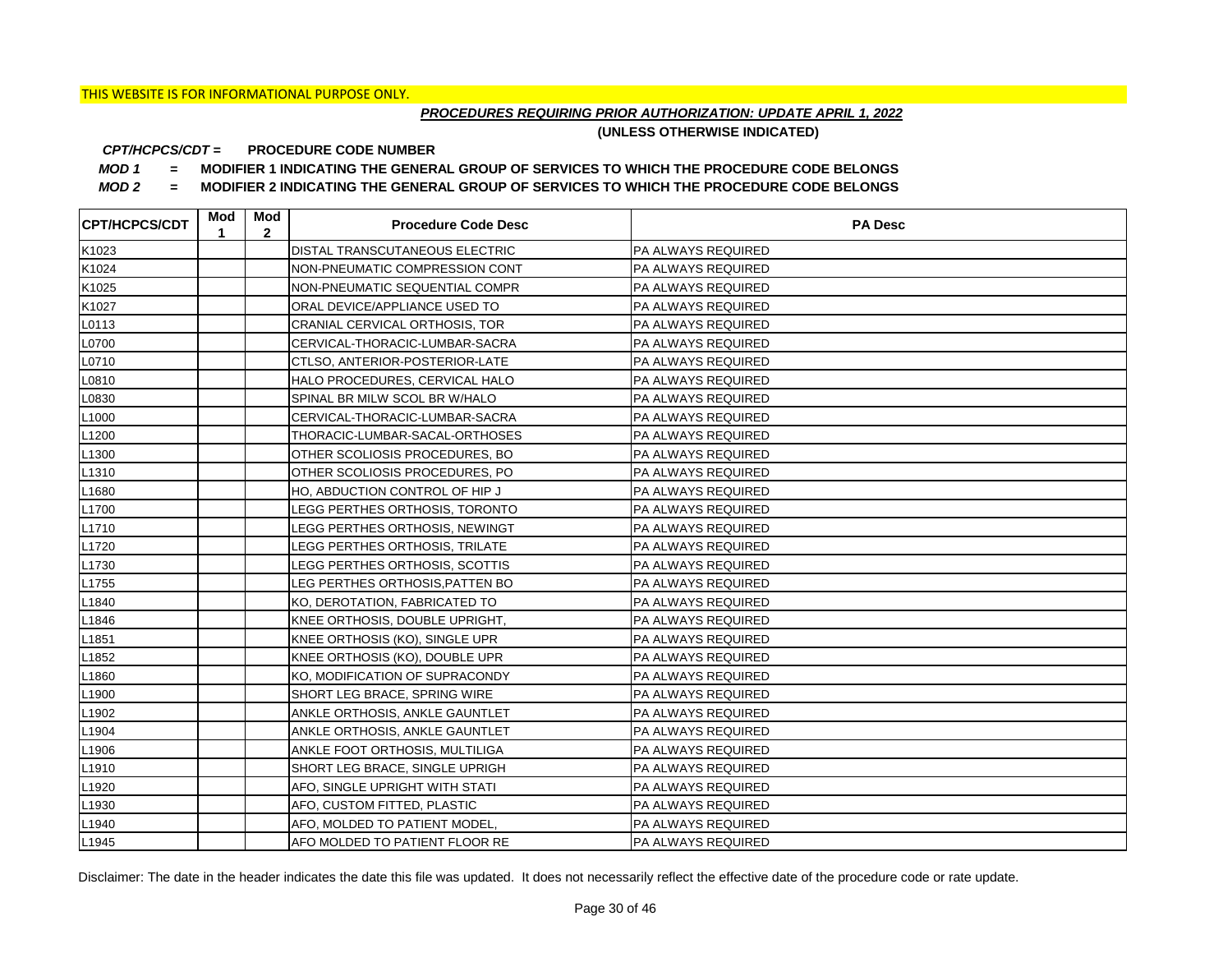## *PROCEDURES REQUIRING PRIOR AUTHORIZATION: UPDATE APRIL 1, 2022*

**(UNLESS OTHERWISE INDICATED)**

#### **PROCEDURE CODE NUMBER** *CPT/HCPCS/CDT =*

*MOD 1 =* **MODIFIER 1 INDICATING THE GENERAL GROUP OF SERVICES TO WHICH THE PROCEDURE CODE BELONGS**

*MOD 2 =* **MODIFIER 2 INDICATING THE GENERAL GROUP OF SERVICES TO WHICH THE PROCEDURE CODE BELONGS**

| <b>CPT/HCPCS/CDT</b> | Mod<br>1 | Mod<br>$\mathbf{2}$ | <b>Procedure Code Desc</b>       | <b>PA Desc</b>            |
|----------------------|----------|---------------------|----------------------------------|---------------------------|
| L <sub>1950</sub>    |          |                     | AFO, SPIRAL, MOLDED TO PATIENT   | PA ALWAYS REQUIRED        |
| L1960                |          |                     | AFO, POSTERIOR SOLID ANKLE, MO   | PA ALWAYS REQUIRED        |
| L <sub>1970</sub>    |          |                     | AFO, PLASTIC MOLDED TO PATIENT   | PA ALWAYS REQUIRED        |
| L1980                |          |                     | AFO, SINGLE UPRIGHT FREE PLANT   | PA ALWAYS REQUIRED        |
| L1990                |          |                     | SHT LEG BR 2 BAR UP-RIGHT LOWE   | PA ALWAYS REQUIRED        |
| L2000                |          |                     | KNEE-ANKLE-FOOT-ORTHOSES (KAFO   | PA ALWAYS REQUIRED        |
| L2006                |          |                     | KNEE ANKLE FOOT DEVICE, ANY MA   | PA ALWAYS REQUIRED        |
| L2010                |          |                     | KAFO, SINGLE UPRIGHT, FREE KNE   | PA ALWAYS REQUIRED        |
| L2020                |          |                     | KAFO, DOUBLE UPRIGHT, FREE KNE   | PA ALWAYS REQUIRED        |
| L2030                |          |                     | LONG LEG BRACE, FULL-LENGTH W/   | PA ALWAYS REQUIRED        |
| L2036                |          |                     | KNEE ANKLE FOOT ORTHOSIS, FULL   | PA ALWAYS REQUIRED        |
| L2755                |          |                     | ADDITION TO LOWER EXTREMITY OR   | PA ALWAYS REQUIRED        |
| L2999                |          |                     | UNLISTED PROC.FOR LOWER EXTREM   | PA ALWAYS REQUIRED        |
| L3000                |          |                     | FT.INSERT/REMOVE/MOLD.BERKLEY,   | PA ALWAYS REQUIRED        |
| L3001                |          |                     | FT.INSERT/REMOVE/MOLD/SPENCO,    | PA ALWAYS REQUIRED        |
| L3002                |          |                     | FT.INSERT/REMOVE/MOLD/PLASTAZO   | PA ALWAYS REQUIRED        |
| L3003                |          |                     | FT.INSERT/REMOVE/MOLD/SILICONE   | PA ALWAYS REQUIRED        |
| L3010                |          |                     | FT.INSERT/REMOVE/MOLD/LONGIT.A   | PA ALWAYS REQUIRED        |
| L3020                |          |                     | FT.INSERT.REMOVE/MOLD/LONGIT/M   | PA ALWAYS REQUIRED        |
| L3030                |          |                     | FT.INSERT/REMOVE/FORMED TO PT.   | PA ALWAYS REQUIRED        |
| L3040                |          |                     | FT.ARCH SUPP,REMOVE/PREMOLD,LO   | PA ALWAYS REQUIRED        |
| L3050                |          |                     | FT., ARCH SUPP/REMOVE/PREMOLD/M  | PA ALWAYS REQUIRED        |
| L3060                |          |                     | FT.ARCH SUPP.REMOVE/PREM.LONG/   | PA ALWAYS REQUIRED        |
| L3070                |          |                     | FT.ARCH SUPP.NON-REMOVE ATT.SH   | PA ALWAYS REQUIRED        |
| L3080                |          |                     | FT.ARCH SUP.NON-REM/META ATT.S   | PA ALWAYS REQUIRED        |
| L3090                |          |                     | FT.ARCH SUPP.NON-REMOV.SHOE/L&   | PA ALWAYS REQUIRED        |
| L3100                |          |                     | HALLUS-VALGUS NIGHT DYNAMIC SP   | PA ALWAYS REQUIRED        |
| L3140                |          |                     | FT.,ADDUC.ROTATE BARS ATT.SHOE   | PA ALWAYS REQUIRED        |
| L3150                |          |                     | FT.ABDUCT.ROTAT.BARS,CLAMP(D.B   | PA ALWAYS REQUIRED        |
| L3170                |          |                     | FOOT, PLASTIC, SILICONE OR EQU   | PA ALWAYS REQUIRED        |
| L3201                |          |                     | ORTH.SHOE, OXFORD W/SUP/PRONAT.  | PA ALWAYS REQUIRED        |
| L3202                |          |                     | ORTH.SHOE, OXFORD W/SUP/PRONAT.  | PA ALWAYS REQUIRED        |
| L3203                |          |                     | ORTH.SHOE, OXFORD W/SUP/PRON., J | <b>PA ALWAYS REQUIRED</b> |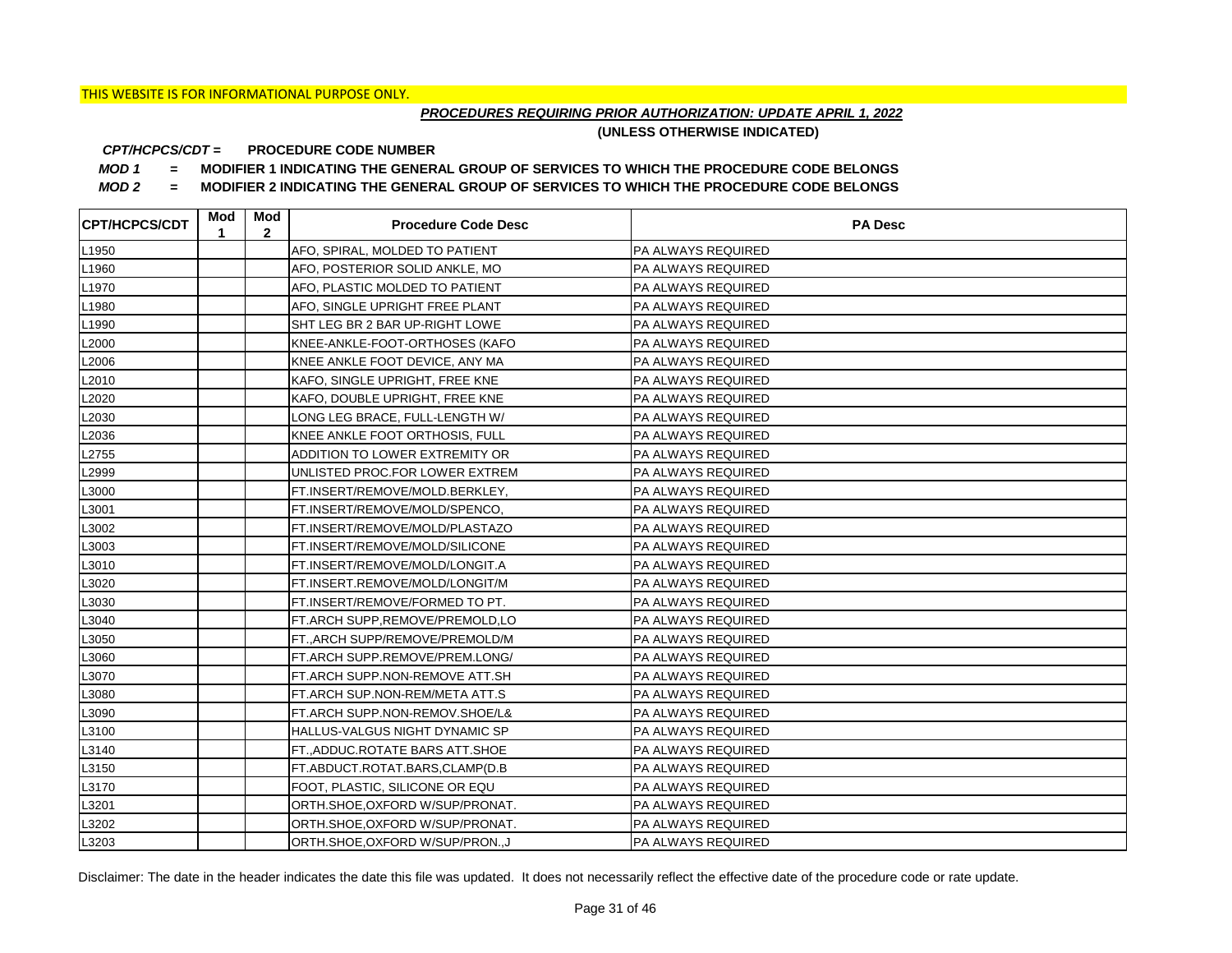## *PROCEDURES REQUIRING PRIOR AUTHORIZATION: UPDATE APRIL 1, 2022*

**(UNLESS OTHERWISE INDICATED)**

#### **PROCEDURE CODE NUMBER** *CPT/HCPCS/CDT =*

*MOD 1 =* **MODIFIER 1 INDICATING THE GENERAL GROUP OF SERVICES TO WHICH THE PROCEDURE CODE BELONGS**

*MOD 2 =* **MODIFIER 2 INDICATING THE GENERAL GROUP OF SERVICES TO WHICH THE PROCEDURE CODE BELONGS**

| <b>CPT/HCPCS/CDT</b> | Mod<br>1 | Mod<br>$\mathbf{2}$ | <b>Procedure Code Desc</b>       | <b>PA Desc</b>     |
|----------------------|----------|---------------------|----------------------------------|--------------------|
| L3204                |          |                     | ORTH.SHOE, HIGHTOP W/SUP/PRO, IN | PA ALWAYS REQUIRED |
| L3206                |          |                     | ORTH.SHOE, HIGHTOP W/SUP/PRO, C  | PA ALWAYS REQUIRED |
| L3207                |          |                     | ORTHO SHOE, HIGHTOP W/SUP/PRO,   | PA ALWAYS REQUIRED |
| L3208                |          |                     | SURGICAL BOOT, EACH, INFANT      | PA ALWAYS REQUIRED |
| L3209                |          |                     | SURGICAL BOOT, EACH, CHILD       | PA ALWAYS REQUIRED |
| L3211                |          |                     | SURGICAL BOOT, EACH, JUNIOR      | PA ALWAYS REQUIRED |
| L3212                |          |                     | BENESCH BOOT, PAIR, INFANT       | PA ALWAYS REQUIRED |
| L3213                |          |                     | BENESCH BOOT, PAIR, CHILD        | PA ALWAYS REQUIRED |
| L3214                |          |                     | BENESCH BOOT, PAIR, JUNIOR       | PA ALWAYS REQUIRED |
| L3215                |          |                     | ORTHOPEDIC FOOTWEAR, LADIES SH   | PA ALWAYS REQUIRED |
| L3216                |          |                     | ORTHOPEDIC FOOTWEAR, LADIES SH   | PA ALWAYS REQUIRED |
| L3217                |          |                     | ORTHOPEDIC FOOTWEAR, LADIES SH   | PA ALWAYS REQUIRED |
| L3219                |          |                     | ORTHOPEDIC FOOTWEAR, MENS SHOE   | PA ALWAYS REQUIRED |
| L3221                |          |                     | ORTHOPEDIC FOOTWEAR, MENS SHOE   | PA ALWAYS REQUIRED |
| L3222                |          |                     | ORTHOPEDIC FOOTWEAR, MENS SHOE   | PA ALWAYS REQUIRED |
| L3230                |          |                     | ORTHOPEDIC FOOTWEAR, CUSTOM SH   | PA ALWAYS REQUIRED |
| L3250                |          |                     | ORTH.FTWEAR.CUSTOM MOLD/REMOV/   | PA ALWAYS REQUIRED |
| L3251                |          |                     | FT.SHOE/MOLD TO PATIENT, SILICO  | PA ALWAYS REQUIRED |
| L3252                |          |                     | FT.SHOE, MOLD/PLASTIZ.CUSTOM MO  | PA ALWAYS REQUIRED |
| L3253                |          |                     | FT.MOLD SHOE/PLASTAZ.CUSTOM FI   | PA ALWAYS REQUIRED |
| L3254                |          |                     | ORTHO.FOOTWEAR, NON-STAND.SIZE   | PA ALWAYS REQUIRED |
| L3255                |          |                     | ORTHO.FTWEAR/NON-STAND.SZ.OR L   | PA ALWAYS REQUIRED |
| L3257                |          |                     | ORTHO FOOTWEAR, ADDIT CHARGE/SP  | PA ALWAYS REQUIRED |
| L3260                |          |                     | AMBULATORY SURGICAL BOOT, EAC    | PA ALWAYS REQUIRED |
| L3265                |          |                     | PLASTAZOTE SANDAL, EACH          | PA ALWAYS REQUIRED |
| L3300                |          |                     | LIFTS,ELEV/HEEL/TAPER TO META.   | PA ALWAYS REQUIRED |
| L3310                |          |                     | LIFT ELEV.HEEL&SOLE/NEOPRENE P   | PA ALWAYS REQUIRED |
| L3320                |          |                     | LEFT, ELEV.HEEL&SOLE, CORK PER   | PA ALWAYS REQUIRED |
| L3330                |          |                     | LIFT.ELEVATION/METAL EXTENSION   | PA ALWAYS REQUIRED |
| L3332                |          |                     | LIFT, ELEV. INSIDE SHOE UP TO 1/ | PA ALWAYS REQUIRED |
| L3334                |          |                     | LIFTS, ELEVATION, HEEL, PER IN   | PA ALWAYS REQUIRED |
| L3400                |          |                     | METATARSAL BAR WEDGE, ROCKER     | PA ALWAYS REQUIRED |
| L3420                |          |                     | FULL SOLE & HEEL WEDGE, BETWEE   | PA ALWAYS REQUIRED |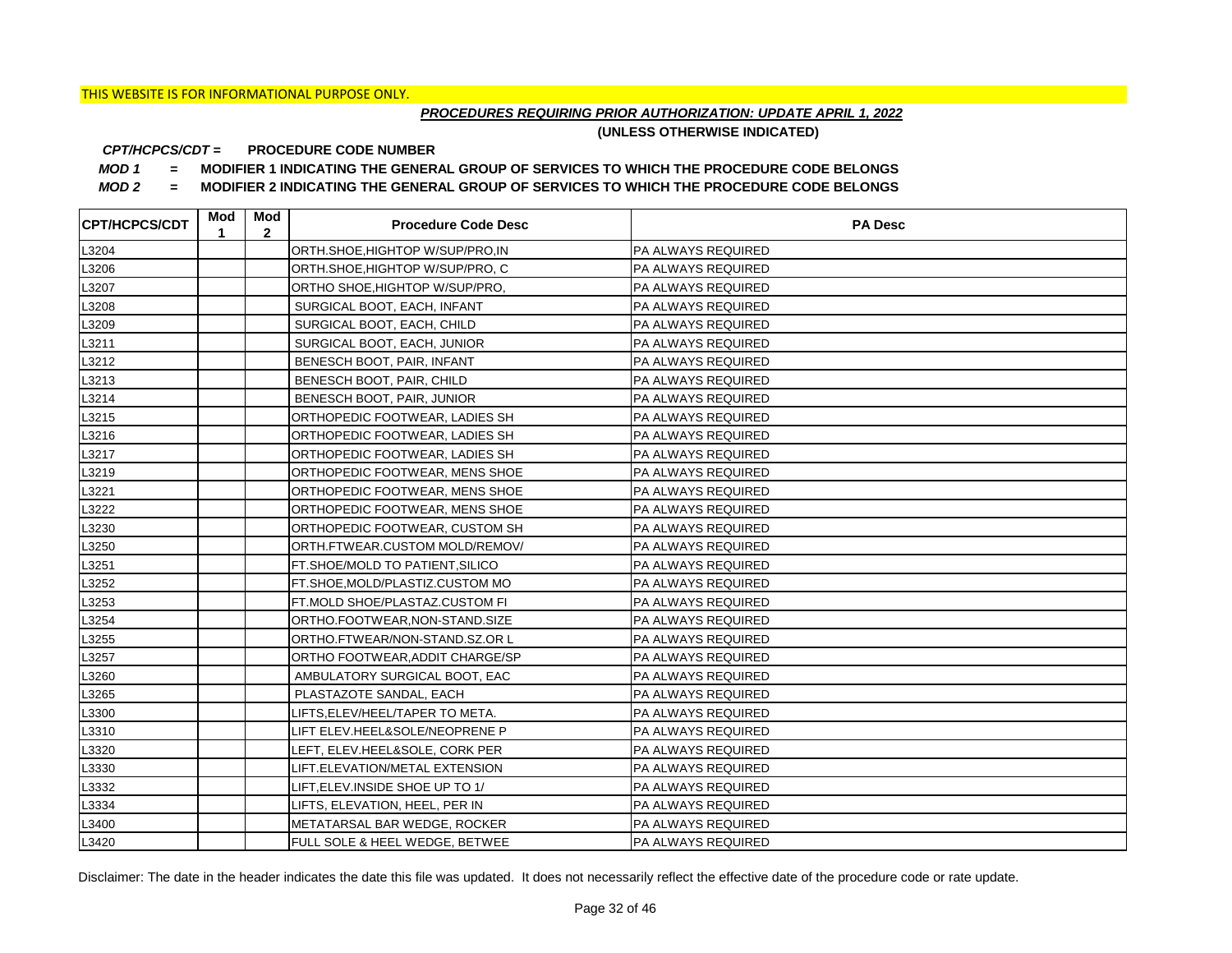## *PROCEDURES REQUIRING PRIOR AUTHORIZATION: UPDATE APRIL 1, 2022*

**(UNLESS OTHERWISE INDICATED)**

#### **PROCEDURE CODE NUMBER** *CPT/HCPCS/CDT =*

*MOD 1 =* **MODIFIER 1 INDICATING THE GENERAL GROUP OF SERVICES TO WHICH THE PROCEDURE CODE BELONGS**

*MOD 2 =* **MODIFIER 2 INDICATING THE GENERAL GROUP OF SERVICES TO WHICH THE PROCEDURE CODE BELONGS**

| <b>CPT/HCPCS/CDT</b> | Mod<br>1  | Mod<br>$\mathbf{2}$ | <b>Procedure Code Desc</b>       | <b>PA Desc</b>                                        |
|----------------------|-----------|---------------------|----------------------------------|-------------------------------------------------------|
| L3430                |           |                     | HEEL, COUNTER, PLASTIC REINFOR   | PA ALWAYS REQUIRED                                    |
| L3510                |           |                     | MISCELL.SHOE ADDIT., RUBBER, IN  | PA ALWAYS REQUIRED                                    |
| L3580                |           |                     | VELCRO STRAPS USED W/ ORTHOSIS   | PA SOMETIMES REQUIRED, USED TO OVERRIDE SERVICE LIMIT |
| L3580                | 52        |                     | VELCRO STRAPS ATTACHED TO SHOE   | PA ALWAYS REQUIRED                                    |
| L3649                |           |                     | ORTHOPEDIC SHOE, MOD, ADD, TRANS | PA ALWAYS REQUIRED                                    |
| L3761                |           |                     | ELBOW ORTHOSIS (EO), WITH ADJU   | PA ALWAYS REQUIRED                                    |
| L3927                |           |                     | FINGER ORTHOSIS, PROXIMAL INTE   | PA ALWAYS REQUIRED                                    |
| L4205                |           |                     | REPAIR OF ORTHOTIC DEVICE, LAB   | PA ALWAYS REQUIRED                                    |
| L4360                |           |                     | WALKING BOOT, PNEUMATIC AND/OR   | PA ALWAYS REQUIRED                                    |
| L5856                |           |                     | ADDITION TO LOWER EXTREMITY PR   | PA ALWAYS REQUIRED                                    |
| L5961                |           |                     | ADDITION, ENDOSKELETAL SYSTEM,   | PA ALWAYS REQUIRED                                    |
| L5969                |           |                     | ADDITION, ENDOSKELETAL ANKLE-F   | PA ALWAYS REQUIRED                                    |
| L7700                |           |                     | GASKET OR SEAL, FOR USE WITH P   | PA ALWAYS REQUIRED                                    |
| L8500                |           |                     | ARTIFICIAL LARYNX, ANY TYPE      | PA ALWAYS REQUIRED                                    |
| L8501                |           |                     | TRACHEOSTOMY SPEAKING VALVE      | PA ALWAYS REQUIRED                                    |
| L8605                |           |                     | INJ BULKING AGENT DEXTRAN/HYAL   | PA ALWAYS REQUIRED                                    |
| L8607                |           |                     | INJECTABLE BULKING AGENT FOR V   | PA ALWAYS REQUIRED                                    |
| L8619                |           |                     | COCHLEAR IMPLANT, EXTERNAL SPE   | PA ALWAYS REQUIRED                                    |
| L8625                |           |                     | EXTERNAL/RECHARGING, SYSTEM FO   | PA ALWAYS REQUIRED                                    |
| L8627                |           |                     | COCHLEAR IMPLANT, EXTERNAL SPE   | PA ALWAYS REQUIRED                                    |
| L8628                |           |                     | COCHLEAR IMPLANT, EXTERN CONTR   | PA ALWAYS REQUIRED                                    |
| L8629                |           |                     | TRANSMITTING COIL & CABLE, INT   | PA ALWAYS REQUIRED                                    |
| L8691                |           |                     | AUDITORY OSSEOINTEGRATED DEVIC   | PA ALWAYS REQUIRED                                    |
| L8692                |           |                     | AUDITORY OSSEOINTEGRATED DEVIC   | PA ALWAYS REQUIRED                                    |
| L8694                |           |                     | AUDITORY OSSEOINTEGRATED DEVIC   | PA ALWAYS REQUIRED                                    |
| L8696                |           |                     | ANTENNA (EXTERNAL) FOR USE WIT   | PA ALWAYS REQUIRED                                    |
| Q0477                |           |                     | POWER MODULE PATIENT CABLE FOR   | PA ALWAYS REQUIRED                                    |
| S0215                | ΗA        |                     | NON-EMERG TRANSPORT(NON-MED WH   | PA ALWAYS REQUIRED                                    |
| S0215                | HA        | 22                  | NON-EMERG TRANSPORT(AMBULANCE)   | PA ALWAYS REQUIRED                                    |
| S0215                | <b>HA</b> | 52                  | NON-MEDICAID TRANSPORT WC/LIVE   | PA ALWAYS REQUIRED                                    |
| S5102                |           |                     | MEDICAL DAY CARE VISIT           | PA ALWAYS REQUIRED                                    |
| S5105                | HA        | 52                  | DAY CARE SERVICES                | PA ALWAYS REQUIRED                                    |
| S5110                | <b>HA</b> |                     | HOME CARE TRAINING(NATURAL SUP   | PA ALWAYS REQUIRED                                    |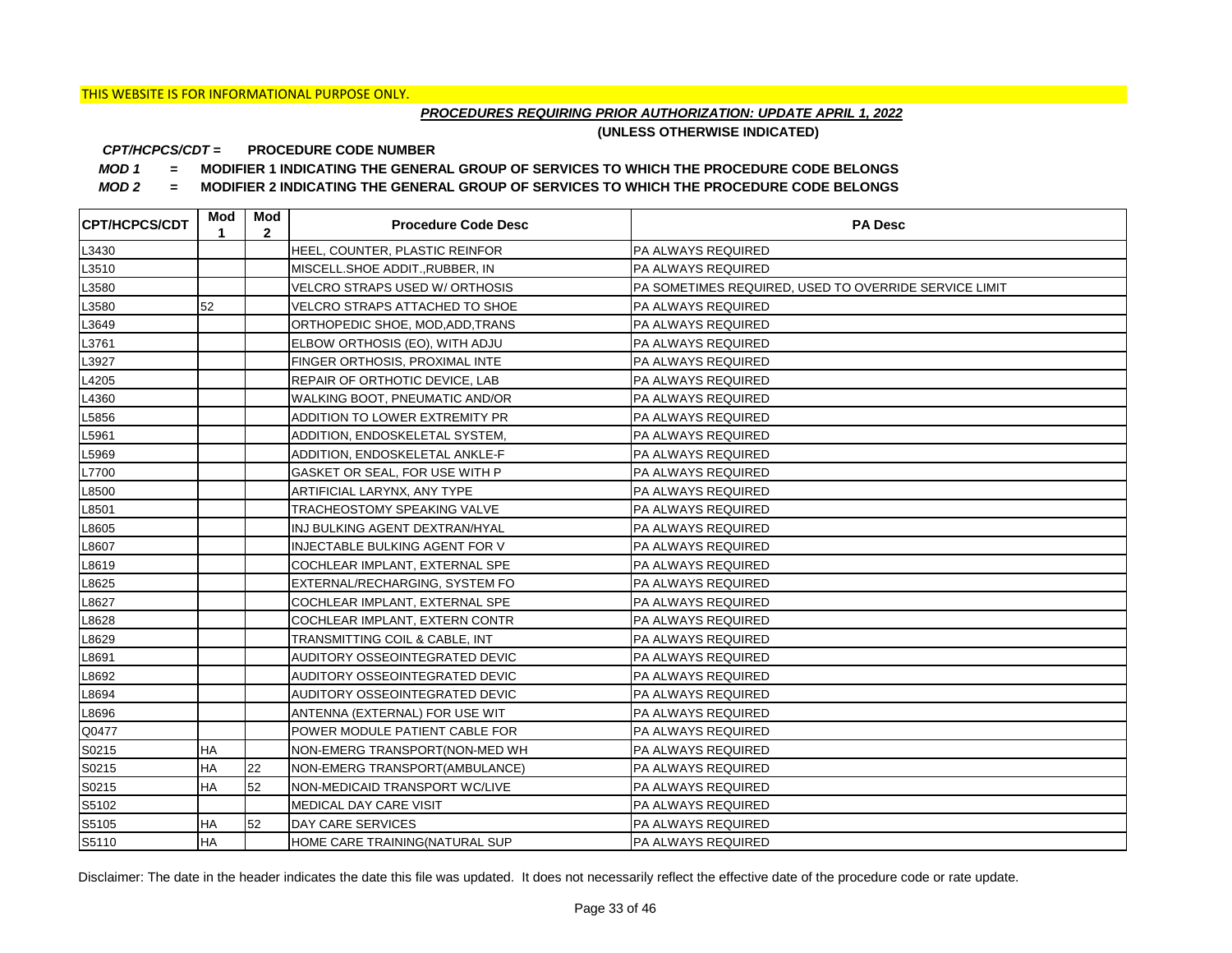## *PROCEDURES REQUIRING PRIOR AUTHORIZATION: UPDATE APRIL 1, 2022*

**(UNLESS OTHERWISE INDICATED)**

#### **PROCEDURE CODE NUMBER** *CPT/HCPCS/CDT =*

*MOD 1 =* **MODIFIER 1 INDICATING THE GENERAL GROUP OF SERVICES TO WHICH THE PROCEDURE CODE BELONGS**

*MOD 2 =* **MODIFIER 2 INDICATING THE GENERAL GROUP OF SERVICES TO WHICH THE PROCEDURE CODE BELONGS**

| <b>CPT/HCPCS/CDT</b> | Mod       | Mod<br>$\mathbf{2}$ | <b>Procedure Code Desc</b>            | <b>PA Desc</b>            |
|----------------------|-----------|---------------------|---------------------------------------|---------------------------|
| S5110                | HA        | 52                  | HOME CARE TRAINING(NATURAL SUP        | <b>PA ALWAYS REQUIRED</b> |
| S5110                | HI        |                     | HME CARE TRAINING, FAMILY: PER 1      | PA ALWAYS REQUIRED        |
| S5125                | HQ        | <b>SE</b>           | <b>PCA GROUP SELF-DIRECTED</b>        | PA ALWAYS REQUIRED        |
| S5125                | TJ        |                     | INDIV BEHAV ASSIST SERV NON TI        | PA ALWAYS REQUIRED        |
| S5125                | TJ        | <b>UN</b>           | GRP BEHAV ASSIST SERV NON TITL        | PA ALWAYS REQUIRED        |
| S5125                | TJ        | <b>UP</b>           | GRP BEHAV ASSIST SERV NON TITL        | PA ALWAYS REQUIRED        |
| S5130                | <b>HA</b> | 22                  | HOMEMAKER ASSISTANCE                  | PA ALWAYS REQUIRED        |
| S5150                | HA        |                     | UNSKILLED RESPITE (1:1 AIDE)          | PA ALWAYS REQUIRED        |
| S5160                | HI        |                     | EMERG RESPONSE SYS/MO W/INST/T        | PA ALWAYS REQUIRED        |
| S5161                | HI        |                     | EMERG RESPONSE SYS/MO NO INST/        | PA ALWAYS REQUIRED        |
| S5165                | HA        |                     | HOME MODIFICATIONS (ASSIST TECH       | PA ALWAYS REQUIRED        |
| S5165                | HI        |                     | HOME MODIFICATIONS PER SERVICE        | PA ALWAYS REQUIRED        |
| S8990                | HI        |                     | MAINTENANCE PHYSICAL THERAPY          | PA ALWAYS REQUIRED        |
| S8990                | HI        | UN                  | MAINTENANCE PHYSICAL THERAPY          | PA ALWAYS REQUIRED        |
| S8990                | HI        | UP                  | MAINTENANCE PHYSICAL THERAPY          | PA ALWAYS REQUIRED        |
| S8990                | HI        | UQ                  | MAINTENANCE PHYSICAL THERAPYY         | PA ALWAYS REQUIRED        |
| S8990                | HI        | <b>UR</b>           | MAINTENANCE PHYSICAL THERAPY          | PA ALWAYS REQUIRED        |
| S9122                |           |                     | HOME HEALTH AIDE OR CERTIFIED         | PA ALWAYS REQUIRED        |
| S9122                | ΗA        |                     | <b>HOME HEALTH AIDE</b>               | PA ALWAYS REQUIRED        |
| S9122                | <b>TV</b> |                     | HOME HEALTH AIDE OR CERTIFIED         | PA ALWAYS REQUIRED        |
| S9123                | EP        |                     | RN/HR/PDN/EPSDT                       | PA ALWAYS REQUIRED        |
| S9123                | EP        | 22                  | RN/HR/PDN/EPSDT/ENHANCED              | PA ALWAYS REQUIRED        |
| S9123                | EP        | 52                  | RN/PDN/EPSDT PER 15 MINUTES           | PA ALWAYS REQUIRED        |
| S9124                | EP        |                     | LPN/HR/PDN/EPSDT                      | PA ALWAYS REQUIRED        |
| S9124                | EP        | 52                  | LPN/PDN/EPSDT PER 15 MINUTES          | PA ALWAYS REQUIRED        |
| S9125                | <b>HA</b> |                     | <b>RESPITE CARE IN HOME(OVERNIGHT</b> | PA ALWAYS REQUIRED        |
| S9125                | <b>HA</b> | 52                  | RESPITE CARE IN HOME (PER 15 M        | PA ALWAYS REQUIRED        |
| S9125                | HI        |                     | RESPITE CARE, HOME, PER DIEM          | PA ALWAYS REQUIRED        |
| S9125                | ΗI        | 22                  | CONTRACTED GROUP HOME RESPITE         | PA ALWAYS REQUIRED        |
| S9475                | <b>HA</b> |                     | AMBULATORY SUBST ABUSE TX(IOP)        | PA ALWAYS REQUIRED        |
| S9485                | TJ        |                     | MOBILE RESPONSE - INITIAL             | PA ALWAYS REQUIRED        |
| S9970                | <b>HA</b> |                     | HEALTH CLUB MEMBERSHIP(RECREAT        | PA ALWAYS REQUIRED        |
| T1005                | <b>HA</b> | 22                  | RESPITE CARE SERVICE (PER 15 M        | PA ALWAYS REQUIRED        |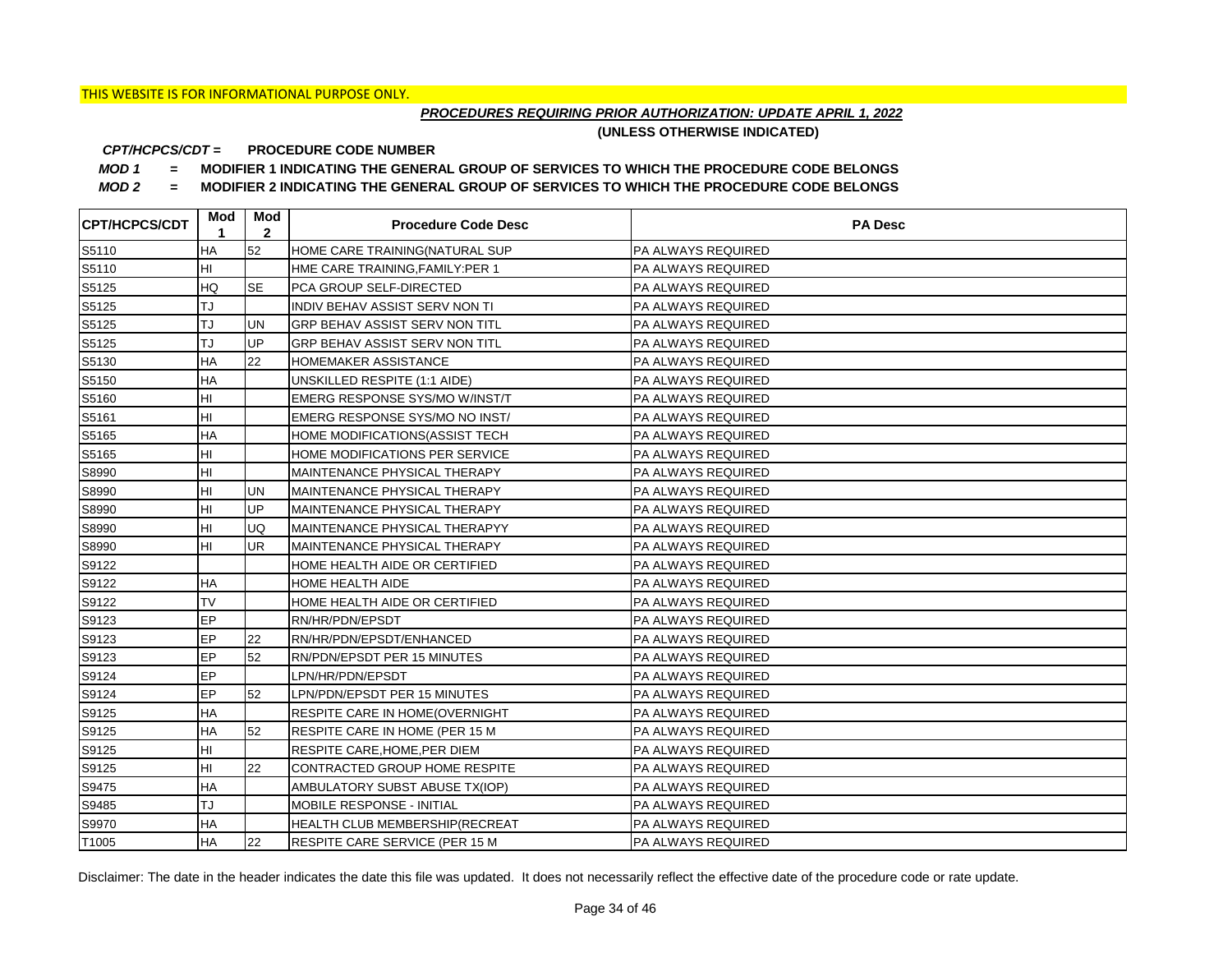## *PROCEDURES REQUIRING PRIOR AUTHORIZATION: UPDATE APRIL 1, 2022*

**(UNLESS OTHERWISE INDICATED)**

#### **PROCEDURE CODE NUMBER** *CPT/HCPCS/CDT =*

*MOD 1 =* **MODIFIER 1 INDICATING THE GENERAL GROUP OF SERVICES TO WHICH THE PROCEDURE CODE BELONGS**

*MOD 2 =* **MODIFIER 2 INDICATING THE GENERAL GROUP OF SERVICES TO WHICH THE PROCEDURE CODE BELONGS**

| <b>CPT/HCPCS/CDT</b> | Mod<br>1  | Mod<br>$\mathbf{2}$ | <b>Procedure Code Desc</b>             | <b>PA Desc</b>            |
|----------------------|-----------|---------------------|----------------------------------------|---------------------------|
| T1005                | HI        |                     | <b>RESPITE CARE SERVICES, UP TO 15</b> | <b>PA ALWAYS REQUIRED</b> |
| T1005                | HI        | <b>UN</b>           | <b>RESPITE/DAY OOH OVNGT TIER F</b>    | PA ALWAYS REQUIRED        |
| T1005                | HI        | <b>UP</b>           | <b>RESPITE/DAY OOH OVNGT TIER E</b>    | <b>PA ALWAYS REQUIRED</b> |
| T1005                | HI        | <b>UQ</b>           | <b>RESPITE/DAY OOH OVNGT TIER D</b>    | PA ALWAYS REQUIRED        |
| T1005                | HI        | <b>UR</b>           | <b>RESPITE/DAY OOH OVNGT TIER C</b>    | PA ALWAYS REQUIRED        |
| T1005                | HI        | <b>IUS</b>          | RESPITE/DAY OOH OVNGT TIER B           | <b>PA ALWAYS REQUIRED</b> |
| T1005                | HI        | U <sub>1</sub>      | RESPITE/DAY OOH OVNGT TIER A A         | PA ALWAYS REQUIRED        |
| T1005                | HI        | U <sub>2</sub>      | RESPITE/DAY OOH OVNGT TIER B A         | PA ALWAYS REQUIRED        |
| T1005                | HI        | U <sub>3</sub>      | RESPITE/DAY OVNGT TIER C AC DI         | PA ALWAYS REQUIRED        |
| T1005                | HI        | U <sub>4</sub>      | RESPITE/DAY OOH OVNGT TIER D A         | PA ALWAYS REQUIRED        |
| T1005                | HI        | U <sub>5</sub>      | RESPITE/DAY OOH OVNGT TIER E A         | PA ALWAYS REQUIRED        |
| T1005                | HI        | <b>U7</b>           | <b>RESPITE/DAY OOH OVNGT TIER F A</b>  | PA ALWAYS REQUIRED        |
| T1005                | HI        | U8                  | <b>RESPITE SELF DIRECTED EMPLOYEE</b>  | <b>PA ALWAYS REQUIRED</b> |
| T1005                | HI        | 52                  | <b>RESPITE/DAY-OUT OF HME OVNG TI</b>  | PA ALWAYS REQUIRED        |
| T1006                | <b>HA</b> |                     | <b>FAMILY COUNSELING/EDUCATION AM</b>  | <b>PA ALWAYS REQUIRED</b> |
| T1013                | <b>HA</b> |                     | INTERPRETER SERV OTH SPOKE LNG         | PA ALWAYS REQUIRED        |
| T1013                | <b>HA</b> | 22                  | SIGN LANGUAGE/INTERPRETER SERV         | <b>PA ALWAYS REQUIRED</b> |
| T1013                | <b>HA</b> | 52                  | INTERPRETER SERV SELF DIRECTED         | PA ALWAYS REQUIRED        |
| T1013                | HI        |                     | SIGN LGE OR ORAL INTERP SERV/1         | PA ALWAYS REQUIRED        |
| T1013                | HI        | <b>22</b>           | SIGN LGE OR ORAL INTERP SERV P         | <b>PA ALWAYS REQUIRED</b> |
| T1013                | Iнı       | 52                  | SIGN LGE OR ORAL INTERP SERV/1         | <b>PA ALWAYS REQUIRED</b> |
| T1016                | TJ        |                     | CASE MANAGEMENT PER 15 MIN CBH         | PA ALWAYS REQUIRED        |
| T1017                | TJ        |                     | YOUTH CASE MANAGEMENT SERV PER         | PA ALWAYS REQUIRED        |
| T1019                |           |                     | PERSONAL CARE SERVICES, PER 15         | <b>PA ALWAYS REQUIRED</b> |
| T1028                | ΗA        |                     | NON-LICENSED ASSESSMENT/15MINS         | PA ALWAYS REQUIRED        |
| T1028                | HA        | 22                  | LICENSED ASSESSMENT/15MINS             | <b>PA ALWAYS REQUIRED</b> |
| T1999                | HI        | 22                  | MISC THER ITEM PURCHASES NOC           | <b>PA ALWAYS REQUIRED</b> |
| T2001                |           |                     | NON-EMERG TRANSP 1 WAY(REPLACE         | PA ALWAYS REQUIRED        |
| T2013                | ΗA        | <b>UG</b>           | HABILITATION EDUC(AFTER SCHOOL         | <b>PA ALWAYS REQUIRED</b> |
| T2013                | <b>HA</b> | 22                  | HABILITATION EDUC(AFTER SCHOOL         | <b>PA ALWAYS REQUIRED</b> |
| T2015                | HI        | <b>UN</b>           | HABILITATION, PREVOC, WAIVER PER       | PA ALWAYS REQUIRED        |
| T2015                | HI        | <b>UP</b>           | HABILITATION, PREVOC, WAIVER PER       | PA ALWAYS REQUIRED        |
| T2015                | Iнı       | luq                 | HABILITATION, PREVOC, WAIVER PER       | <b>PA ALWAYS REQUIRED</b> |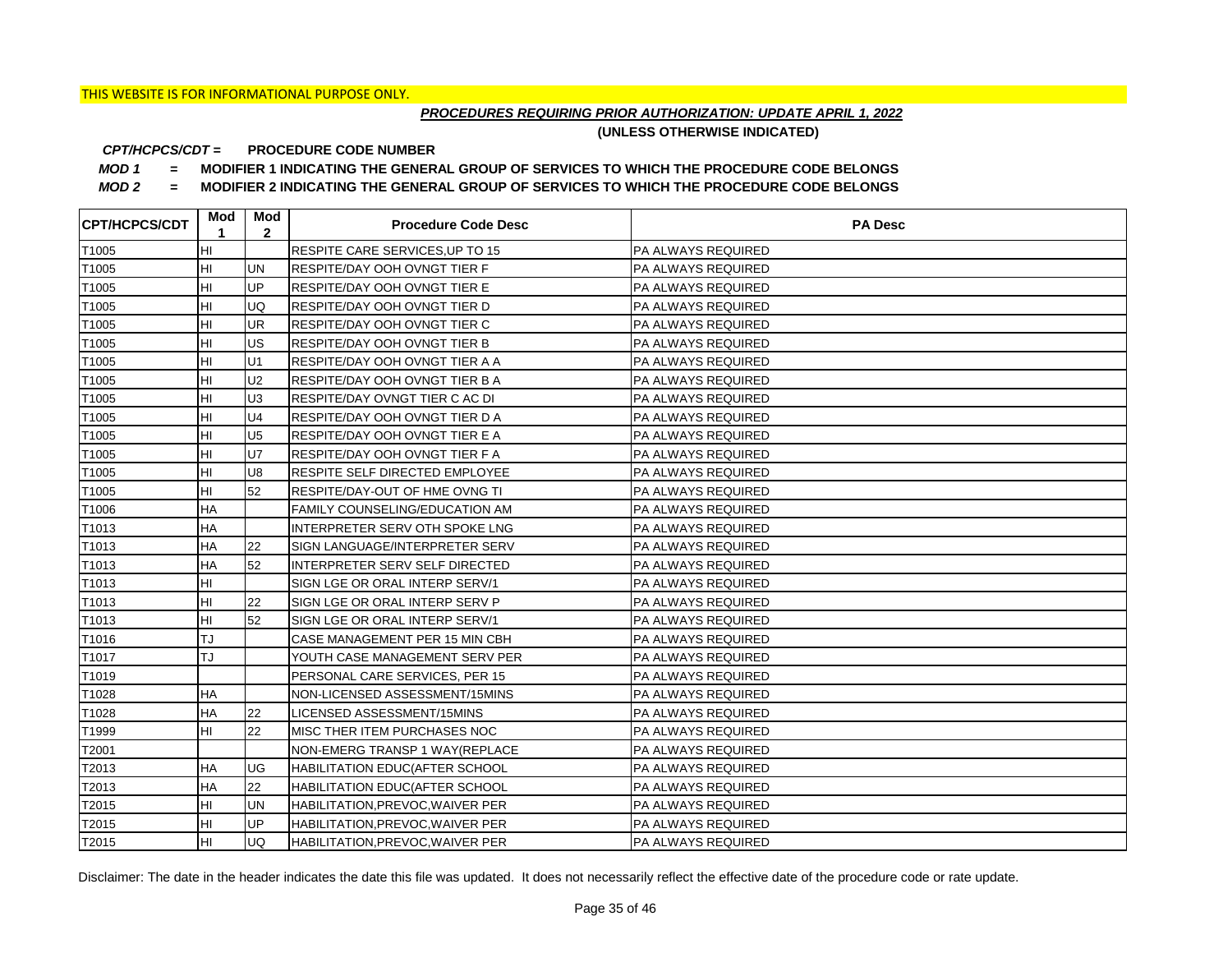## *PROCEDURES REQUIRING PRIOR AUTHORIZATION: UPDATE APRIL 1, 2022*

**(UNLESS OTHERWISE INDICATED)**

#### **PROCEDURE CODE NUMBER** *CPT/HCPCS/CDT =*

*MOD 1 =* **MODIFIER 1 INDICATING THE GENERAL GROUP OF SERVICES TO WHICH THE PROCEDURE CODE BELONGS**

*MOD 2 =* **MODIFIER 2 INDICATING THE GENERAL GROUP OF SERVICES TO WHICH THE PROCEDURE CODE BELONGS**

| <b>CPT/HCPCS/CDT</b> | Mod<br>1  | Mod<br>$\mathbf{2}$ | <b>Procedure Code Desc</b>        | <b>PA Desc</b>            |
|----------------------|-----------|---------------------|-----------------------------------|---------------------------|
| T2015                | HI        | <b>UR</b>           | HABILITATION, PREVOC, , WAIVER PE | <b>PA ALWAYS REQUIRED</b> |
| T2015                | HI        | <b>US</b>           | HABILITATION, PREVOC, WAIVER PER  | PA ALWAYS REQUIRED        |
| T2015                | HI        | 22                  | HABILITATION, PREVOC, WAIVER PER  | PA ALWAYS REQUIRED        |
| T2016                | ΗA        | U1                  | HABILITATION RES(DDD OUT OF HO    | PA ALWAYS REQUIRED        |
| T2016                | HA        | U <sub>2</sub>      | HABILITATION RES(DDD OUT OF HO    | PA ALWAYS REQUIRED        |
| T2016                | HA        | U <sub>3</sub>      | HABILITATION RES(DDD OUT OF HO    | <b>PA ALWAYS REQUIRED</b> |
| T2016                | <b>HA</b> | U <sub>4</sub>      | HABILITATION RES(DDD OUT OF HO    | PA ALWAYS REQUIRED        |
| T2016                | HA        | U <sub>5</sub>      | HABILITATION RES(DDD OUT OF HO    | PA ALWAYS REQUIRED        |
| T2019                | HI        |                     | HABILITATION, SUPEMPLOY, WAIVER,  | PA ALWAYS REQUIRED        |
| T2019                | HI        | <b>UN</b>           | HABILITATION, SUP EMPLOY, WAIVER  | PA ALWAYS REQUIRED        |
| T2019                | HI        | <b>UP</b>           | HABILITATION, SUP EMPLOY, WAIVER  | PA ALWAYS REQUIRED        |
| T2019                | HI        | <b>UQ</b>           | HABILITATION, SUP, EMPLOY WAIVER  | PA ALWAYS REQUIRED        |
| T2019                | HI        | <b>UR</b>           | HABILITATION, SUP EMPLOY, WAIVER  | PA ALWAYS REQUIRED        |
| T2019                | HI        | US                  | HABILITATION, SUP EMPLOY, WAIVER  | PA ALWAYS REQUIRED        |
| T2021                | HA        | <b>HN</b>           | COMM BASED WRAP AROUND(II HABI    | PA ALWAYS REQUIRED        |
| T2021                | HA        | HO                  | COMM BASED WRAP AROUND SERV(II    | PA ALWAYS REQUIRED        |
| T2021                | HA        | 22                  | COMMUN BASED WRAP AROUND SERV(    | PA ALWAYS REQUIRED        |
| T2021                | HI        | <b>UN</b>           | DAY HABILITATION WAIVER/15 MI     | PA ALWAYS REQUIRED        |
| T2021                | HI        | UP                  | DAY HABILITATION WAIVER/15 MI     | PA ALWAYS REQUIRED        |
| T2021                | HI        | UQ                  | DAY HABILITATION WAIVER/15 MI     | PA ALWAYS REQUIRED        |
| T2021                | HI        | UR                  | DAY HABILITATION WAIVER/15 MIN    | PA ALWAYS REQUIRED        |
| T2021                | HI        | US                  | DAY HABILITATION WAIVER PER 15    | PA ALWAYS REQUIRED        |
| T2021                | HI        | U1                  | DAY HABILITATION WAIVER/15 MI     | PA ALWAYS REQUIRED        |
| T2021                | HI        | U <sub>2</sub>      | DAY HABILITATION WAIVER PER/15    | PA ALWAYS REQUIRED        |
| T2021                | HI        | U <sub>3</sub>      | DAY HABILITATION WAIVER/15 MIN    | PA ALWAYS REQUIRED        |
| T2021                | HI        | U <sub>4</sub>      | DAY HABILITATION WAIVER/15 MIN    | PA ALWAYS REQUIRED        |
| T2021                | HI        | U <sub>5</sub>      | DAY HABILITATION WAIVER/15 MIN    | PA ALWAYS REQUIRED        |
| T2021                | HI        | <b>U7</b>           | DAY HABILITATION WAIVER/15 MIN    | PA ALWAYS REQUIRED        |
| T2021                | HI        | 22                  | DAY HABILITATION WAIVER PER 15    | PA ALWAYS REQUIRED        |
| T2021                | HO        | 52                  | COMM BASED WRAP AROUND SERV(II    | PA ALWAYS REQUIRED        |
| T2022                | HA        |                     | <b>CARE MANAGEMENT</b>            | PA ALWAYS REQUIRED        |
| T2024                | HI        |                     | SERV ASSESS/POC, DVLP, WAIVER     | PA ALWAYS REQUIRED        |
| T2024                | HI        | 52                  | SERV ASSESS/POC, DVLP, WAIVER     | PA ALWAYS REQUIRED        |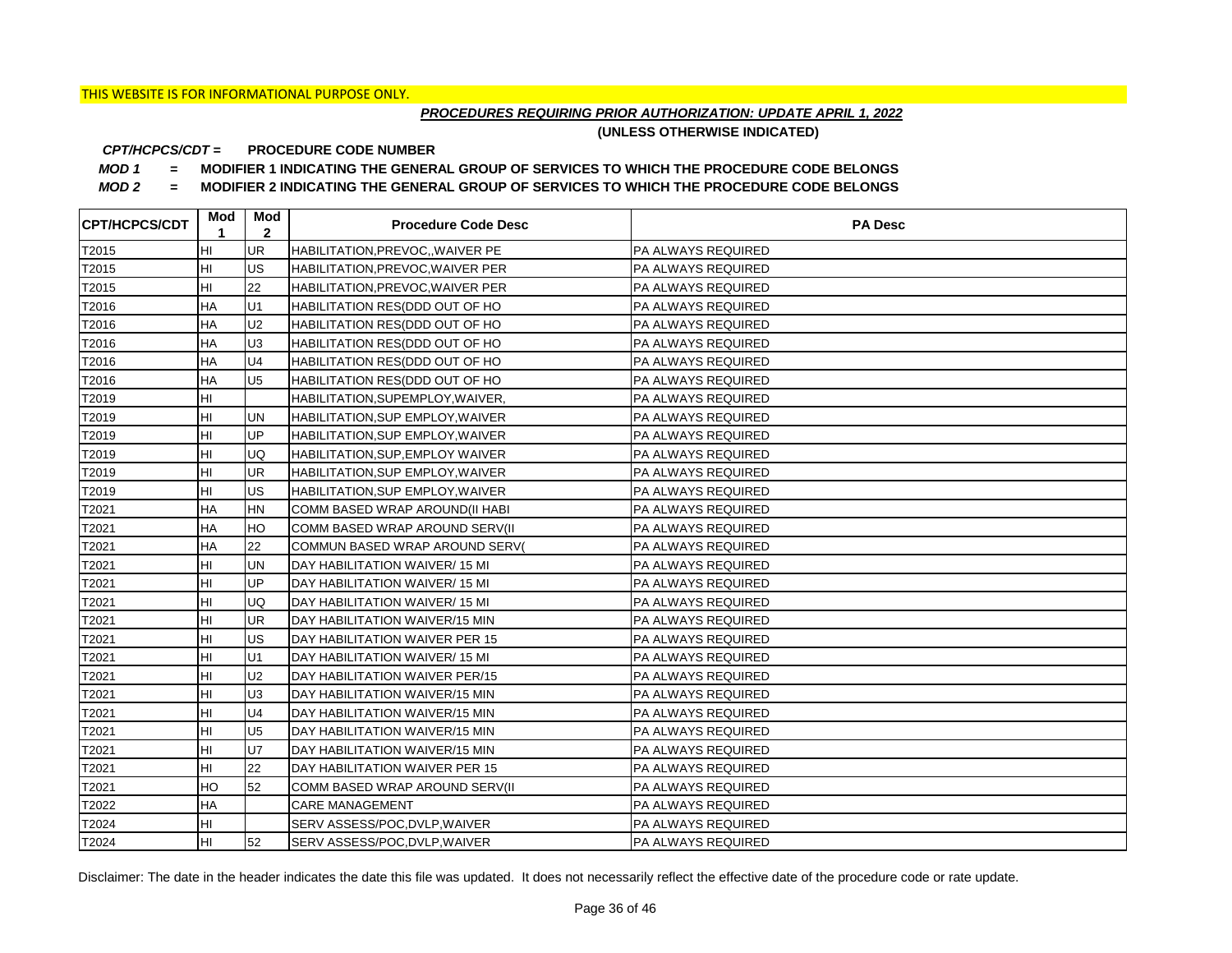## *PROCEDURES REQUIRING PRIOR AUTHORIZATION: UPDATE APRIL 1, 2022*

**(UNLESS OTHERWISE INDICATED)**

#### **PROCEDURE CODE NUMBER** *CPT/HCPCS/CDT =*

*MOD 1 =* **MODIFIER 1 INDICATING THE GENERAL GROUP OF SERVICES TO WHICH THE PROCEDURE CODE BELONGS**

*MOD 2 =* **MODIFIER 2 INDICATING THE GENERAL GROUP OF SERVICES TO WHICH THE PROCEDURE CODE BELONGS**

| <b>CPT/HCPCS/CDT</b> | Mod<br>1  | Mod<br>$\mathbf{2}$ | <b>Procedure Code Desc</b>            | <b>PA Desc</b>            |
|----------------------|-----------|---------------------|---------------------------------------|---------------------------|
| T2028                | <b>HA</b> |                     | SPECIALIZED SUPPLY(ASSIST TECH        | PA ALWAYS REQUIRED        |
| T2028                | HA        | 22                  | SPECIALIZED SUPPLY(ASSESS FOR         | <b>PA ALWAYS REQUIRED</b> |
| T2028                | HI        |                     | SPECIALIZED SUPPLY NOC WAIVER         | <b>PA ALWAYS REQUIRED</b> |
| T2028                | HI        | 22                  | SPECIALIZED SUPPLY NOC WAIVER         | <b>PA ALWAYS REQUIRED</b> |
| T2029                | HA        |                     | SPEC MED EQUIPMENT(ASSIST TECH        | PA ALWAYS REQUIRED        |
| T2029                | HI        |                     | SPEC MED EQUIP NOC WAIVER             | PA ALWAYS REQUIRED        |
| T2033                | HA        | U1                  | RES CARE NOS(DD OUT OF HOME SE        | PA ALWAYS REQUIRED        |
| T2033                | HA        | U <sub>2</sub>      | RES CARE NOS(DDD OUT OF HOME S        | PA ALWAYS REQUIRED        |
| T2033                | HA        | U <sub>3</sub>      | RES CARE NOS(DDD OUT OF HOME S        | PA ALWAYS REQUIRED        |
| T2033                | HA        | U <sub>4</sub>      | RES CARE NOS(DDD OUT OF HOME S        | PA ALWAYS REQUIRED        |
| T2033                | HA        | U <sub>5</sub>      | RES CARE NOS(DDD OUT OF HOME S        | PA ALWAYS REQUIRED        |
| T2036                | HA        |                     | THERAPEUTIC CAMPING OVERNIGHT         | PA ALWAYS REQUIRED        |
| T2036                | HI        |                     | RESPITE DAY OVERNIGHT CAMP            | <b>PA ALWAYS REQUIRED</b> |
| T2036                | HI        | 22                  | DAY CAMP ONLY UP TO 6 HRS PER         | <b>PA ALWAYS REQUIRED</b> |
| T2037                | <b>HA</b> |                     | THERAPEUTIC CAMPING PER DAY           | <b>PA ALWAYS REQUIRED</b> |
| T2038                |           |                     | COMMUNITY TRANSITION, WAIVER:         | <b>PA ALWAYS REQUIRED</b> |
| T2038                | ΗA        |                     | COMMUN TRANSIT(YOUTH SUPP/TRAI        | PA ALWAYS REQUIRED        |
| T2038                | <b>HA</b> | 22                  | COMM TRANSIT(YOUTH LIFE SKILL         | PA ALWAYS REQUIRED        |
| T2038                | HI        | 22                  | COMMUNITY TRANSITION WAIVER/SE        | <b>PA ALWAYS REQUIRED</b> |
| T2039                | <b>HA</b> |                     | <b>VEHICLE MODIFICATION(ASSIST TE</b> | <b>PA ALWAYS REQUIRED</b> |
| T2039                | HI        |                     | VEHICLE MOD, WAIVER: PER SERVICE      | <b>PA ALWAYS REQUIRED</b> |
| T2040                | HI        | 22                  | FINANCIAL MGT SELF-DIRECTED WA        | <b>PA ALWAYS REQUIRED</b> |
| T2041                | HI        | <b>U7</b>           | SUPPORTS BROKE, SELF-DIR, WVR, 15     | PA ALWAYS REQUIRED        |
| T2041                | HI        | 22                  | SUPPORTS BROKE, SELF-DIR, WVR, 15     | <b>PA ALWAYS REQUIRED</b> |
| T4521                |           |                     | ADULT SIZED DISPOSABLE INCONTI        | <b>PA ALWAYS REQUIRED</b> |
| T4522                |           |                     | ADULT SIZED DISPOSABLE INCONTI        | <b>PA ALWAYS REQUIRED</b> |
| T4523                |           |                     | ADULT SIZED DISPOSABLE INCONTI        | <b>PA ALWAYS REQUIRED</b> |
| T4524                |           |                     | ADULT SIZED DISPOSABLE INCONTI        | <b>PA ALWAYS REQUIRED</b> |
| T4525                |           |                     | ADULT SIZED DISPOSABLE INCONTI        | <b>PA ALWAYS REQUIRED</b> |
| T4526                |           |                     | ADULT SIZED DISPOSABLE INCONTI        | <b>PA ALWAYS REQUIRED</b> |
| T4527                |           |                     | ADULT SIZED DISPOSABLE INCONTI        | PA ALWAYS REQUIRED        |
| T4528                |           |                     | ADULT SIZED DISPOSABLE INCONTI        | PA ALWAYS REQUIRED        |
| T4529                |           |                     | PEDIATRIC SIZED DISPOSABLE INC        | PA ALWAYS REQUIRED        |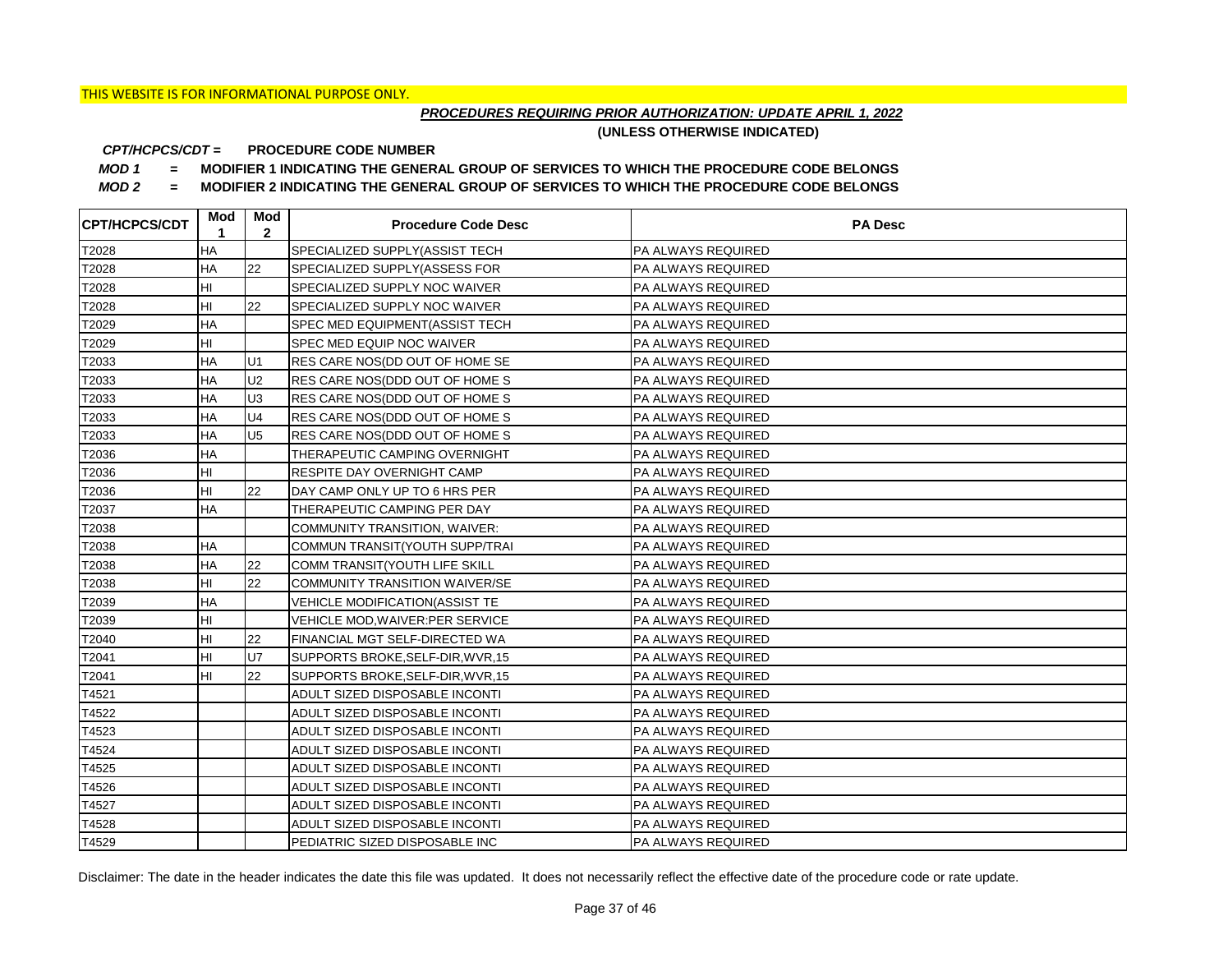## *PROCEDURES REQUIRING PRIOR AUTHORIZATION: UPDATE APRIL 1, 2022*

**(UNLESS OTHERWISE INDICATED)**

#### **PROCEDURE CODE NUMBER** *CPT/HCPCS/CDT =*

*MOD 1 =* **MODIFIER 1 INDICATING THE GENERAL GROUP OF SERVICES TO WHICH THE PROCEDURE CODE BELONGS**

*MOD 2 =* **MODIFIER 2 INDICATING THE GENERAL GROUP OF SERVICES TO WHICH THE PROCEDURE CODE BELONGS**

| <b>CPT/HCPCS/CDT</b> | Mod<br>1 | Mod<br>$\mathbf{2}$ | <b>Procedure Code Desc</b>            | <b>PA Desc</b>            |
|----------------------|----------|---------------------|---------------------------------------|---------------------------|
| T4530                |          |                     | PEDIATRIC SIZED DISPOSABLE INC        | PA ALWAYS REQUIRED        |
| T4531                |          |                     | PEDIATRIC SIZED DISPOSABLE INC        | PA ALWAYS REQUIRED        |
| T4532                |          |                     | PEDIATRIC SIZED DISPOSABLE INC        | PA ALWAYS REQUIRED        |
| T4533                |          |                     | YOUTH SIZED DISPOSABLE INCONTI        | PA ALWAYS REQUIRED        |
| T4534                |          |                     | YOUTH SIZED PROTECT UNDERWEAR/        | PA ALWAYS REQUIRED        |
| T4535                |          |                     | DISPOSABLE LINER/SHIELD/GUARD/        | PA ALWAYS REQUIRED        |
| V2106                |          |                     | SPHEROCYLINDER SIN VIS PL TO T        | PA ALWAYS REQUIRED        |
| V2110                |          |                     | SPHEROCYLINDER SINGLE VISION P        | PA ALWAYS REQUIRED        |
| V2118                |          |                     | ANISEIKONIA LENS SINGLE VISION        | PA ALWAYS REQUIRED        |
| V2199                |          |                     | NOT OTHERWISE CLASSIFIED SINGL        | PA ALWAYS REQUIRED        |
| V2206                |          |                     | SPHEROCYLINDER, BIFOCAL, PLANO        | PA ALWAYS REQUIRED        |
| V2210                |          |                     | SPHEROCYLINDER BIFOCAL PLUS OR        | PA ALWAYS REQUIRED        |
| V2218                |          |                     | ANISEKONIA PER LENS BIFOCAL           | PA ALWAYS REQUIRED        |
| V2219                |          |                     | BIFOCAL SEG WIDTH OVER 28MM           | PA ALWAYS REQUIRED        |
| V2299                |          |                     | <b>SPECIALTY BIFOCAL</b>              | PA ALWAYS REQUIRED        |
| V2307                |          |                     | SPHEROCYLINDER, TRIFOCAL, PLUS        | PA ALWAYS REQUIRED        |
| V2308                |          |                     | SPHEROCYLINDER, TRIFOCAL, PLUS        | PA ALWAYS REQUIRED        |
| V2309                |          |                     | SPHEROCYLINDER, TRIFOCAL, PLUS        | PA ALWAYS REQUIRED        |
| V2310                |          |                     | SPHEROCYLINDER, TRIFOCAL, PLUS        | PA ALWAYS REQUIRED        |
| V2311                |          |                     | SPHEROCYLINDER, TRIFOCAL, PLUS        | PA ALWAYS REQUIRED        |
| V2312                |          |                     | SPHEROCYLINDER, TRIFOCAL, PLUS        | PA ALWAYS REQUIRED        |
| V2313                |          |                     | SPHEROCYLINDER, TRIFOCAL, PLUS        | PA ALWAYS REQUIRED        |
| V2314                |          |                     | SPHEROCYLINDER, TRIFOCAL, SPHE        | PA ALWAYS REQUIRED        |
| V2315                |          |                     | LENTICULAR MYODISC PER LENS TR        | PA ALWAYS REQUIRED        |
| V2318                |          |                     | ANISEIKONIA PER LENS TRIFOCAL         | PA ALWAYS REQUIRED        |
| V2319                |          |                     | TRIFOCAL SEG WIDTH OVER 28MM          | PA ALWAYS REQUIRED        |
| V2321                |          |                     | LENTICULAR LENS, PER LENS, TRI        | PA ALWAYS REQUIRED        |
| V2399                |          |                     | <b>SPECIALTY TRIFOCAL</b>             | PA ALWAYS REQUIRED        |
| V2410                |          |                     | <b>VARIABLE SPHERICITY LENS SINGL</b> | <b>PA ALWAYS REQUIRED</b> |
| V2430                |          |                     | VARIABLE SPHERICITY LENS BIFOC        | PA ALWAYS REQUIRED        |
| V2499                |          |                     | VARIABLE SPHERICITY LENS OTHER        | PA ALWAYS REQUIRED        |
| V2500                |          |                     | CONTACT LENS, PMMA, SPHERICAL,        | PA ALWAYS REQUIRED        |
| V2501                |          |                     | CONTACT LENS, PMMA, TORIC OR P        | <b>PA ALWAYS REQUIRED</b> |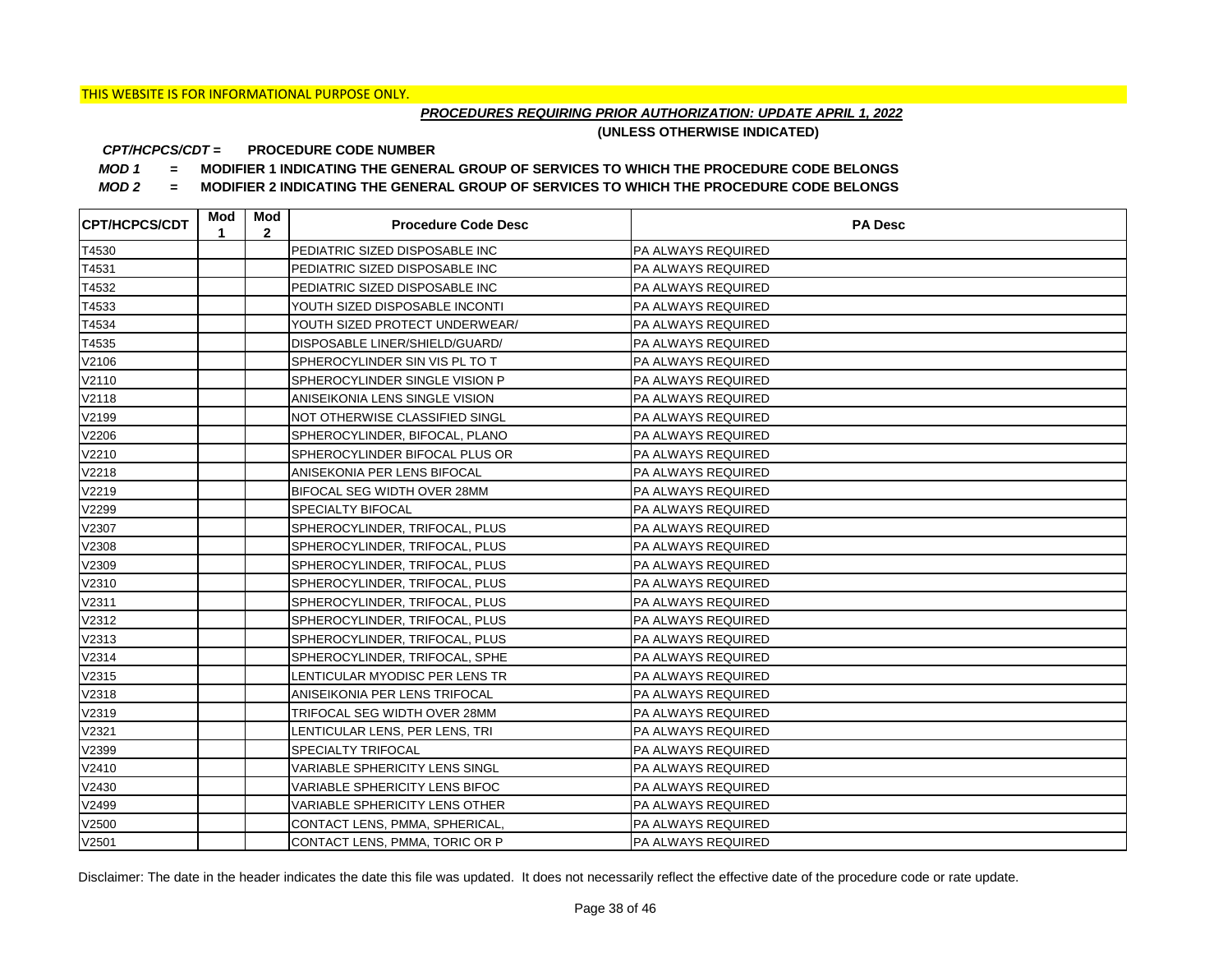## *PROCEDURES REQUIRING PRIOR AUTHORIZATION: UPDATE APRIL 1, 2022*

**(UNLESS OTHERWISE INDICATED)**

#### **PROCEDURE CODE NUMBER** *CPT/HCPCS/CDT =*

*MOD 1 =* **MODIFIER 1 INDICATING THE GENERAL GROUP OF SERVICES TO WHICH THE PROCEDURE CODE BELONGS**

*MOD 2 =* **MODIFIER 2 INDICATING THE GENERAL GROUP OF SERVICES TO WHICH THE PROCEDURE CODE BELONGS**

| <b>CPT/HCPCS/CDT</b> | Mod<br>1 | Mod<br>$\mathbf{2}$ | <b>Procedure Code Desc</b>            | <b>PA Desc</b>            |
|----------------------|----------|---------------------|---------------------------------------|---------------------------|
| V2502                |          |                     | CONTACT LENS PMMA, BIFOCAL, PE        | PA ALWAYS REQUIRED        |
| V2503                |          |                     | CONTACT LENS PMMA, COLOR VISIO        | PA ALWAYS REQUIRED        |
| V2511                |          |                     | CONTACT LENS, GAS PERMEABLE, T        | PA ALWAYS REQUIRED        |
| V2512                |          |                     | CONTACT LENS, GAS PERMEABLE, B        | PA ALWAYS REQUIRED        |
| V2521                |          |                     | CONTACT LENS HYDROPHILIC, TORI        | PA ALWAYS REQUIRED        |
| V2522                |          |                     | CONTACT LENS HYDROPHILLIC, BI         | PA ALWAYS REQUIRED        |
| V2530                |          |                     | CONTACT LENS, SCLERAL, PER LEN        | PA ALWAYS REQUIRED        |
| V2599                |          |                     | NOT OTHERWISE CLASSIFIED, CONT        | PA ALWAYS REQUIRED        |
| V2615                |          |                     | TELESCOPIC AND OTHER COMPOUND         | PA ALWAYS REQUIRED        |
| V2625                |          |                     | <b>ENLARGEMENT OF OCULAR PROSTHES</b> | PA ALWAYS REQUIRED        |
| V2626                |          |                     | <b>REDUCTION OF OCULAR PROSTHESIS</b> | PA ALWAYS REQUIRED        |
| V2627                |          |                     | <b>SCLERAL COVERED SHELL</b>          | PA ALWAYS REQUIRED        |
| V2628                |          |                     | <b>FABRICATION OF FITTING OF CONF</b> | PA ALWAYS REQUIRED        |
| V2629                |          |                     | PROSTHETIC EYE, INTRAOCULAR LEN       | PA ALWAYS REQUIRED        |
| V2710                |          |                     | SLAB OFF PRISM, GLASS OR PLAST        | PA ALWAYS REQUIRED        |
| V2718                |          |                     | PRESS ON LENS FRESNELL PRISM P        | PA ALWAYS REQUIRED        |
| V2730                |          |                     | SPECIAL BASE CURVE GLASS OR PL        | PA ALWAYS REQUIRED        |
| V2785                |          |                     | PROCESSING PRESERUING AND TRAN        | PA ALWAYS REQUIRED        |
| V2799                |          |                     | VISION ITEM OR SERVICE, MISCEL        | PA ALWAYS REQUIRED        |
| X3680                |          |                     | TRAVEL TIME PER TRIP PEDORTH/P        | PA ALWAYS REQUIRED        |
| X8334                |          |                     | PARENTERAL INFUSION BY GRAVITY        | PA ALWAYS REQUIRED        |
| X8335                |          |                     | PARENTERAL INFUSION-DISPOSABLE        | PA ALWAYS REQUIRED        |
| X8336                |          |                     | PAR INFUSION W/EXT AMB INF PMP        | PA ALWAYS REQUIRED        |
| X8337                |          |                     | PARENTERAL LINE MAINTENANCE           | PA ALWAYS REQUIRED        |
| X8434                |          |                     | PAR INFUSION W/EXT STA INF PMP        | PA ALWAYS REQUIRED        |
| Y8363                |          |                     | TO AND/OR FROM A CLINIC,              | PA ALWAYS REQUIRED        |
| Y8370                |          |                     | LOAD CHARGE-LIVERY SERVICE            | PA ALWAYS REQUIRED        |
| Y9931                |          |                     | MEN HLTH REHAB TEEN ADOL PREG         | PA ALWAYS REQUIRED        |
| Y9932                |          |                     | MH RHAB IN TREATMENT HOMES / D        | PA ALWAYS REQUIRED        |
| Y9933                |          |                     | MH RHAB NON-RTC COMM PSYCH RES        | PA ALWAYS REQUIRED        |
| Y9935                |          |                     | MEN HLTH REHAB GROUP HOME/DYFS        | PA ALWAYS REQUIRED        |
| Y9936                |          |                     | MH RHAB TRANSITIONAL LIVNG HOM        | PA ALWAYS REQUIRED        |
| Y9938                |          |                     | <b>MEN HLTH REHAB TREATMENT HOME/</b> | <b>PA ALWAYS REQUIRED</b> |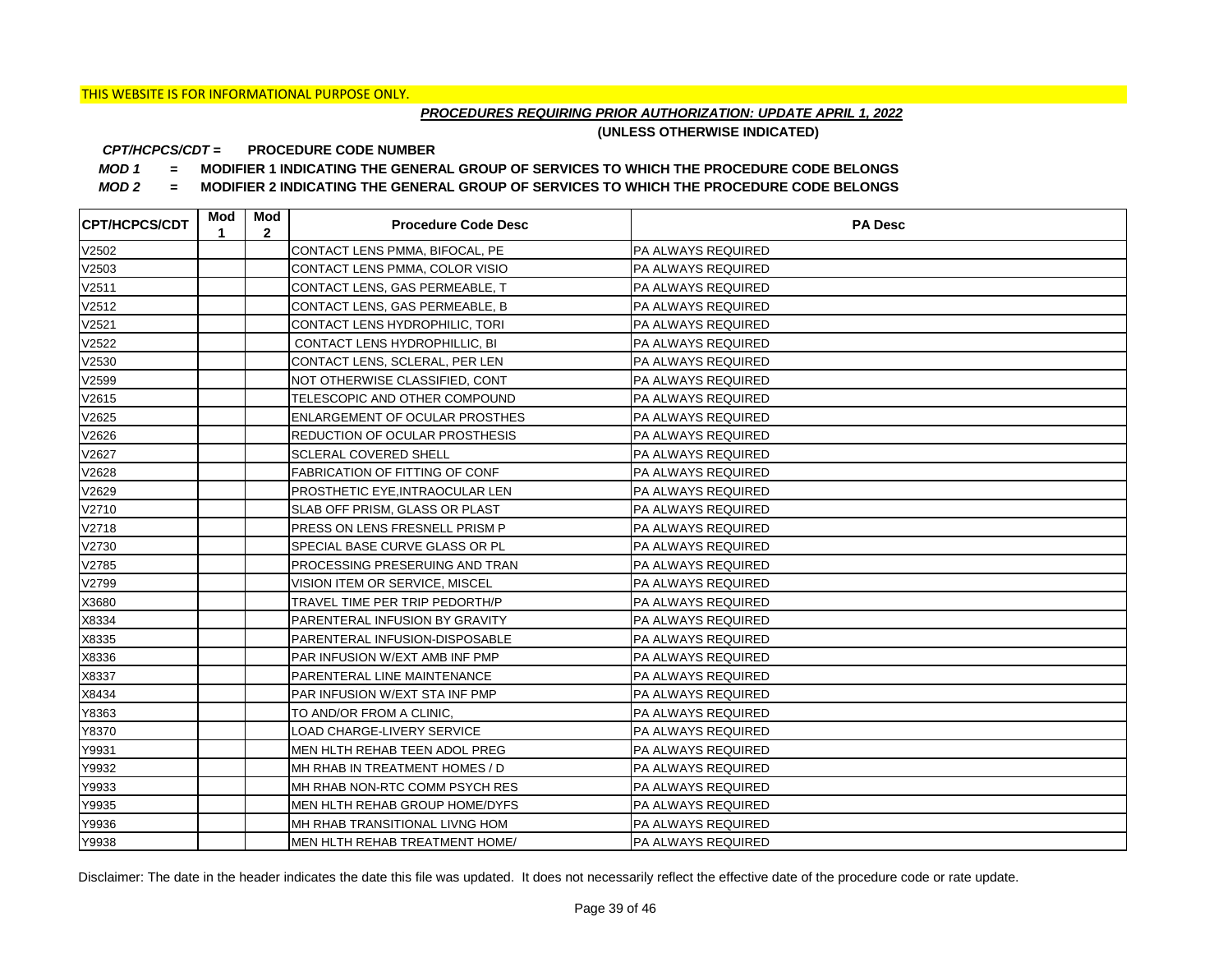## *PROCEDURES REQUIRING PRIOR AUTHORIZATION: UPDATE APRIL 1, 2022*

**(UNLESS OTHERWISE INDICATED)**

#### **PROCEDURE CODE NUMBER** *CPT/HCPCS/CDT =*

*MOD 1 =* **MODIFIER 1 INDICATING THE GENERAL GROUP OF SERVICES TO WHICH THE PROCEDURE CODE BELONGS**

*MOD 2 =* **MODIFIER 2 INDICATING THE GENERAL GROUP OF SERVICES TO WHICH THE PROCEDURE CODE BELONGS**

| CPT/HCPCS/CDT | Mod<br>1 | Mod<br>$\mathbf{2}$ | <b>Procedure Code Desc</b>                | <b>PA Desc</b>                                        |
|---------------|----------|---------------------|-------------------------------------------|-------------------------------------------------------|
| Y9943         |          |                     | MH RHB NON-RTC RESIDENTIAL CAR            | PA ALWAYS REQUIRED                                    |
| Y9944         |          |                     | <b>MEN HLTH REHAB ROOM&amp;BOARD/DYFS</b> | <b>PA ALWAYS REQUIRED</b>                             |
| Y9945         |          |                     | MEN HLTH REHAB ROOM&BOARD/DMHS            | <b>PA ALWAYS REQUIRED</b>                             |
| Y9946         |          |                     | MEN HLTH REHAB ROOM&BRD / ALL             | <b>PA ALWAYS REQUIRED</b>                             |
| Y9947         |          |                     | MEN HLTH REHAB JCAHO RTC/DMHS             | PA ALWAYS REQUIRED                                    |
| Y9948         |          |                     | MEN HLTH REHAB JCAHO RTC/DYFS             | PA ALWAYS REQUIRED                                    |
| Y9949         |          |                     | THERAPEUTIC LVE JCAHO RTC/DMHS            | PA ALWAYS REQUIRED                                    |
| Y9950         |          |                     | HOSPITAL LEAVE JCAHO RTC/DMHS/            | PA ALWAYS REQUIRED                                    |
| Y9951         |          |                     | THERAPEUTIC LEAVE JCAHO RTC/DY            | PA ALWAYS REQUIRED                                    |
| Y9952         |          |                     | HOSPITAL LEAVE JCAHO RTC/DYFS             | PA ALWAYS REQUIRED                                    |
| Y9992         |          |                     | THERAPEUT LEAVE REHAB NON-JCAH            | PA ALWAYS REQUIRED                                    |
| Y9993         |          |                     | THERAPEUT LEAVE RM&BD NON-JCAH            | PA ALWAYS REQUIRED                                    |
| Y9994         |          |                     | HOSPITAL LEAVE REHAB NON-JCAHO            | PA ALWAYS REQUIRED                                    |
| Y9995         |          |                     | HOSPITAL LEAVE RM&BD NON-JCAHO            | PA ALWAYS REQUIRED                                    |
| Y9996         |          |                     | THERAPEUT LEAVE REHAB NON-JCAH            | IPA ALWAYS REQUIRED                                   |
| Y9997         |          |                     | THERAPEUT LEAVE RM&BD NON-JCAH            | <b>PA ALWAYS REQUIRED</b>                             |
| Y9998         |          |                     | HOSPITAL LEAVE REHAB NON-JCAHO            | <b>PA ALWAYS REQUIRED</b>                             |
| Y9999         |          |                     | HOSPITAL LEAVE RM&BD NON-JCAHO            | <b>PA ALWAYS REQUIRED</b>                             |
| Z1600         | UC       |                     | INDIVIDUAL RATE PER HOUR PCA/D            | <b>PA ALWAYS REQUIRED</b>                             |
| Z1605         |          |                     | PCA PER HOUR/WEEKDAY/GROUP                | <b>PA ALWAYS REQUIRED</b>                             |
| Z1605         | UC       |                     | <b>GROUP RATE PER HOUR PCA/DMHH</b>       | <b>PA ALWAYS REQUIRED</b>                             |
| Z1611         |          |                     | PCA PER 1/2 HR/WEEKDAY/INDIVID            | <b>PA ALWAYS REQUIRED</b>                             |
| Z1611         | UC       |                     | INDIVIDUAL RATE BY 1/2 HOUR PC            | <b>PA ALWAYS REQUIRED</b>                             |
| Z1612         |          |                     | PCA PER 1/2 HR/WEEKDAY/GROUP              | PA ALWAYS REQUIRED                                    |
| Z1612         | UC       |                     | GROUP RATE PER 1/2 HOUR PC/DMH            | <b>PA ALWAYS REQUIRED</b>                             |
| Z1616         |          |                     | PCA PER HOUR/WEEKEND/HOLIDAY/G            | <b>PA ALWAYS REQUIRED</b>                             |
| Z1617         |          |                     | PCA PER 1/2 HR/WEEKEND/HOLIDAY            | <b>PA ALWAYS REQUIRED</b>                             |
| Z1710         |          |                     | RN/HR/PDN                                 | PA SOMETIMES REQUIRED, USED TO OVERRIDE SERVICE LIMIT |
| Z1715         |          |                     | LPN/HR WEEKDAY                            | PA SOMETIMES REQUIRED, USED TO OVERRIDE SERVICE LIMIT |
| Z1720         |          |                     | RN/HR WEEKEND/EVENING/HOLIDAY             | PA SOMETIMES REQUIRED, USED TO OVERRIDE SERVICE LIMIT |
| Z1725         |          |                     | LPN/HR WEEKEND/EVENING/HOLIDAY            | PA SOMETIMES REQUIRED, USED TO OVERRIDE SERVICE LIMIT |
| Z1730         |          |                     | SPECIALTY RN PER HOUR/WEEKDAY             | PA SOMETIMES REQUIRED, USED TO OVERRIDE SERVICE LIMIT |
| Z1735         |          |                     | SPECIALTY LPN PER HOUR/WEEKDAY            | PA SOMETIMES REQUIRED, USED TO OVERRIDE SERVICE LIMIT |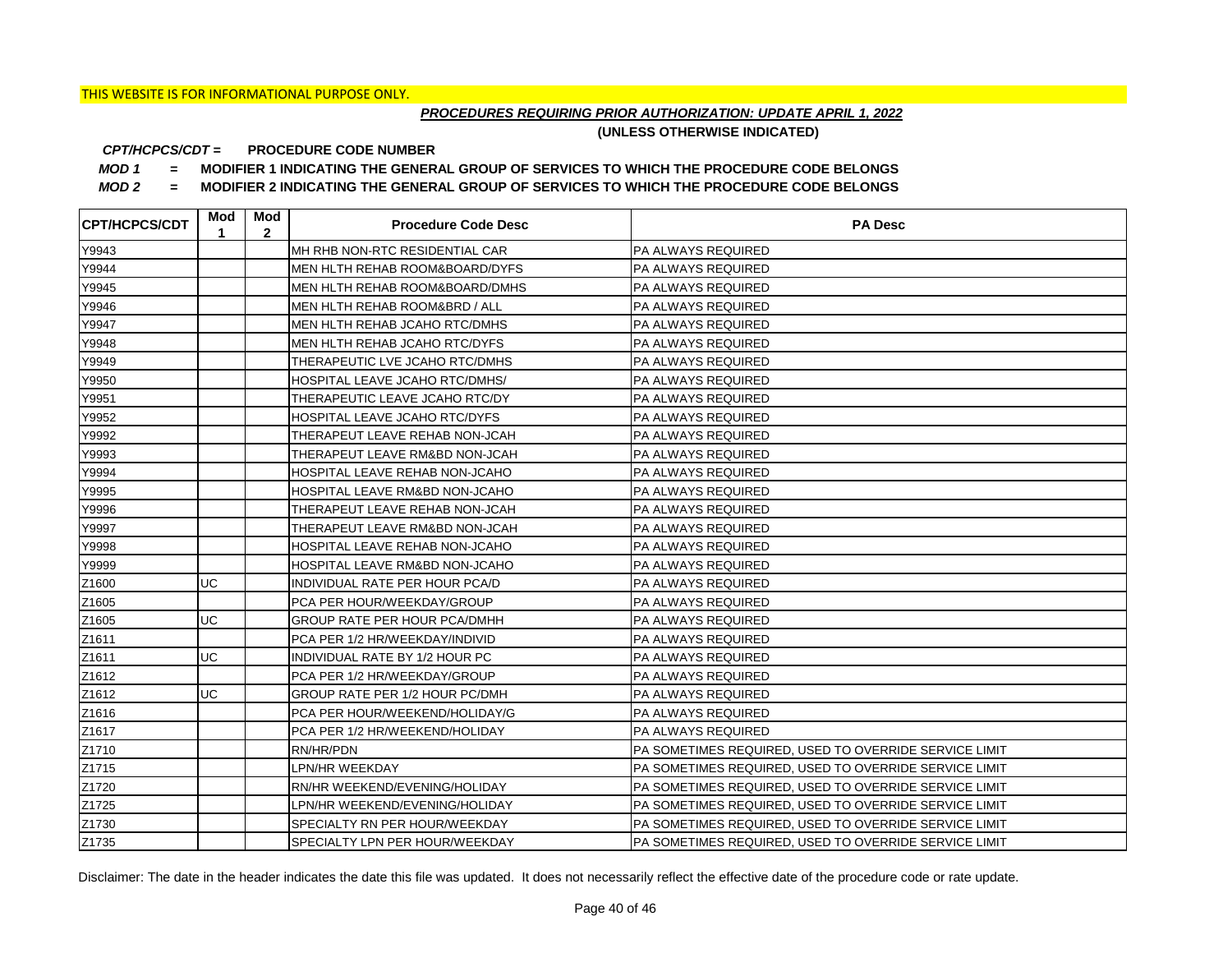## *PROCEDURES REQUIRING PRIOR AUTHORIZATION: UPDATE APRIL 1, 2022*

**(UNLESS OTHERWISE INDICATED)**

#### **PROCEDURE CODE NUMBER** *CPT/HCPCS/CDT =*

*MOD 1 =* **MODIFIER 1 INDICATING THE GENERAL GROUP OF SERVICES TO WHICH THE PROCEDURE CODE BELONGS**

*MOD 2 =* **MODIFIER 2 INDICATING THE GENERAL GROUP OF SERVICES TO WHICH THE PROCEDURE CODE BELONGS**

| <b>CPT/HCPCS/CDT</b> | Mod<br>1 | Mod<br>$\mathbf{2}$ | <b>Procedure Code Desc</b>     | <b>PA Desc</b>                                        |
|----------------------|----------|---------------------|--------------------------------|-------------------------------------------------------|
| Z1740                |          |                     | RN/HR SPECIALTY WEEKEND/EVE/HO | PA SOMETIMES REQUIRED, USED TO OVERRIDE SERVICE LIMIT |
| Z1745                |          |                     | LPN/HR SPECIALTY WEEKEND/EVE/H | PA SOMETIMES REQUIRED, USED TO OVERRIDE SERVICE LIMIT |
| Z1810                |          |                     | HOSPICE PER DAY ACCAP          | PA ALWAYS REQUIRED                                    |
| Z1863                |          |                     | MDC TECHNOLOGY DEPENDENT CHILD | PA ALWAYS REQUIRED                                    |
| Z1864                |          |                     | MDC MEDICALLY UNSTABLE CHILDRN | PA ALWAYS REQUIRED                                    |
| Z2000                |          |                     | FAMILY THERAPY RENDERED IN A N | PA ALWAYS REQUIRED                                    |
| Z2001                |          |                     | FAMILY CONFERENCE RENDERED IN  | <b>PA ALWAYS REQUIRED</b>                             |
| Z2004                |          |                     | GROUP THERAPY RENDERED IN A NA | PA ALWAYS REQUIRED                                    |
| Z2005                |          |                     | PSYCHOLOGICAL TESTING RENDERED | <b>PA ALWAYS REQUIRED</b>                             |
| Z2006                |          |                     | METHADONE TREATMENT RENDERED I | PA ALWAYS REQUIRED                                    |
| Z3333                |          |                     | COMPREHENSIVE INTAKE EVALUATIO | PA ALWAYS REQUIRED                                    |
| Z3334                |          |                     | SUB ACUTE RESIDENTIAL DETOXIFI | PA ALWAYS REQUIRED                                    |
| Z3335                |          |                     | SHORT TERM RESIDENTIAL SA TREA | <b>PA ALWAYS REQUIRED</b>                             |
| Z3336                |          |                     | SHORT TERM RESIDENT SA - CHILD | <b>PA ALWAYS REQUIRED</b>                             |
| Z3337                |          |                     | THERAPEUTIC COMMUNITY SA TREAT | PA ALWAYS REQUIRED                                    |
| Z3338                |          |                     | THERAPEUTIC COMMUNITY SA - CHI | PA ALWAYS REQUIRED                                    |
| Z3339                |          |                     | SA HALFWAY HOUSE               | PA ALWAYS REQUIRED                                    |
| Z3343                |          |                     | SA HALFWAY HOUSE - CHILD       | PA ALWAYS REQUIRED                                    |
| Z3344                |          |                     | SA PARTIAL CARE                | PA ALWAYS REQUIRED                                    |
| Z3345                |          |                     | SA PARTIAL CARE - CHILD        | PA ALWAYS REQUIRED                                    |
| Z3346                |          |                     | <b>INTENSIVE OUTPATIENT SA</b> | PA ALWAYS REQUIRED                                    |
| Z3347                |          |                     | INTENSIVE OUTPATIENT SA - CHIL | PA ALWAYS REQUIRED                                    |
| Z3348                |          |                     | FAMILY THERAPY IN SA CENTER    | PA ALWAYS REQUIRED                                    |
| Z3349                |          |                     | FAMILY CONFERENCE IN SA CENTER | PA ALWAYS REQUIRED                                    |
| Z3355                |          |                     | GROUP THERAPY IN SA CENTER / P | PA ALWAYS REQUIRED                                    |
| Z3356                |          |                     | PSYCH TEST IN DRUG CENTER      | PA ALWAYS REQUIRED                                    |
| Z3357                |          |                     | METHADONE TREATMENT IN DRUG CE | PA ALWAYS REQUIRED                                    |
| Z3359                |          |                     | URINALYSIS FOR DRUG ADDICTION  | PA ALWAYS REQUIRED                                    |
| Z3363                |          |                     | CASE MANAGEMENT SERVICES       | PA ALWAYS REQUIRED                                    |
| Z5006                |          |                     | CLINICAL CASE MANAGEMENT SERVI | PA ALWAYS REQUIRED                                    |
| 15780                |          |                     | DERMABRASION OF SKIN OF TOTAL  | PA ALWAYS REQUIRED                                    |
| 15781                |          |                     | REPAIR OF DETACHED RETINA, 1 O | PA ALWAYS REQUIRED                                    |
| 15782                |          |                     | DERMABRASION OF SKIN OTHER THA | <b>PA ALWAYS REQUIRED</b>                             |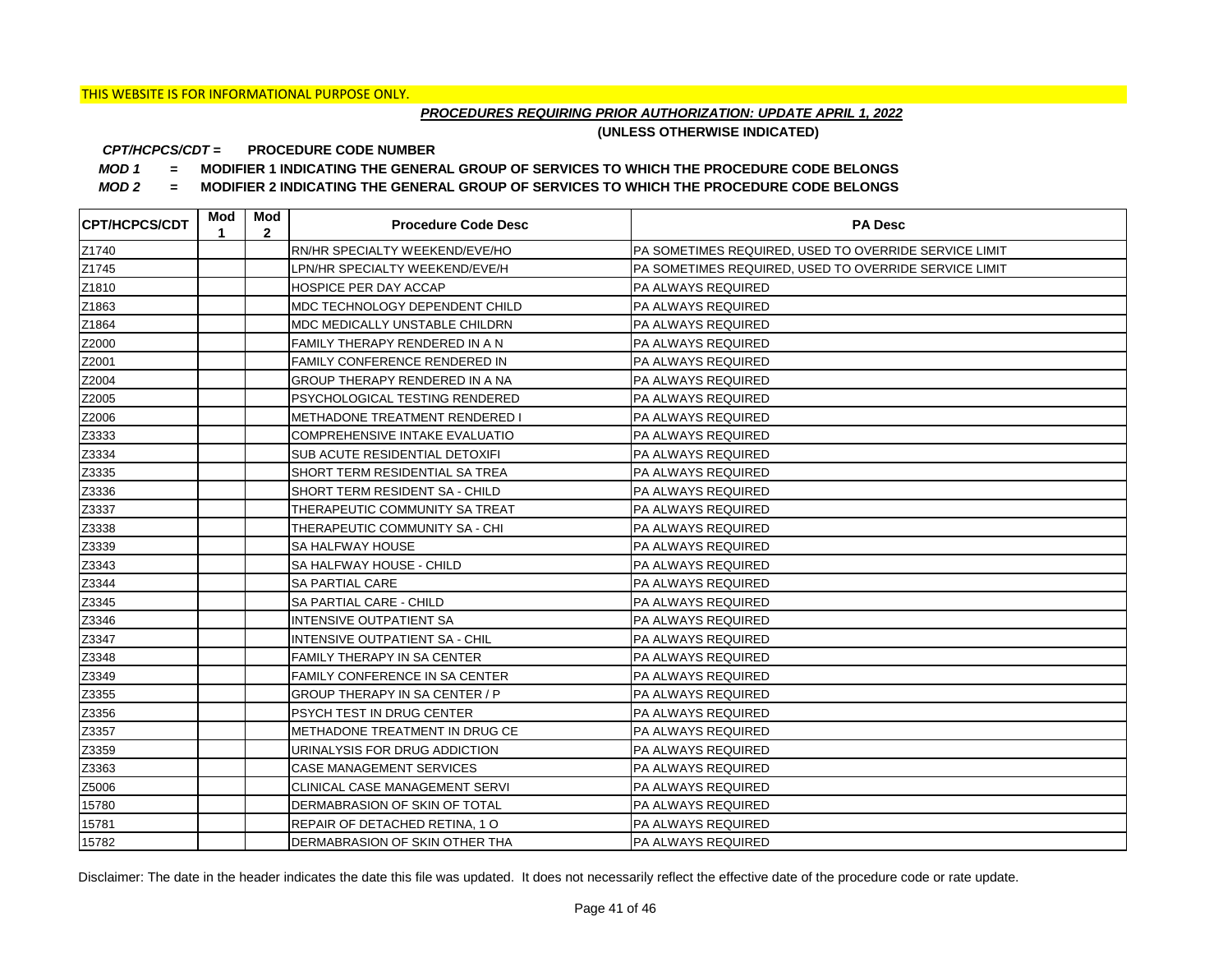## *PROCEDURES REQUIRING PRIOR AUTHORIZATION: UPDATE APRIL 1, 2022*

**(UNLESS OTHERWISE INDICATED)**

#### **PROCEDURE CODE NUMBER** *CPT/HCPCS/CDT =*

*MOD 1 =* **MODIFIER 1 INDICATING THE GENERAL GROUP OF SERVICES TO WHICH THE PROCEDURE CODE BELONGS**

*MOD 2 =* **MODIFIER 2 INDICATING THE GENERAL GROUP OF SERVICES TO WHICH THE PROCEDURE CODE BELONGS**

| <b>CPT/HCPCS/CDT</b> | Mod<br>1 | Mod<br>$\mathbf{2}$ | <b>Procedure Code Desc</b>            | <b>PA Desc</b>            |
|----------------------|----------|---------------------|---------------------------------------|---------------------------|
| 15783                |          |                     | DERMABRASION OF SUPERFICIAL SC        | PA ALWAYS REQUIRED        |
| 15786                |          |                     | <b>SCRAPING OF SKIN GROWTH, FIRST</b> | PA ALWAYS REQUIRED        |
| 15787                |          |                     | <b>SCRAPING OF SKIN GROWTH, EACH</b>  | PA ALWAYS REQUIRED        |
| 15788                |          |                     | CHEMICAL PEEL OF OUTER LAYER O        | PA ALWAYS REQUIRED        |
| 15789                |          |                     | CHEMICAL PEEL OF DEEP LAYER OF        | PA ALWAYS REQUIRED        |
| 15792                |          |                     | CHEMICAL PEEL OF OUTER LAYER O        | PA ALWAYS REQUIRED        |
| 15793                |          |                     | CHEMICAL PEEL OF DEEP LAYER OF        | PA ALWAYS REQUIRED        |
| 15819                |          |                     | REMOVAL OF EXTRA SKIN OF NECK         | PA ALWAYS REQUIRED        |
| 15820                |          |                     | REPAIR OF LOWER EYELID DEFECT         | PA ALWAYS REQUIRED        |
| 15821                |          |                     | BLEPHAROPLASTY HERNIATED FAT P        | PA ALWAYS REQUIRED        |
| 15822                |          |                     | BLEPHAROPLASTY, UPPER EYELID          | PA ALWAYS REQUIRED        |
| 15823                |          |                     | BLEPHAROPLASTY, UPPER: EXCESSIVE      | PA ALWAYS REQUIRED        |
| 19318                |          |                     | <b>BREAST REDUCTION</b>               | <b>PA ALWAYS REQUIRED</b> |
| 19318                | 50       |                     | <b>REDUCTION MAMMAPLASTY</b>          | <b>PA ALWAYS REQUIRED</b> |
| 19324                |          |                     | MAMMAPLASTY W/OUT PROSTHETIC          | PA ALWAYS REQUIRED        |
| 19325                |          |                     | INSERTION OF BREAST IMPLANT           | PA ALWAYS REQUIRED        |
| 19325                | 50       |                     | <b>MAMMAPLASTY WITH PROSTHETIC</b>    | PA ALWAYS REQUIRED        |
| 21120                |          |                     | GENIOPLASTY: AUGMENTATION (AUTO,      | PA ALWAYS REQUIRED        |
| 21121                |          |                     | <b>ENLARGEMENT OF CHIN BY MOVEMEN</b> | PA ALWAYS REQUIRED        |
| 21122                |          |                     | <b>ENLARGEMENT OF CHIN BY MOVEMEN</b> | PA ALWAYS REQUIRED        |
| 21123                |          |                     | INSERTION OF SLIDING BONE GRAF        | PA ALWAYS REQUIRED        |
| 21125                |          |                     | ENLARGEMENT OF LOWER JAW WITH         | PA ALWAYS REQUIRED        |
| 21127                |          |                     | AUGMENTATION, MANDI BODY/ANGLE:       | PA ALWAYS REQUIRED        |
| 21137                |          |                     | REDUCTION FOREHEAD: CONTOURING        | PA ALWAYS REQUIRED        |
| 21138                |          |                     | RED FOREHEAD: CONTO&APP PROS MA       | PA ALWAYS REQUIRED        |
| 21139                |          |                     | REDU FOREHEAD: CONTOUR& SETBACK       | PA ALWAYS REQUIRED        |
| 21145                |          |                     | RECONSTRUCTION OF MIDFACE BONE        | PA ALWAYS REQUIRED        |
| 21146                |          |                     | REPAIR OF MIDFACE BONES WITH B        | PA ALWAYS REQUIRED        |
| 21147                |          |                     | REPAIR OF MIDFACE BONES WITH B        | PA ALWAYS REQUIRED        |
| 21150                |          |                     | <b>RECONSTRUCTION OF MIDFACE BONE</b> | PA ALWAYS REQUIRED        |
| 21151                |          |                     | RECONSTRUCTION OF MIDFACE BONE        | PA ALWAYS REQUIRED        |
| 21154                |          |                     | RECONSTRUCTION OF NOSE, CHEEK,        | PA ALWAYS REQUIRED        |
| 21155                |          |                     | <b>RECONSTRUCTION OF MIDFACE BONE</b> | <b>PA ALWAYS REQUIRED</b> |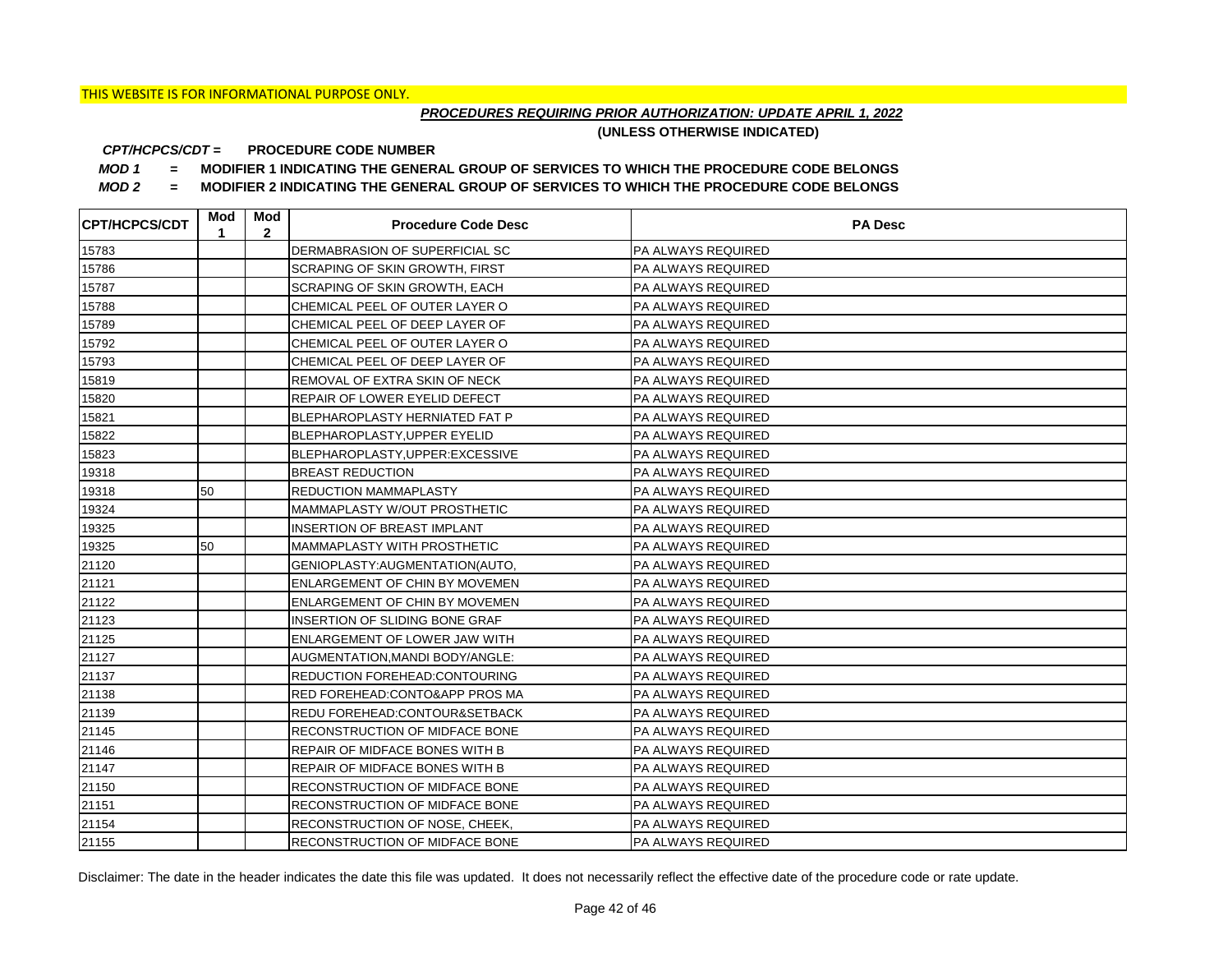## *PROCEDURES REQUIRING PRIOR AUTHORIZATION: UPDATE APRIL 1, 2022*

**(UNLESS OTHERWISE INDICATED)**

#### **PROCEDURE CODE NUMBER** *CPT/HCPCS/CDT =*

*MOD 1 =* **MODIFIER 1 INDICATING THE GENERAL GROUP OF SERVICES TO WHICH THE PROCEDURE CODE BELONGS**

*MOD 2 =* **MODIFIER 2 INDICATING THE GENERAL GROUP OF SERVICES TO WHICH THE PROCEDURE CODE BELONGS**

| <b>CPT/HCPCS/CDT</b> | Mod<br>1  | Mod<br>$\mathbf{2}$ | <b>Procedure Code Desc</b>            | <b>PA Desc</b>                                        |
|----------------------|-----------|---------------------|---------------------------------------|-------------------------------------------------------|
| 21159                |           |                     | <b>RECONSTRUCTION OF NOSE, CHEEK,</b> | PA ALWAYS REQUIRED                                    |
| 21160                |           |                     | <b>RECONSTRUCTION OF NOSE, CHEEK,</b> | PA ALWAYS REQUIRED                                    |
| 21172                |           |                     | RECONSTRUCTION OF OUTER SIDE O        | PA ALWAYS REQUIRED                                    |
| 21175                |           |                     | RECON BIFR SUP-LAT  W/WO GRA          | PA ALWAYS REQUIRED                                    |
| 21179                |           |                     | RECONSTRUCTION OF FOREHEAD AND        | PA ALWAYS REQUIRED                                    |
| 21180                |           |                     | RECONSTRUCTION OF FOREHEAD AND        | PA ALWAYS REQUIRED                                    |
| 21181                |           |                     | RECONSTRUCTION OF SKULL BONES         | PA ALWAYS REQUIRED                                    |
| 21182                |           |                     | RECONSTRUCTION OF EYE, FOREHEA        | PA ALWAYS REQUIRED                                    |
| 21183                |           |                     | RECONSTRUCTION OF EYE, FOREHEA        | PA ALWAYS REQUIRED                                    |
| 21184                |           |                     | RECONSTRUCTION OF EYE, FOREHEA        | PA ALWAYS REQUIRED                                    |
| 21188                |           |                     | RECONSTRUCTION OF MIDFACE BONE        | PA ALWAYS REQUIRED                                    |
| 21193                |           |                     | <b>RECON MANDI RAMOS WO BONE GR</b>   | PA ALWAYS REQUIRED                                    |
| 21194                |           |                     | <b>RECONSTRUCTION OF LOWER JAW BO</b> | PA ALWAYS REQUIRED                                    |
| 21195                |           |                     | RECON MANDI RAMOS, SAGITTAL SPL       | PA ALWAYS REQUIRED                                    |
| 21196                |           |                     | <b>RECON MANDI RAMOSW INTERNAL</b>    | PA ALWAYS REQUIRED                                    |
| 21198                |           |                     | INCISION OR PARTIAL REMOVAL OF        | PA ALWAYS REQUIRED                                    |
| 30400                |           |                     | <b>RECONSTRUCTION OF NOSE</b>         | PA ALWAYS REQUIRED                                    |
| 30410                |           |                     | RESHAPING OF BONE, CARTILAGE,         | PA ALWAYS REQUIRED                                    |
| 30420                |           |                     | <b>RECONSTRUCTION OF NOSE</b>         | PA ALWAYS REQUIRED                                    |
| 30430                |           |                     | REVISION TO RESHAPE NOSE OR SM        | PA ALWAYS REQUIRED                                    |
| 30435                |           |                     | <b>REVISION WORK WITH OSTEOTOMIES</b> | PA ALWAYS REQUIRED                                    |
| 30450                |           |                     | <b>REVISION OF NOSE</b>               | PA ALWAYS REQUIRED                                    |
| 30460                |           |                     | REVISION OF CONGENITAL NASAL D        | PA ALWAYS REQUIRED                                    |
| 30462                |           |                     | REVISION OF CONGENITAL NASAL D        | PA ALWAYS REQUIRED                                    |
| 30520                |           |                     | REPAIR OF NASAL SEPTUM                | PA ALWAYS REQUIRED                                    |
| 65770                |           |                     | <b>INSERTION OF CORNEA PROSTHESIS</b> | PA ALWAYS REQUIRED                                    |
| 67445                |           |                     | REMOVAL OF BONE FROM CAVITY BE        | PA ALWAYS REQUIRED                                    |
| 69300                |           |                     | REVISE EXTERNAL EAR                   | PA ALWAYS REQUIRED                                    |
| 69300                | 50        |                     | OTOPLASTY, PROTRUD EAR/W/WO/SZ        | PA ALWAYS REQUIRED                                    |
| 86580                | <b>HA</b> |                     | TUBERCULOSIS TEST, INTRADERMAL        | PA ALWAYS REQUIRED                                    |
| 90791                |           |                     | PSYCHIATRIC DIAGNOSTIC EVALUAT        | PA SOMETIMES REQUIRED, USED TO OVERRIDE SERVICE LIMIT |
| 90791                | AJ        |                     | <b>PSYCHIATRIC DIAG EVAL(LICENSED</b> | PA ALWAYS REQUIRED                                    |
| 90791                | <b>AJ</b> | 52                  | <b>PSYCHIATRIC DIAG EVAL(NON-LICE</b> | <b>PA ALWAYS REQUIRED</b>                             |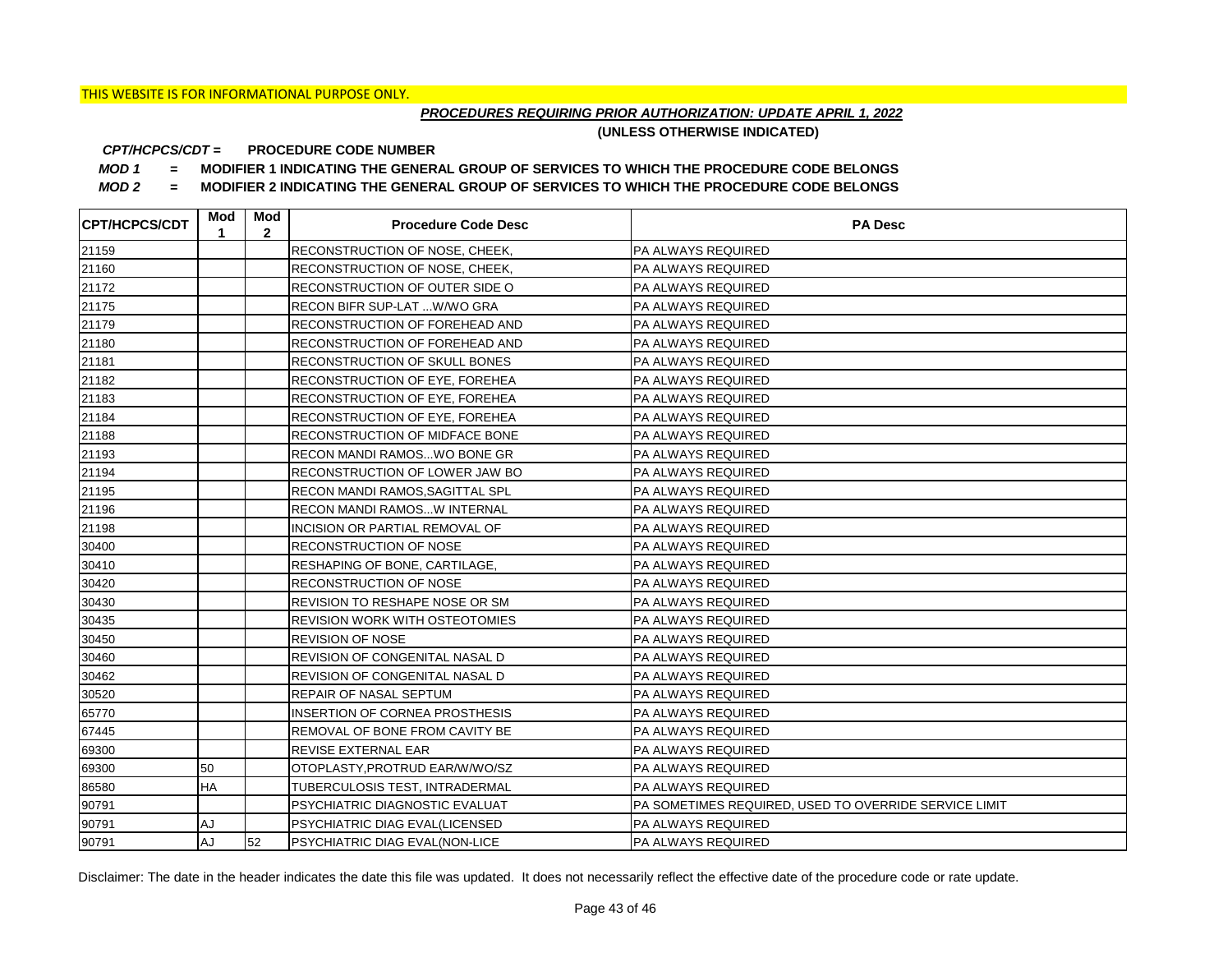## *PROCEDURES REQUIRING PRIOR AUTHORIZATION: UPDATE APRIL 1, 2022*

**(UNLESS OTHERWISE INDICATED)**

#### **PROCEDURE CODE NUMBER** *CPT/HCPCS/CDT =*

*MOD 1 =* **MODIFIER 1 INDICATING THE GENERAL GROUP OF SERVICES TO WHICH THE PROCEDURE CODE BELONGS**

*MOD 2 =* **MODIFIER 2 INDICATING THE GENERAL GROUP OF SERVICES TO WHICH THE PROCEDURE CODE BELONGS**

| <b>CPT/HCPCS/CDT</b> | Mod<br>1  | Mod<br>$\mathbf{2}$ | <b>Procedure Code Desc</b>             | <b>PA Desc</b>                                         |
|----------------------|-----------|---------------------|----------------------------------------|--------------------------------------------------------|
| 90791                | <b>HA</b> |                     | <b>PSYCHIATRIC DIAG EVAL(COMP INT</b>  | <b>PA ALWAYS REQUIRED</b>                              |
| 90791                | <b>HF</b> |                     | COMP ASSESS IN SA TX FAC - 1 H         | IPA SOMETIMES REQUIRED. USED TO OVERRIDE SERVICE LIMIT |
| 90791                | <b>SA</b> |                     | <b>PSYCHIATRIC DIAGNOSTIC EVALUAT</b>  | PA SOMETIMES REQUIRED, USED TO OVERRIDE SERVICE LIMIT  |
| 90791                | <b>SA</b> | 26                  | PSYCHIATRIC DIAGNOSTIC EVALUAT         | PA SOMETIMES REQUIRED, USED TO OVERRIDE SERVICE LIMIT  |
| 90791                | UC        |                     | PSYCHIATRIC DIAGNOSTIC EVALUAT         | PA SOMETIMES REQUIRED. USED TO OVERRIDE SERVICE LIMIT  |
| 90791                | 26        |                     | <b>PSYCHIATRIC DIAGNOSTIC EVALUAT</b>  | IPA SOMETIMES REQUIRED. USED TO OVERRIDE SERVICE LIMIT |
| 90792                |           |                     | <b>PSYCHIATRIC DIAGNOSTIC EVALUAT</b>  | PA SOMETIMES REQUIRED, USED TO OVERRIDE SERVICE LIMIT  |
| 90792                | HA        |                     | PSYCHIATRIC EVALUATION                 | <b>PA ALWAYS REQUIRED</b>                              |
| 90792                | <b>HF</b> |                     | COMP ASSESS IN SA FAC 1 HR W/M         | PA SOMETIMES REQUIRED, USED TO OVERRIDE SERVICE LIMIT  |
| 90792                | <b>SA</b> |                     | PSYCHIATRIC DIAGNOSTIC EVALUAT         | PA SOMETIMES REQUIRED, USED TO OVERRIDE SERVICE LIMIT  |
| 90792                | <b>SA</b> | 26                  | PSYCHIATRIC DIAGNOSTIC EVALUAT         | PA SOMETIMES REQUIRED, USED TO OVERRIDE SERVICE LIMIT  |
| 90792                | UC        |                     | <b>PSYCHIATRIC DIAGNOSTIC EVALUAT</b>  | PA SOMETIMES REQUIRED, USED TO OVERRIDE SERVICE LIMIT  |
| 90792                | 26        |                     | <b>PSYCHIATRIC DIAGNOSTIC EVALUAT</b>  | PA SOMETIMES REQUIRED, USED TO OVERRIDE SERVICE LIMIT  |
| 90832                |           |                     | PSYCHOTHERAPY, 30 MINUTES              | PA SOMETIMES REQUIRED, USED TO OVERRIDE SERVICE LIMIT  |
| 90832                | <b>HA</b> |                     | INDIVIDUAL PSYCHOTHERAPY PER 3         | PA ALWAYS REQUIRED                                     |
| 90832                | <b>HA</b> | 22                  | PSYCHOTHERAPY 30 MINUTES               | <b>PA ALWAYS REQUIRED</b>                              |
| 90832                | <b>HF</b> |                     | PSYCHOTHERAPY, 30 MINUTES W/PA         | PA SOMETIMES REQUIRED, USED TO OVERRIDE SERVICE LIMIT  |
| 90832                | HV        |                     | PSYCHOTHERAPY, 30 MINUTES W/PA         | IPA ALWAYS REQUIRED                                    |
| 90832                | <b>SA</b> |                     | PSYCHOTHERAPY, 30 MINUTES W/PA         | PA SOMETIMES REQUIRED, USED TO OVERRIDE SERVICE LIMIT  |
| 90832                | <b>SA</b> | 26                  | PSYCHOTHERAPY, 30 MINUTES W/PA         | PA SOMETIMES REQUIRED, USED TO OVERRIDE SERVICE LIMIT  |
| 90832                | UC        |                     | PSYCHOTHERAPY, 30 MINUTES W/PA         | PA SOMETIMES REQUIRED, USED TO OVERRIDE SERVICE LIMIT  |
| 90832                | 26        |                     | PSYCHOTHERAPY, 30 MINUTES W/PA         | PA SOMETIMES REQUIRED. USED TO OVERRIDE SERVICE LIMIT  |
| 90833                |           |                     | PSYCHOTHERAPY WITH EVALUATION          | PA SOMETIMES REQUIRED, USED TO OVERRIDE SERVICE LIMIT  |
| 90833                | <b>HF</b> |                     | INDIVIDUAL THERAPY (20-30 MINU         | PA SOMETIMES REQUIRED. USED TO OVERRIDE SERVICE LIMIT  |
| 90833                | <b>SA</b> |                     | PSYCHOTHERAPY, 30 MINUTES W/PA         | PA SOMETIMES REQUIRED, USED TO OVERRIDE SERVICE LIMIT  |
| 90833                | <b>SA</b> | 26                  | PSYCHOTHERAPY, 30 MINUTES W/PA         | PA SOMETIMES REQUIRED, USED TO OVERRIDE SERVICE LIMIT  |
| 90833                | UC        |                     | PSYCHOTHERAPY, 30 MINUTES W/PA         | PA SOMETIMES REQUIRED, USED TO OVERRIDE SERVICE LIMIT  |
| 90833                | 26        |                     | PSYCHOTHERAPY, 30 MINUTES W/PA         | PA SOMETIMES REQUIRED, USED TO OVERRIDE SERVICE LIMIT  |
| 90834                |           |                     | PSYCHOTHERAPY, 45 MINUTES              | PA SOMETIMES REQUIRED, USED TO OVERRIDE SERVICE LIMIT  |
| 90834                | <b>HF</b> |                     | PSYCHOTHERAPY, 45 MINUTES W/PA         | PA SOMETIMES REQUIRED, USED TO OVERRIDE SERVICE LIMIT  |
| 90834                | <b>HV</b> |                     | PSYCHOTHERAPY, 45 MINUTES W/PA         | PA ALWAYS REQUIRED                                     |
| 90834                | <b>SA</b> |                     | PSYCHOTHERAPY, 45 MINUTES W/PA         | PA SOMETIMES REQUIRED, USED TO OVERRIDE SERVICE LIMIT  |
| 90834                | <b>SA</b> | 26                  | <b>IPSYCHOTHERAPY, 45 MINUTES W/PA</b> | PA SOMETIMES REQUIRED. USED TO OVERRIDE SERVICE LIMIT  |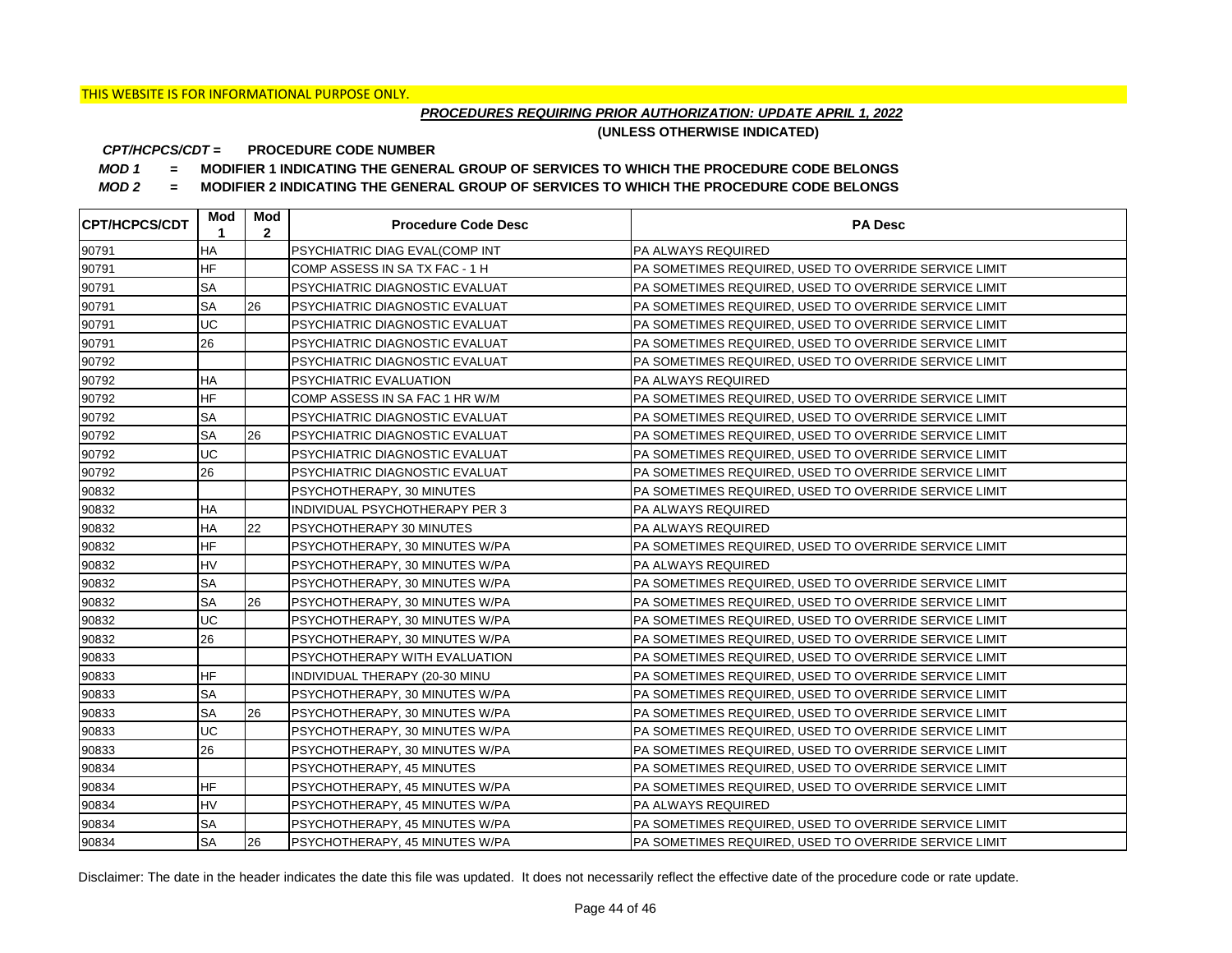## *PROCEDURES REQUIRING PRIOR AUTHORIZATION: UPDATE APRIL 1, 2022*

**(UNLESS OTHERWISE INDICATED)**

#### **PROCEDURE CODE NUMBER** *CPT/HCPCS/CDT =*

*MOD 1 =* **MODIFIER 1 INDICATING THE GENERAL GROUP OF SERVICES TO WHICH THE PROCEDURE CODE BELONGS**

*MOD 2 =* **MODIFIER 2 INDICATING THE GENERAL GROUP OF SERVICES TO WHICH THE PROCEDURE CODE BELONGS**

| <b>CPT/HCPCS/CDT</b> | Mod<br>1  | Mod<br>$\mathbf{2}$ | <b>Procedure Code Desc</b>            | <b>PA Desc</b>                                        |
|----------------------|-----------|---------------------|---------------------------------------|-------------------------------------------------------|
| 90834                | UC        |                     | PSYCHOTHERAPY, 45 MINUTES W/PA        | PA SOMETIMES REQUIRED, USED TO OVERRIDE SERVICE LIMIT |
| 90834                | 26        |                     | PSYCHOTHERAPY, 45 MINUTES W/PA        | PA SOMETIMES REQUIRED, USED TO OVERRIDE SERVICE LIMIT |
| 90836                |           |                     | PSYCHOTHERAPY WITH EVALUATION         | PA SOMETIMES REQUIRED, USED TO OVERRIDE SERVICE LIMIT |
| 90836                | <b>HF</b> |                     | INDIVIDUAL THERAPY (45-50 MINU        | PA SOMETIMES REQUIRED, USED TO OVERRIDE SERVICE LIMIT |
| 90836                | <b>SA</b> |                     | PSYCHOTHERAPY, 45 MINUTES W/PA        | PA SOMETIMES REQUIRED, USED TO OVERRIDE SERVICE LIMIT |
| 90836                | UC        |                     | PSYCHOTHERAPY, 45 MINUTES W/PA        | PA SOMETIMES REQUIRED, USED TO OVERRIDE SERVICE LIMIT |
| 90837                | HA        | 22                  | PSYCHOTHERAPY 60 MINUTES              | <b>PA ALWAYS REQUIRED</b>                             |
| 90846                | <b>HA</b> | 22                  | FAMILY PSYCHOTHERAPY W/O PATIE        | <b>PA ALWAYS REQUIRED</b>                             |
| 90847                |           |                     | <b>FAMILY PSYCHOTHERAPY WITH PATI</b> | PA SOMETIMES REQUIRED, USED TO OVERRIDE SERVICE LIMIT |
| 90847                | <b>HA</b> | 22                  | <b>FAMILY THERAPY</b>                 | <b>PA ALWAYS REQUIRED</b>                             |
| 90847                | <b>HF</b> |                     | OP FAM COUNSEL/EDUC IN SA FAC         | PA SOMETIMES REQUIRED, USED TO OVERRIDE SERVICE LIMIT |
| 90847                | <b>SA</b> |                     | SPECIAL FAMILY THERAPY                | PA SOMETIMES REQUIRED, USED TO OVERRIDE SERVICE LIMIT |
| 90847                | <b>SA</b> | 22                  | SPECIAL FAMILY THERAPY                | PA SOMETIMES REQUIRED, USED TO OVERRIDE SERVICE LIMIT |
| 90847                | UC        |                     | SPECIAL FAMILY THERAPY                | PA SOMETIMES REQUIRED, USED TO OVERRIDE SERVICE LIMIT |
| 90847                | UC        | 22                  | SPECIAL FAMILY THERAPY                | PA SOMETIMES REQUIRED, USED TO OVERRIDE SERVICE LIMIT |
| 90847                | 22        |                     | SPECIAL FAMILY THERAPY                | PA SOMETIMES REQUIRED, USED TO OVERRIDE SERVICE LIMIT |
| 90853                |           |                     | GROUP MEDICAL PSYCHOTHERAPY           | PA SOMETIMES REQUIRED, USED TO OVERRIDE SERVICE LIMIT |
| 90853                | <b>HA</b> |                     | GROUP PSYCHOTHERAPY (CO-OCCURR        | PA ALWAYS REQUIRED                                    |
| 90853                | <b>HF</b> |                     | <b>GROUP THERAPY (90 MINUTES)</b>     | PA SOMETIMES REQUIRED, USED TO OVERRIDE SERVICE LIMIT |
| 90853                | <b>SA</b> |                     | PSYCHOTHERAPY, GROUP(MAX 8 PAT        | PA SOMETIMES REQUIRED, USED TO OVERRIDE SERVICE LIMIT |
| 90853                | UC        |                     | GROUP MEDICAL PSYCHOTHERAPY           | PA SOMETIMES REQUIRED, USED TO OVERRIDE SERVICE LIMIT |
| 90863                | HA        |                     | PHARMOCOLOGIC MANAGEMENT              | PA ALWAYS REQUIRED                                    |
| 90870                |           |                     | THERAPY USING ELECTRICAL CURRE        | PA SOMETIMES REQUIRED, USED TO OVERRIDE SERVICE LIMIT |
| 90887                |           |                     | EXPLANATION OF PSYCHIATRIC, ME        | PA SOMETIMES REQUIRED, USED TO OVERRIDE SERVICE LIMIT |
| 90887                | HA        |                     | CLINICAL CONSULTATION(NON-LICE        | PA ALWAYS REQUIRED                                    |
| 90887                | <b>HF</b> |                     | <b>FAMILY CONFERENCE (25 MINUTES)</b> | PA SOMETIMES REQUIRED, USED TO OVERRIDE SERVICE LIMIT |
| 90887                | <b>SA</b> |                     | <b>CONSULTATION WITH FAMILY</b>       | PA SOMETIMES REQUIRED, USED TO OVERRIDE SERVICE LIMIT |
| 90887                | UC        |                     | <b>CONSULTATION WITH FAMILY</b>       | PA SOMETIMES REQUIRED, USED TO OVERRIDE SERVICE LIMIT |
| 92065                |           |                     | <b>EYE TRAINING EXERCISES</b>         | PA ALWAYS REQUIRED                                    |
| 92065                | 22        |                     | VISION TRAINING WORKUP AND WRI        | PA ALWAYS REQUIRED                                    |
| 92326                |           |                     | REPLACEMENT OF CONTACT LENS           | <b>PA ALWAYS REQUIRED</b>                             |
| 92507                | HI        |                     | SPEECH THERAPY, IN HOME, PER DI       | PA ALWAYS REQUIRED                                    |
| 92507                | Iнı       | <b>UN</b>           | SPEECH THERAPY IN HOME PER DIE        | <b>PA ALWAYS REQUIRED</b>                             |